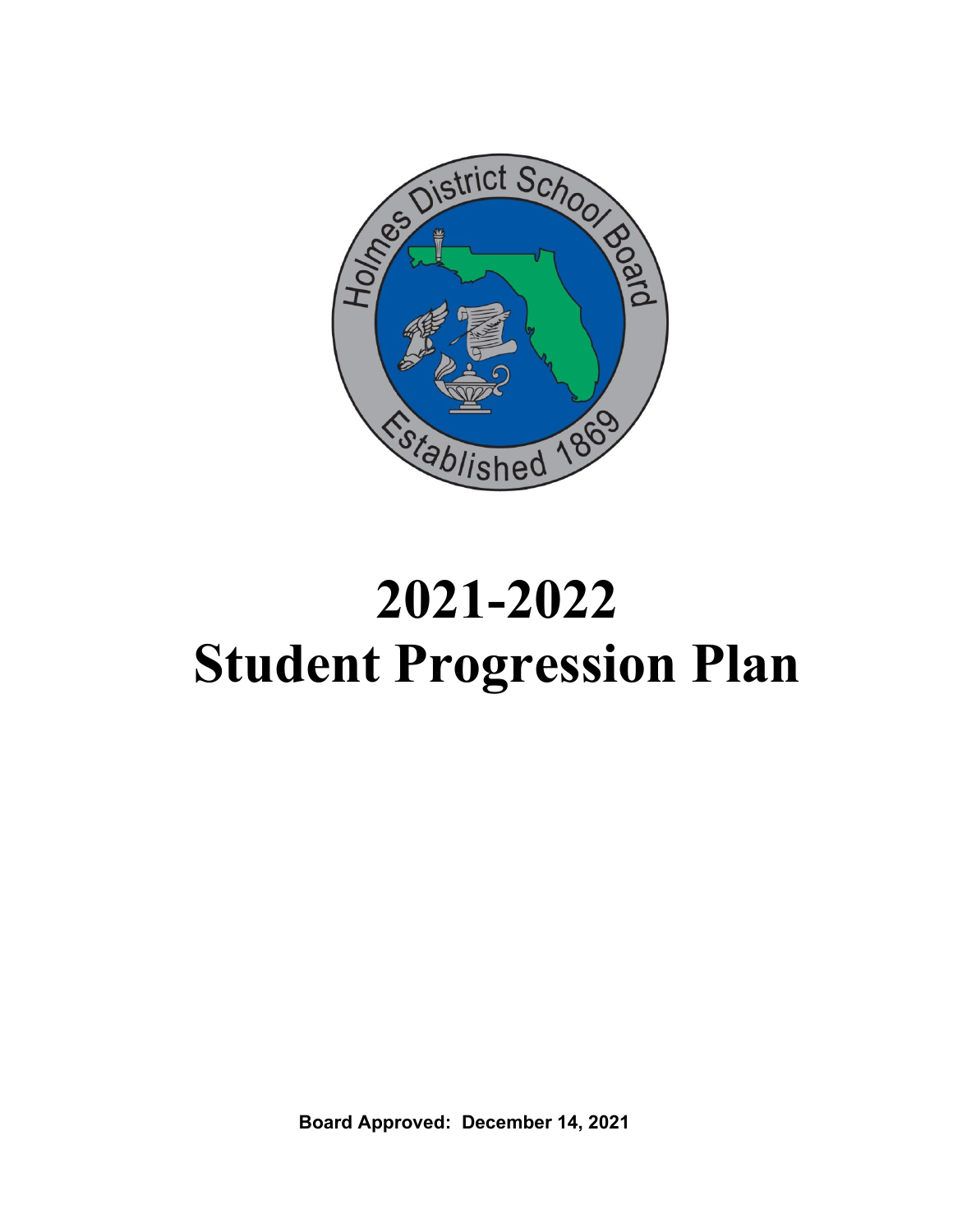## **HOLMES DISTRICT SCHOOL BOARD 701 East Pennsylvania Avenue BONIFAY, FL 32425**

# **SCHOOL BOARD MEMBERS**

**Alan Justice**

**Wilburn Baker**

**Kaci Johnson**

**Shirley Owens**

**Leesa Lee**

# **SUPERINTENDENT OF SCHOOLS**

**Buddy L. Brown**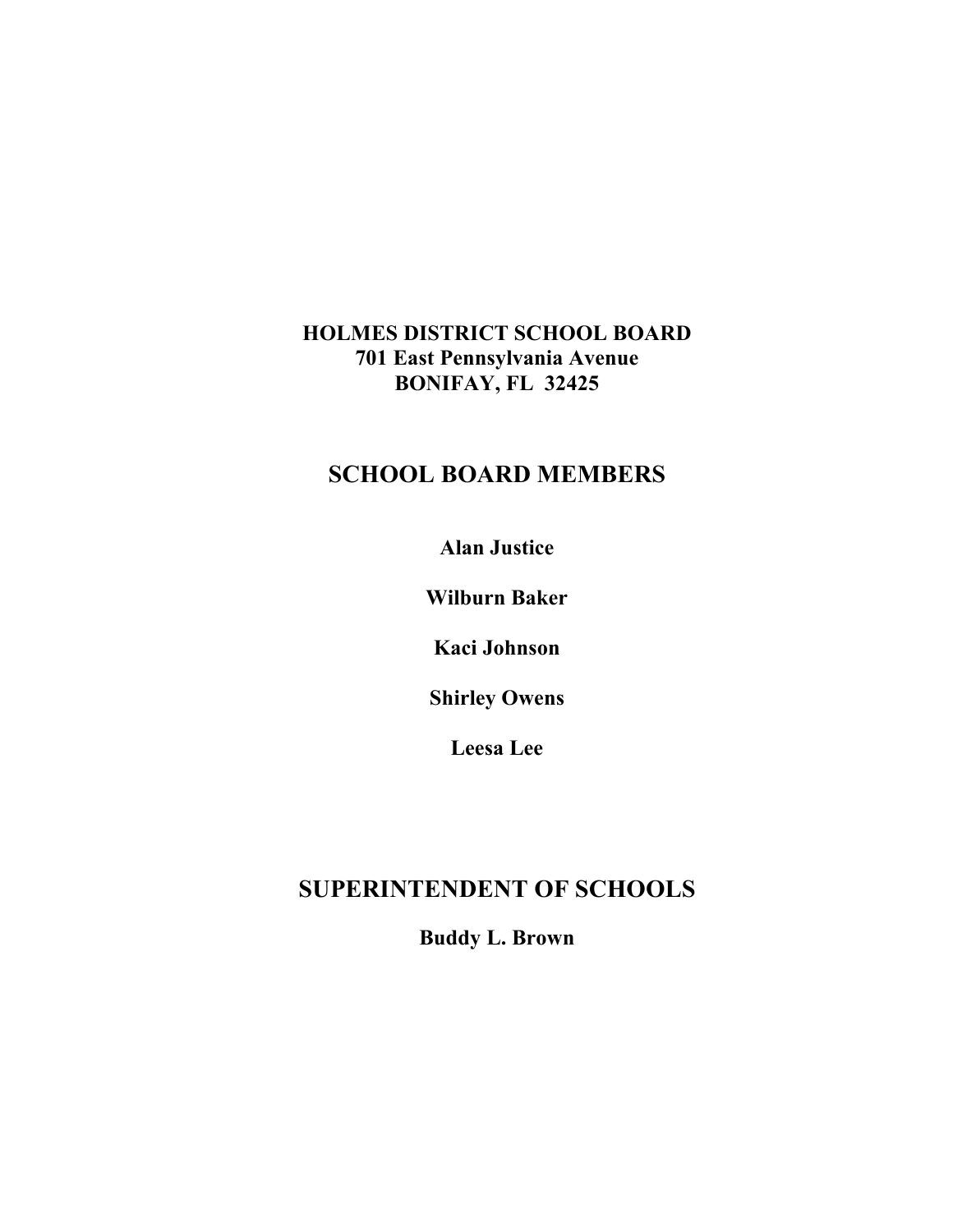#### INTRODUCTION

This document is provided by the Holmes District School Board to establish policies and procedures for the orderly and continuous progression of students in the Holmes District School System from pre- kindergarten through high school graduation.

Satisfactory progress of students through the Holmes County School System depends on the combined efforts of the students, parents, and professional educators. It is the intent of the District that with appropriate motivation and instruction, all students will make satisfactory progress. However, individuals may require varied amounts of time to develop their educational potential.

In compliance with Florida Statute 1008.25, this Student Progression Plan for the Holmes District Schools was developed to provide an instructional program in which each student may progress academically, emotionally, socially, and physically. This plan outlines provisions that will be made in all Holmes District Schools for the assignment and progression of students.

## LEGAL BASIS FOR THE PLAN

#### STATE STATUTE 1008.25 STUDENT PROGRESSION

- It is the intent of the Legislature that each student's progression from one grade to another be determined, in part, upon proficiency in reading, writing, science and mathematics; that school district policies facilitate such proficiency; and that each student and his or her parent or legal guardian be informed of that student's academic progress.
- Each district school board shall establish a comprehensive program for student progression.
- All children who have attained the of six years or who will have attained the age of six years by February 1 of any school year, or who are older than six years of age but who have not attained the age of 16 years, are required to attend school regularly during the entire school term. FS. 1003.21

#### RESPONSIBILITIES

- A. It is the responsibility of the School Board and the Administration of the Holmes County School District to provide all students with research based curriculum/instruction and remedial programs. Such programs will monitor progress, promote continuous achievement, and make provisions for individual differences.
- B. The Board, through its administrators, will accept the responsibilities of assisting teachers with the resources and staff development to accomplish these goals and will establish procedures for record keeping certifying the accomplishment of state and district standards.
- C. The principal shall assume administrative responsibility for all required records and reports regarding students that transfer in the school, and for promotion or retention of students.
- D. Teachers are responsible for providing effective instruction and remediation. Effectiveness will be based on evidence of academic progress and establishment of a productive learning environment, e.g. good discipline, fair treatment, development of positive incentives, etc.
- E. Students must assume the responsibilities for learning. Educational responsibility commensurate with age and maturity must be accepted. Students must be accountable for being at school and in class. Courtesy and good conduct is expected of all students.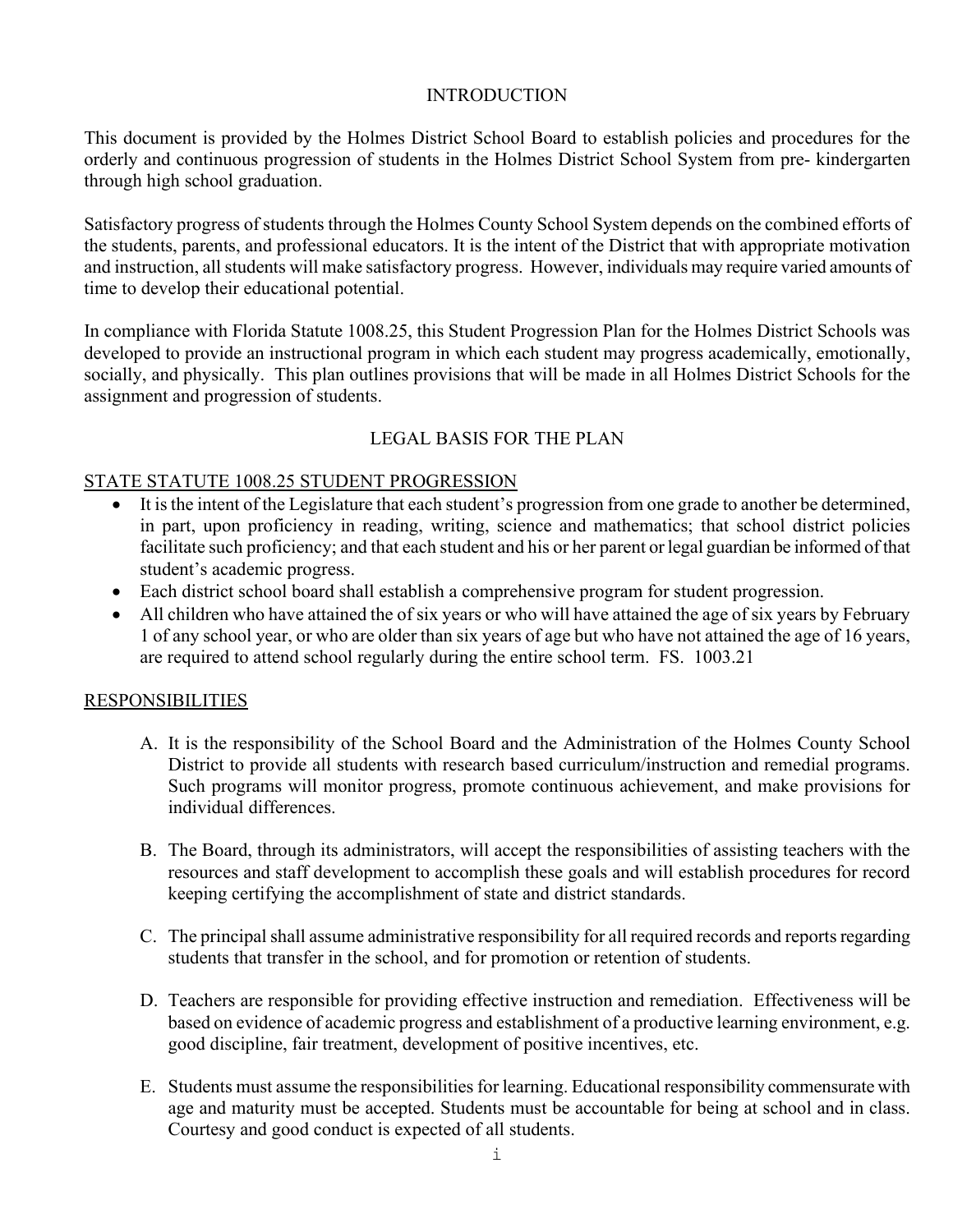- F. Parents are responsible for their children's attendance in school and for promoting an interest in learning. They are responsible for the conduct of their children until the student reaches age 18.
- G. Selection of the graduation option is the responsibility of the parent and the student. If the student and parent fail to select an option, the student shall be considered to have selected the 24-credit option.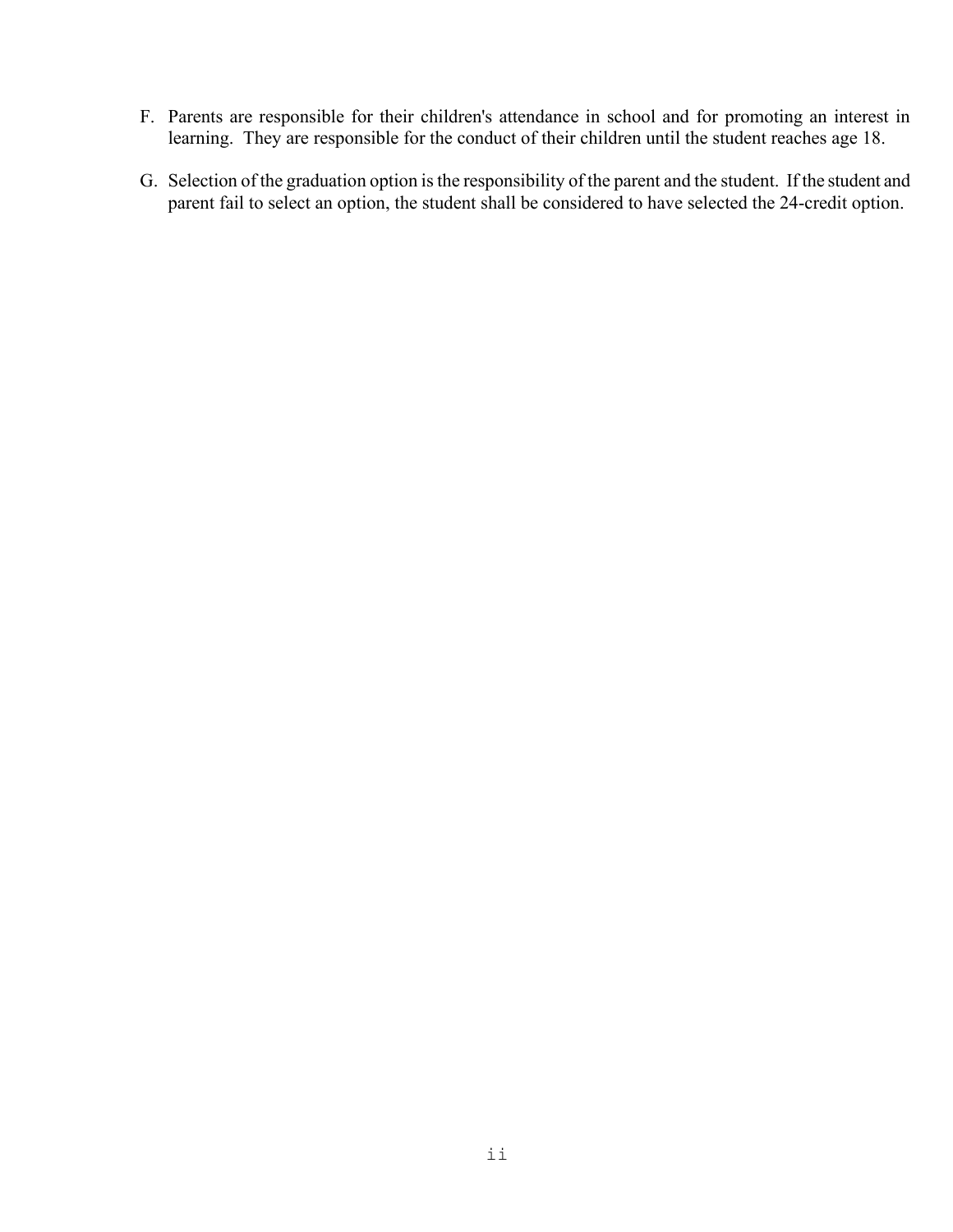## **TABLE OF CONTENTS**

|--|

## **SECTION 1 - General Provisions**

| ALLOCATION OF REMEDIAL AND SUPPLEMENTAL INSTRUCTIONAL RESOURCES11      |  |
|------------------------------------------------------------------------|--|
|                                                                        |  |
| PARTICIAPTION OF EXCEPTIONAL STUDENTS IN STATE/ALETERNATE ASSESSMENT12 |  |
|                                                                        |  |
|                                                                        |  |
|                                                                        |  |
|                                                                        |  |
|                                                                        |  |

## **SECTION 2 - Student Progression Grades Pre-K-5**

| ACCEPATANCE OF CREDIT FROM NON-PUBLIC FLORIDA KINDERGARTEN19            |  |
|-------------------------------------------------------------------------|--|
| ACCEPTANCE OF OUT-OF-STATE TRANSFER STUDENTS TO KINDERGARTEN & FIRST 19 |  |
|                                                                         |  |
|                                                                         |  |
|                                                                         |  |
|                                                                         |  |
|                                                                         |  |
|                                                                         |  |
|                                                                         |  |
|                                                                         |  |
|                                                                         |  |
|                                                                         |  |

## **SECTION 3 - Student Progression Grades 6-8**

#### **SECTION 4 - Student Progression Grades 9-12**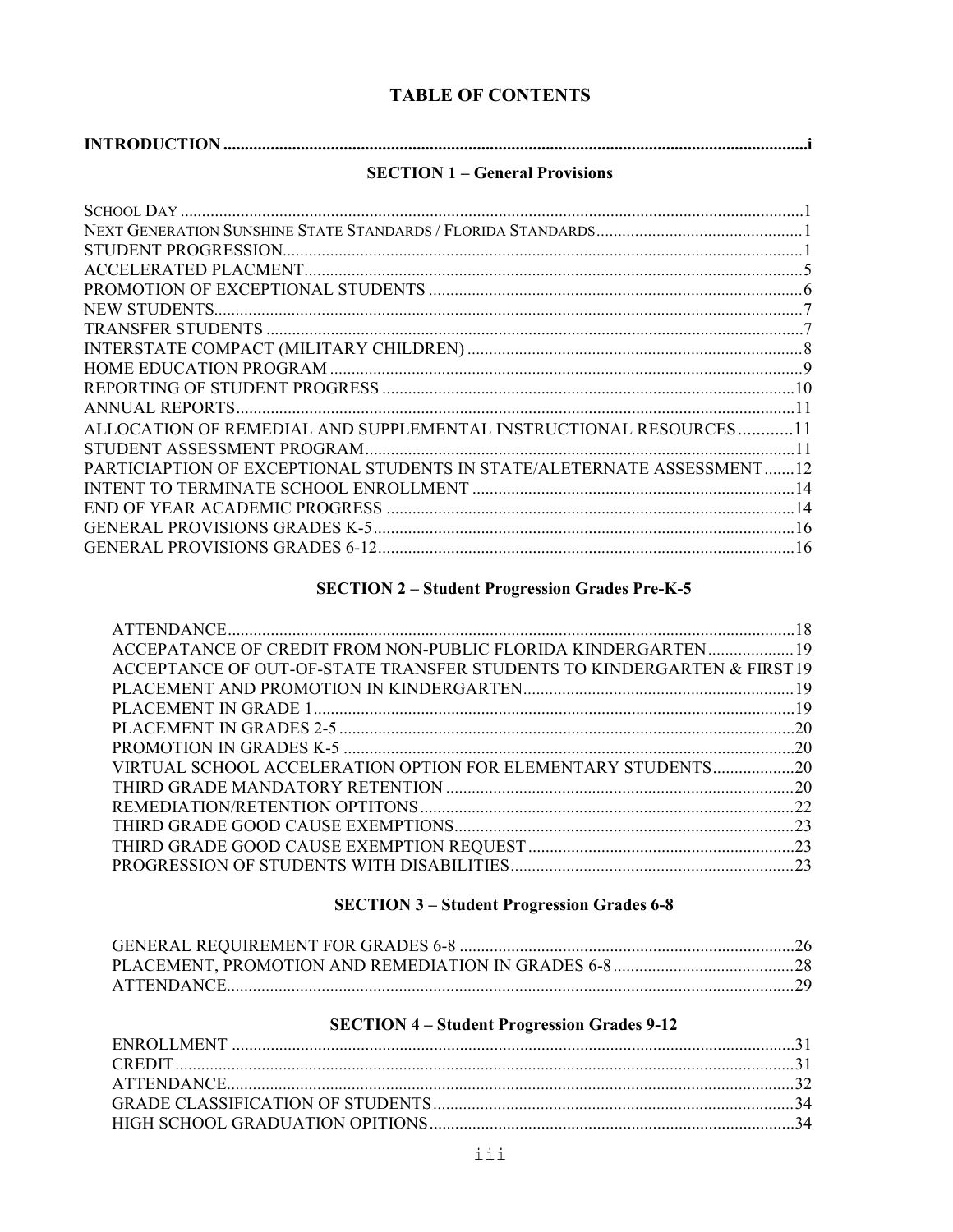## **SECTION 5 - Curriculum Grades K-12**

| REPORTING STUDENT ACADEMIC PROGRESS TO PARENTS AND STUDENTS52              |  |
|----------------------------------------------------------------------------|--|
|                                                                            |  |
| <b>GRADE POINT AVERAGE FOR EXTRA-CURRICULAR ACTIVITIES PARTICIAPTION54</b> |  |
|                                                                            |  |
|                                                                            |  |

## **APPENDICES**

|--|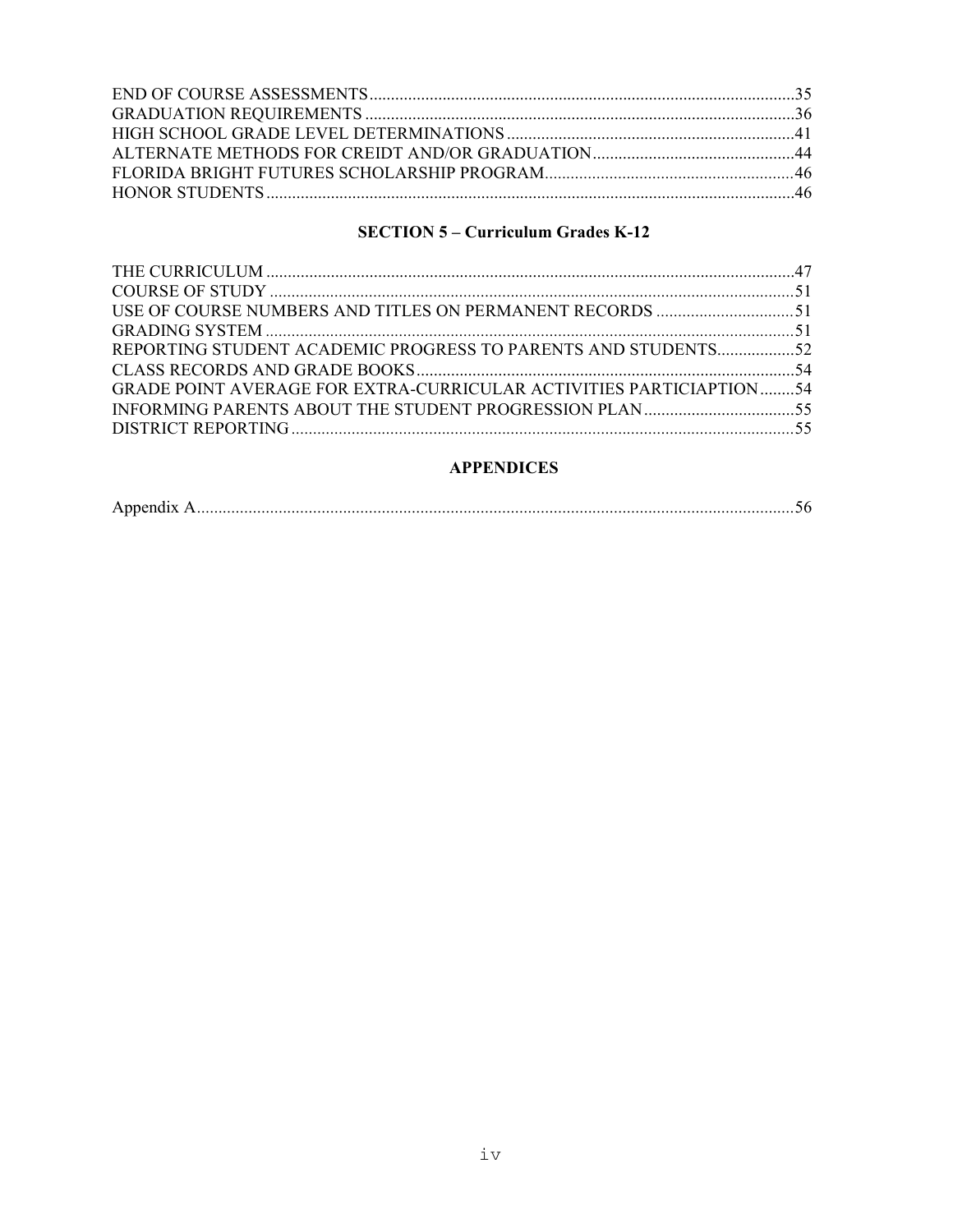#### SECTION 1 GENERAL PROVISIONS

It is the intent of the Holmes District School Board that each student's progression from one grade to another be based on procedures that meet all requirements of law. The procedures included herein assure that students promoted within the district have met district and state requirements, can benefit from the next grade level of instruction and that those who earn a diploma from high school have met or exceeded all of the requirements prescribed by the State of Florida and the Holmes District School Board.

The Holmes District School Board herein establishes a comprehensive program for student progression which meets those requirements. Each student's progression from one grade to another shall be determined in part by his/her proficiency in reading, writing, science and mathematics.

#### I. **School Day**

A school day for any group of students is that portion of the day in which school is actually in session and shall comprise not less than 5 net hours, excluding intermissions, for all grades above the third; not less than 4 net hours for the first three grades and not less than 3 net hours in kindergarten, or the equivalent as calculated on a weekly basis. The net hours shall consist only of instruction in an approved course of study and shall exclude all non-instructional activities.

#### II. **Next Generation Sunshine State Standards / Florida Standards**

The Next Generation Sunshine State Standards (NGSSS) / Florida Standards are benchmarked standards that describe what students should know and be able to do at four progression levels (PreK-2, 3-5, 6-8, 9-12) in the subjects of the arts, health/physical education, foreign languages, language arts, mathematics, science, and social studies. These standards form the basis of the educational programs in all Holmes District Schools. They are interwoven throughout this document and addressed specifically in Section 5.

#### III. **Student Progression**

As required by FS 1008.25, each student's progression from one grade to another must be determined, in part, on proficiency in reading, writing, science, and mathematics. The Superintendent shall ensure that each school facilitates such proficiency and each student and his or her parent or guardian is informed of the student's academic progress in these areas.

## A. Promotion

Promotion of students from one grade to the next in Holmes District Schools is based upon evaluation of each student's achievement in terms of specified levels of performance on statewide assessments as defined by the commissioner of education and on assessment of district requirements.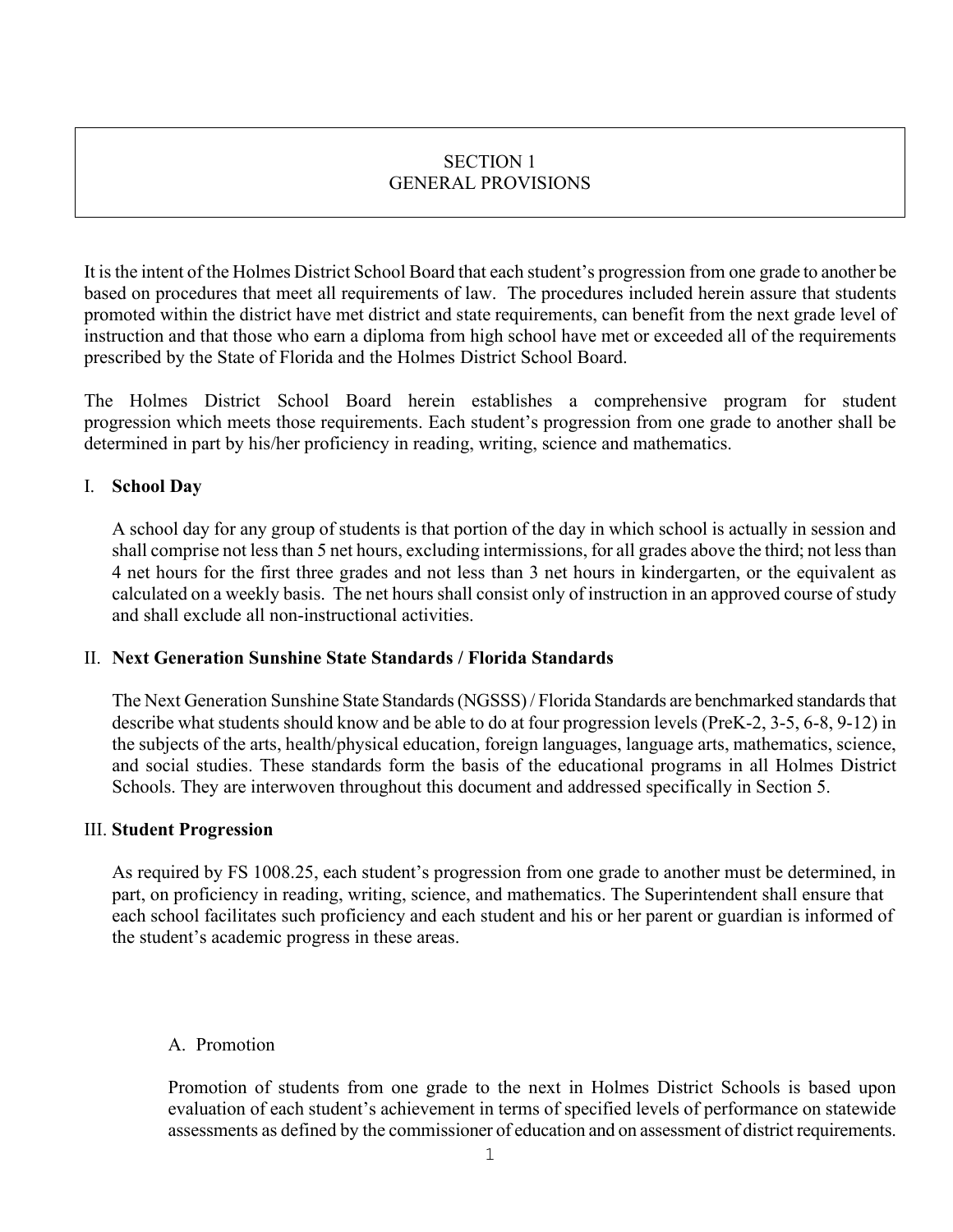Every effort shall be made to assure that students develop sufficient skills and behaviors for success in school.

Student promotion shall be based in part, upon proficiency in English Language Arts (reading, writing, and grammar), mathematics, science, and social studies.

The primary responsibility for determining each student's level of performance and ability to function academically, socially, and emotionally at the next grade level is that of the classroom teacher(s), subject to review and approval of the principal. Criteria for the final decision concerning placement and promotion are outlined in appropriate sections of this plan and include:

1. Progress in academic areas including achievement of state performance levels on state assessments and local levels of performance on local student assessments,

- 2. Satisfactory report card grades,
- 3. Other alternative assessment.
- 4. Portfolio

## B. Remediation and School Wide- Progress Monitoring

Student performance in English Language Arts (reading, writing, and grammar), mathematics, science, and social studies will be evaluated at each grade level and reported to parents or guardians. Students who are identified as not proficient according to district criteria or who do not meet specific levels of performance on statewide assessments as determined by the Commissioner of Education will be provided intensive remediation or be retained within an intensive program that is different from the previous year's program and that considers the student's learning style. Universal screening and ongoing progress monitoring will be used to evaluate the effectiveness of instruction, identify student levels of performance and rates of progress, and monitor their response to interventions. Non‐proficient students will be provided with additional diagnostic assessments to determine the nature of the student's difficulty and areas of academic need. Remedial and supplemental instructional resources must first be allocated to students who are deficient in reading by the end of Grade 3 and secondly, to students of any grade level who fail to meet the achievement performance levels required for promotion.

The areas of academic need and intervention strategies are identified through a problem‐solving, multi-tiered response to intervention process. Multiple tiers of increasingly intense intervention services are implemented to support student academic proficiency. Students needing remediation or intensive instructional support will be matched to strategic and intensive interventions based on screening, progress monitoring and diagnostic assessments.

Schools are required to develop and implement a Progress Monitoring Plan for each student failing to meet performance standards, including scoring below Level 3 on the Florida State Assessment in English Language Arts and Mathematics. The school must develop the plan in consultation with the student's parents. Schools must utilize one of the following plans to target instruction and identify ways to improve a student's achievement:

- A federally required student plan such as an individual education plan (IEP).
- A school wide system of progress monitoring for all students; or
- An individualized progress monitoring plan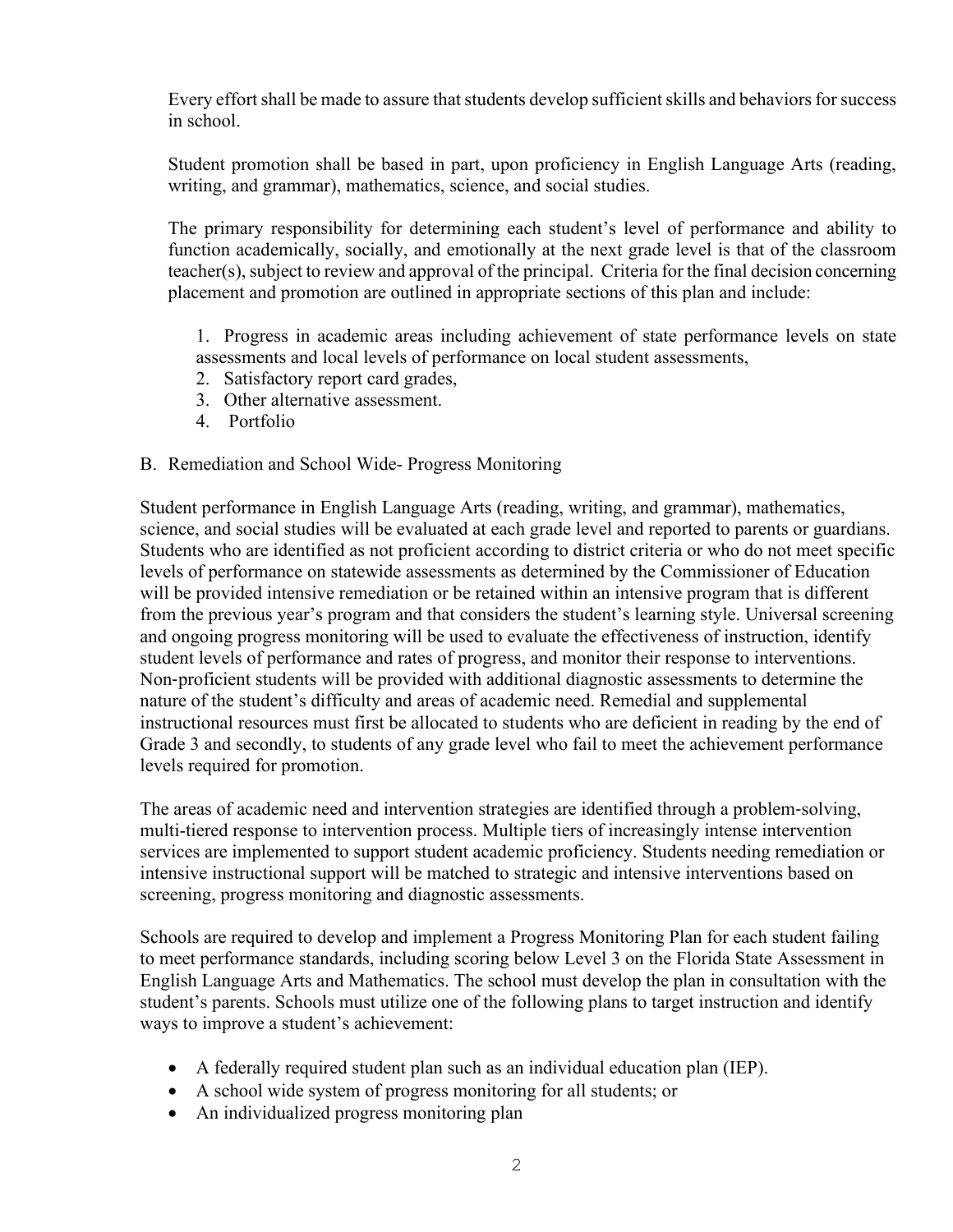Each student will be progress monitored at least 3 times per year from Grades K-10<sup>th</sup> as well as students in grades 11‐12 who have not successfully earned a passing score on the FSA ELA Grade 10 or FSA Algebra 1 EOC.

#### **1. Reading (English Language Arts)**

Grades K-2 will use benchmark aligned with Florida B.E.S.T. Standards: English Language Arts

Grades 3-10 will use benchmark assessments aligned with the FSA

Grades 11‐12**,** non‐proficient, will use benchmark assessments aligned with the FSA

#### **2. Math**

Grades K‐8, Algebra 1 and Geometry will use benchmark assessments aligned with the FSA

Grades 11‐12, non‐proficient, will use benchmark assessments aligned with the FSA

#### **3. Science**

Grades 3‐8, Biology and Physical Science will use benchmark assessments aligned with the NGSSS

If a student's documented deficiency has not been remediated by the end of the school year, the student may be retained. If the minimum performance expectations are not met, remedial or supplemental instruction must be provided until expectations are met; the student graduates from high school or is not subject to compulsory school attendance.

 Remedial instruction provided during high school may not be in lieu of English and mathematics credits required for graduation.

It is no longer required that high schools evaluate before the beginning of grade 12 the college readiness of each student who scores at Level 2 or Level 3 on the Grade 10 statewide, standardized Reading assessment or Level 2, Level 3, or Level 4 on the Algebra I EOC under s.1008.22 F.S. However, Holmes School District will continue to test all 10th graders with a recognized college readiness test and shall use the results of the test to advise the students of any identified deficiencies. Holmes School District will continue to make decisions that are in the best interest of each student regarding course enrollment and instructional support per s.  $1008.25(2)(a)$ , F.S. The following college-ready and college-success courses are available in the Florida Course Code Directory and Curriculum Planning and Learning Management System (CPALMS):

- Reading for College Success (1008350),
- Mathematics for College Success (1200410),
- Writing for College Success (1009370),
- English 4: Florida College Prep (1001405), and
- Mathematics for College Readiness (1200700).

Holmes School District will continue to offer Math for College Readiness and English 4: College Prep because:

- Advanced Algebra with Financial Applications is no longer offered, and this gives students another math option;
- Math for College Readiness is NCAA approved; and
- Most students who qualified for the English 4: College Prep course will benefit from the college readiness skills taught. The change in legislation, however, gives schools more flexibility for other students who might be better suited for English 4 or English 4 Honors.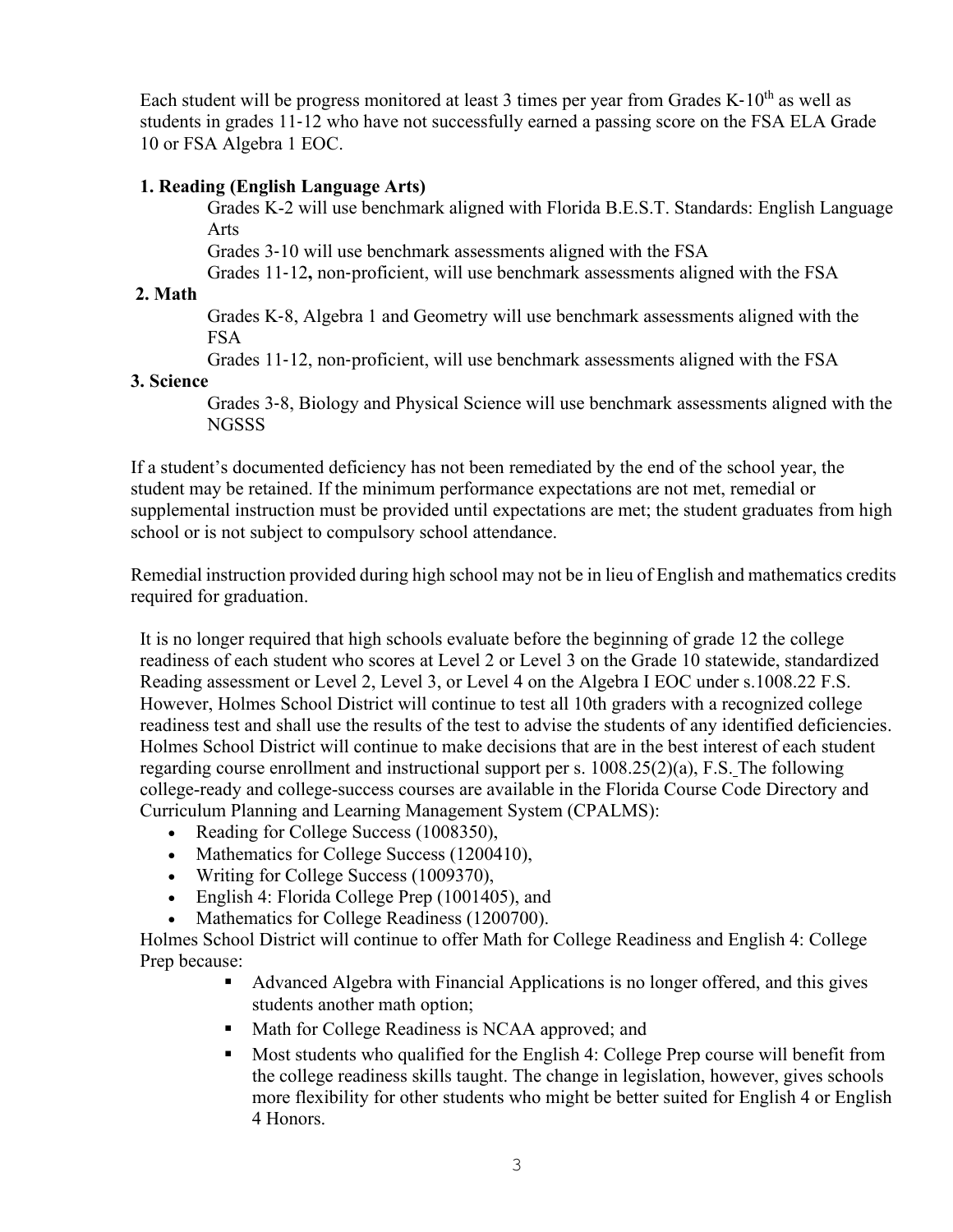#### C. Retention

Student progression from grade to grade will be based primarily on achievement of district and state proficiency levels. Retention decisions should be based on more than a single test score except when mandatory retention is required by state law. At the beginning of the second semester, elementary, middle, and high school teachers must notify parents/guardians of students who are in danger of being retained at the end of the year.

Evidence of staffing is required for all students who are retained. A staffing committee consisting of the principal/designee, the guidance counselor, the student's classroom teacher(s), and any other personnel deemed necessary by the principal, shall review the student's records to determine if retention should occur. The committee members should be in agreement that decisions made are in the best interest of the student, and that all other alternatives have been exhausted or would be ineffectual.

Prior to the time that a student is retained, a conference with the parent or legal guardian will be held to review the student's progress, progress monitoring plan or individual education plan. Retention will only be made following a parent conference. If parent contact is impossible, the principal must approve the recommended placement. A student may not be promoted based on age or other factors that constitute social promotion.

When a student is retained, he or she must receive an intensive program that is different from the previous year's program and must take into account the student's learning style. Any student who has been retained one year and is recommended for retention a second year is to be referred for further assessment/evaluation and an alternative placement considered.

## D. Options for Remediation/Retention

The following options for remediation and retention have been identified and when available should receive consideration in retention decisions:

- 1. remediate before the beginning of the next school year and promote,
- 2. promote and remediate during the following school year with more intensive intervention and remediation strategies specified in a revised progress monitoring plan, or
- 3. retain and remediate in a different program.
- E. Parent conferences regarding possible retention will be initiated during the second semester of the school year. Parents should be made aware of their child's possible retention status early in the second semester.
- F. The child's report card should reflect below grade level performance and lack of adequate progress in English Language Arts and/or mathematics. Documentation of the student's progress will be maintained in the student's permanent record.
- G. A student may earn credit toward promotion or graduation by successfully completing a district sponsored summer school program, or other district sponsored supplementary instructional program when available.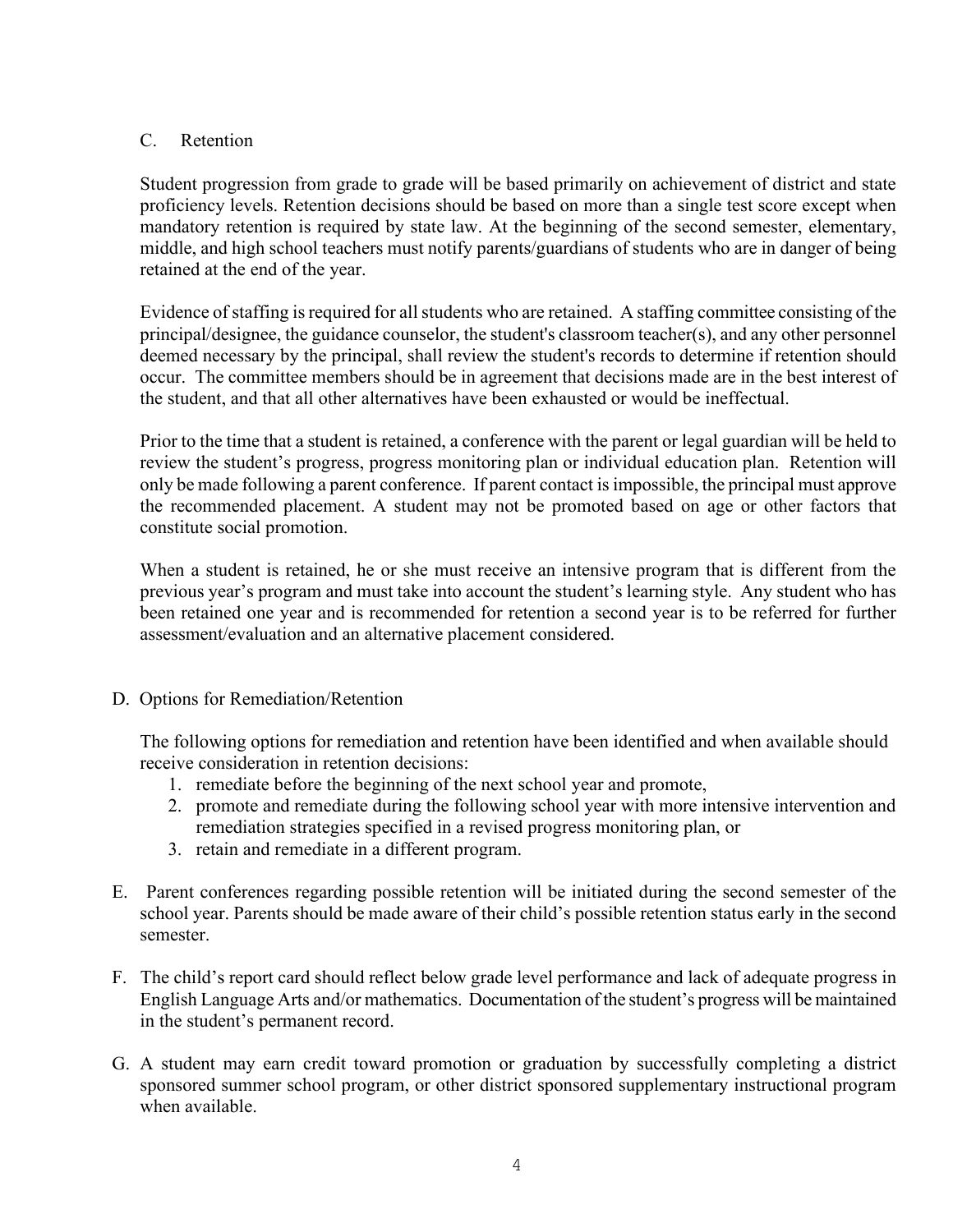- H. Grade placement at the high school level will be based on the number of credits earned.
- I. Promotion and retention of an exceptional student education (ESE) student is a decision based on the student's individual needs as determined by the individual education plan (IEP) goals and objectives. When considering promotion and retention the following items should be taken into account:
	- 1. Impact on the student's opportunities to be included in general education,
	- 2. Results of achievement of special Next Generation Sunshine State Standards / Florida Standards
	- 3. Attendance,
	- 4. Previous retentions, and
	- 5. Parental and adult student input.

#### IV. **Accelerated Placement**

- A. The assignment of a student to a higher grade, which results in the student skipping a grade or part of a grade, should be made on the basis of exceptionally high achievement or successful performance in an alternative program and evidence that the student will benefit more from the instructional program at the advanced grade level. The probable long range, academic, social, and emotional effects of the decision should be considered. A committee consisting of the guidance counselor, if available, and teacher(s) of the student has the responsibility for making recommendations for accelerated placement to the principal.
- B. The following procedures for accelerated placement must be followed:
	- 1. Parents must be given written notification that their child is being considered for an accelerated grade placement.
	- 2. The parent must provide written consent.
	- 3. A copy of the notification and the consent must be placed in the cumulative record.
	- 4. The student's cumulative record and report card must be noted to indicate, "accelerated grade placement."
- C. Academically Challenging Curriculum to Enhance Learning (ACCEL)

All schools must offer options to eligible students in grades K-12 that provide academically challenging curriculum or accelerated instruction. At a minimum, these options must provide for:

- Whole grade and mid-year promotion to students meeting district eligibility guidelines
- Subject-matter acceleration,
- Virtual instruction in higher grade level subjects,
- A Credit Acceleration Program (CAP) open to all students.

Additionally, schools are encouraged to offer, but not limit themselves to, the following ACCEL options:

- Enriched STEM course work
- Industry certifications articulated to college credit
- General curriculum enrichment programs
- Flexible (multi-grade level) student grouping
- Advanced academic courses
- Combined classes (e.g. math/science joint credit for a single course)
- Self-paced instruction
- Curriculum compacting (only covering "new" materials in a course)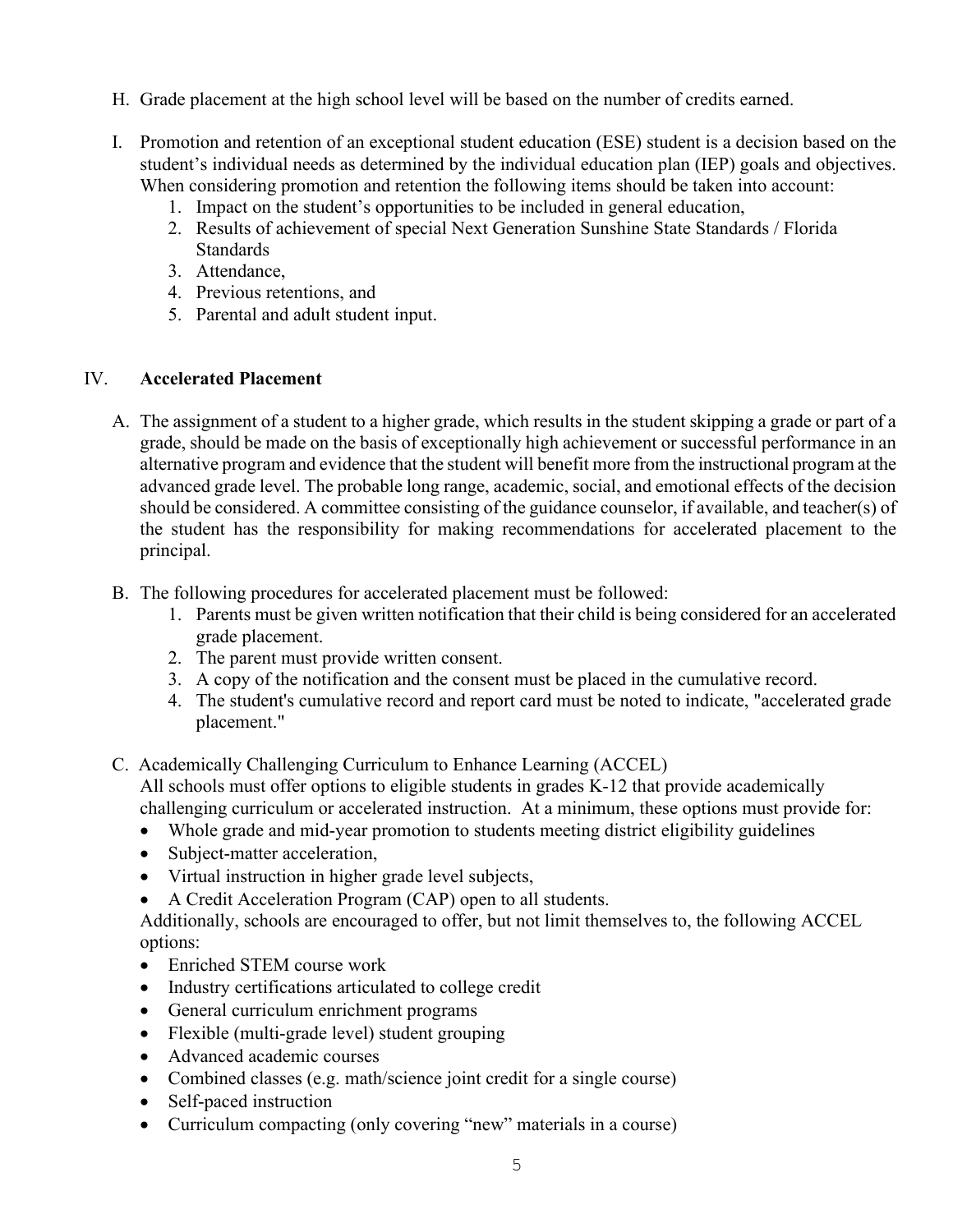- Advanced Content Instruction
- Telescoping Information about these options must be made available to the parents by the school s. 1002.3105.F. S.

To qualify for the ACCEL program, a student must meet the following eligibility criteria:

- Level 4 or better performance in a all areas tested by the current statewide assessments OR equivalent scores on the district progress monitoring assessment
- Record of at least three years of above grade level performance
- Unweighted GPA of 3.65 (secondary students)
- All "A" performance (elementary students)
- Fewer than 5 unexcused absences in the previous semester
- Discipline record reviewed and judged acceptable
- Recommendation from one or more of the student's core subject teachers
- Guidance verification that all academic and behavioral criteria have been met

Each principal must establish a process for a parent to request student participation in ACCEL Options offered within the principal's school. School districts must also establish a process for a parent to request student participation in ACCEL Options that would result in a student attending, or being promoted to, a different school. If a parent requests an ACCEL Option and the student meets the eligibility requirements and district procedural requirements, if applicable, the student must be provided the opportunity to participate in the ACCEL Option. If a student participates in one or more ACCEL Options offered within one school pursuant to parental request, a performance contract must be executed by the student, the parent, and the principal, for each ACCEL option in which the student participates. At a minimum, the performance contract must require compliance with minimum student attendance and conduct requirements and with ACCEL Option requirements established by the principal.

## VI. **Promotion of Exceptional Students**

- A. The number of courses required for promotion of exceptional students shall be the same as those for regular students. However, the required course of study and the required level of achievement shall be determined by the student's IEP.
- B. Students with disabilities must master the appropriate performance standards or have results of specific remediation strategies documenting mastery in their Individual Educational Programs prior to promotion to each grade level. The Exceptional Student Education teacher is responsible for the assessment, remediation, and documentation of appropriate performance standards.
- C. The following factors must be considered for promotion of ESE students at all grade levels:
	- 1. successful completion of IEP goals and objectives,
	- 2. chronological age,
	- 3. grades earned in all courses,
	- 4. attendance, and
	- 5. previous retentions.
- D. The Enhanced New Needed Opportunity for Better Life and Education for Students with Disabilities (ENNOBLES) Act requires that each district school board provide instruction to prepare students with disabilities to demonstrate proficiency in the skills and competencies necessary for successful grade-to-grade progression and high school graduation. For the purposes of this act, the term "student with a disability" means any student who is documented as having an intellectual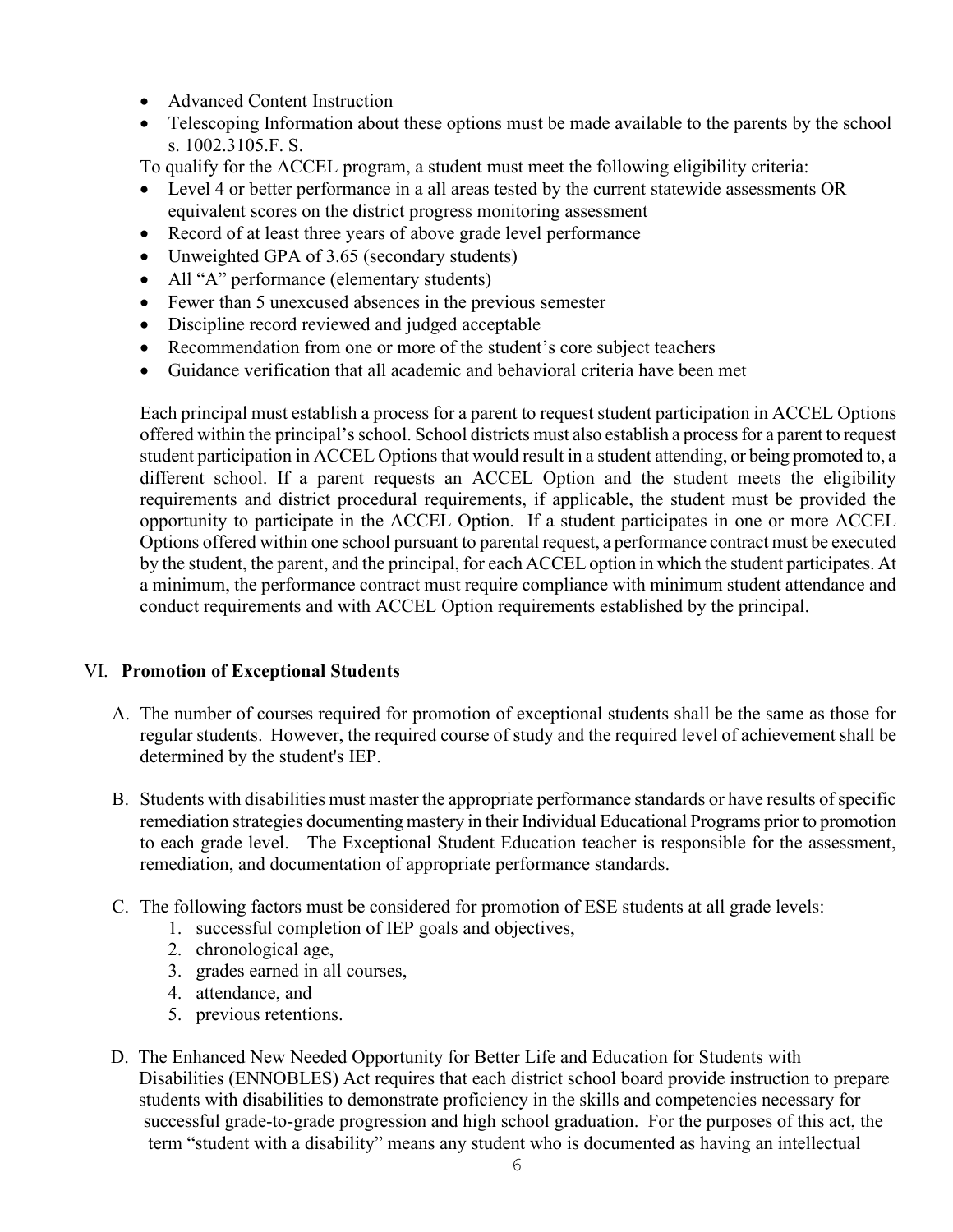disability; a hearing impairment, including deafness; a speech or language impairment; a visual impairment, including blindness; an emotional or behavioral disability; an orthopedic other health impairment; an autism spectrum disorder; a traumatic brain injury; or a specific learning disability, including, but not limited to, dyslexia, dyscalculia, or developmental aphasia.

#### VII. **New Students**

New students entering school for the first time in this district shall:

- 1. Provide evidence of immunization against communicable diseases (Florida Statutes 1003.22),
- 2. Provide evidence of date of birth as per Florida Statute 1003.21, (kindergarten and first grade), and
- 3. Report any previous school expulsions, arrests resulting in a charge, and any juvenile justice actions the student has had.

In addition, all students not previously enrolled in a Florida public school shall provide evidence of medical examination completed within the last twelve months.

## VIII. **Transfer Students**

- A. It shall be the responsibility of the principal to classify a new student entering school. Temporary classification may be made on the basis of the report card pending receipt of the student's official transcript. A new student who does not have a report card or transfer record shall be placed in the grade indicated by the student or his parent or guardian for a probationary period pending;
	- 1. receipt of substantiating data from the previous school attended, or
	- 2. completion of assessment to determine appropriate placement.
- B. When compatible courses are not offered at the high school level, the principal will evaluate the transcript and determine course credits. Credits should be interpreted so that the requirements for promotion and graduation are not retroactive, provided the student has met all requirements for such grade placement in the school from which he/she transferred. In this event, the student would only have to meet the number of credits and courses required for the typical student from that grade through the twelfth grade. The required number of credits and courses for such students shall be made a part of the student's permanent record at the time the student is admitted to the school. 6A-1.95(1) FAC.
- C. Students who enter a Florida public school at the  $11<sup>th</sup>$  or  $12<sup>th</sup>$  grade from out-of-state or from a foreign country shall not be required to spend additional time in a Florida public school in order to meet the high school course requirements of the school district, state or country from which he or she is transferring. Such students who are not proficient in English should receive immediate and intensive instruction in English language acquisition. However, to receive a standard high school diploma, a transfer student must earn a 2.0 grade point average on a 4.0 scale and pass the grade 10 FSA ELA and Algebra 1 EOC required in S. 1008.22(3), F.S. or an alternate assessment as described in S. 1008.22(10), F.S. Students who have met all requirements for the standard high school diploma except for passage of the Grade 10 FSA ELA or an alternate assessment by the end of Grade 12 must be provided the following learning opportunities:

− Participation in an accelerated high school equivalency diploma preparation program during the summer.

− Participation in an adult general education program as provided in S. 1004.93, F.S., for such time as the student requires to master English, reading, mathematics, or any other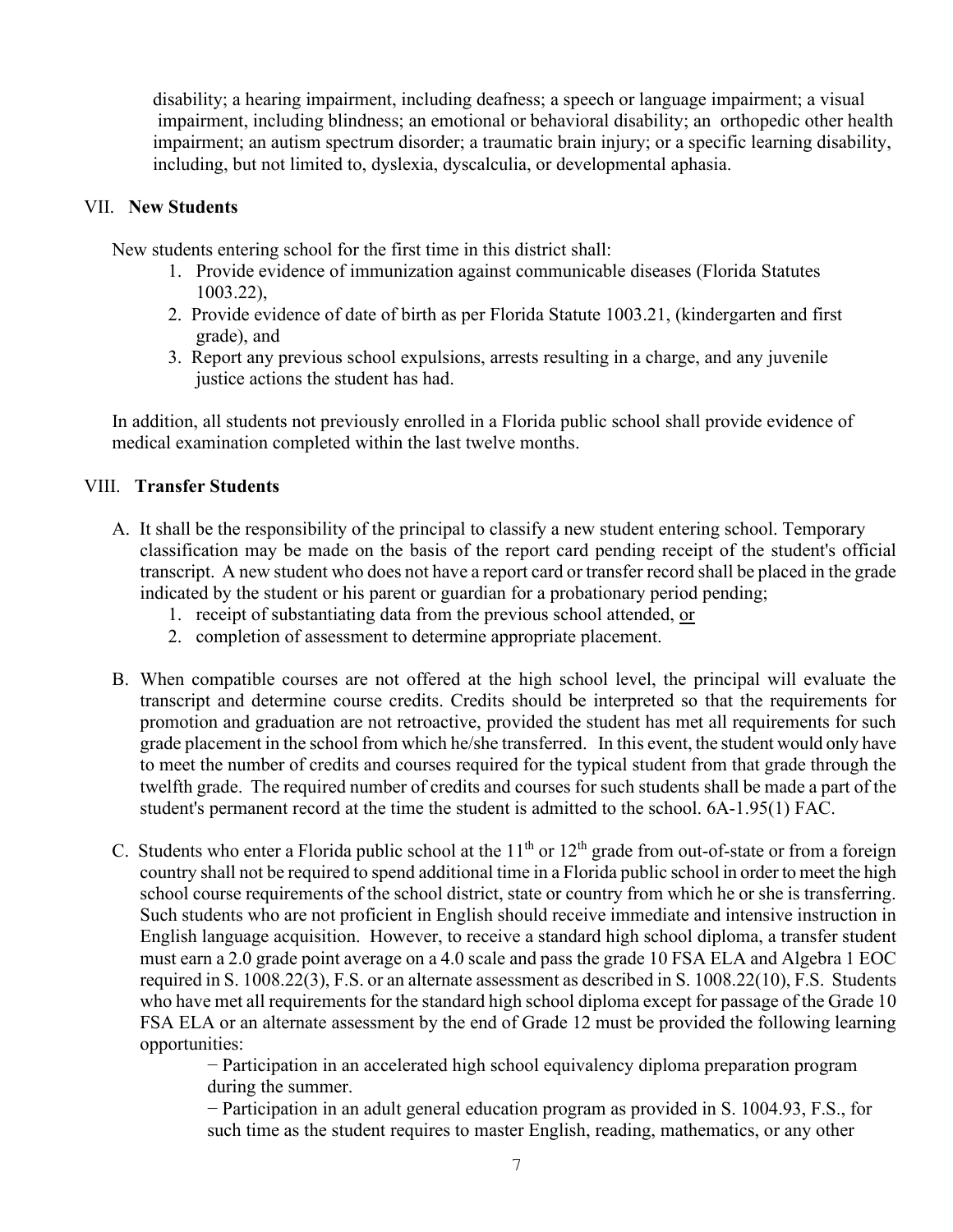subject required for high school graduation. Students attending adult basic, adult secondary or vocational-preparatory instruction are exempt from any requirement for the payment of tuition and fees, including lab fees. A student attending an adult general education program shall have the opportunity to take the Grade 10 FSA ELA an unlimited number of times in order to receive a standard high school diploma.

D. Students who have been enrolled in an ESOL program for less than two school years and have met all requirements for the standard high school diploma except for passage of the Grade 10 FSA ELA or alternate assessment may receive immersion English language instruction during the summer following their senior year. Students receiving such instruction are eligible to take an alternate assessment and receive a standard high school diploma upon passage of the Grade 10 FSA ELA or the alternate assessment. This section will be implemented to the extent funding is provided in the General Appropriations Act.

#### IX. **Interstate Compact on Educational Opportunity for Military Children**

 Florida is a participating state in this ICEOMC; therefore, Holmes District Schools will adhere as possible to the guidelines of the compact. The purpose of the compact is to remove barriers to educational success imposed on children of military families because of frequent moves and deployment of their parents by:

- facilitating timely enrollment
- facilitating student placement
- facilitating qualification and eligibility for enrollment in educational programs, extracurricular athletics and social activities
- facilitating on-time graduation
- providing for adoption and enforcement of administrative rules implementing the compact
- providing for the uniform collection and sharing of information between states
- promoting coordination between the compact and other compacts affecting military children
- promoting flexibility and cooperation between the educational system, parents and students

## A. Applicability

 The compact applies to active-duty armed forces personnel, National Guard and reserve on active-duty or veterans who are medically discharged or retired for a period of one year, and personnel who die on active duty or as a result of injuries sustained on active duty for a period of one year after death. Local education agencies (LEA) must abide by compact terms. The terms of the compact are binding only on member states.

#### B. Records, Enrollment and Eligibility

 The compact requires a student's former school to issue temporary transcripts in the event that it cannot furnish official transcripts timely. Pending receipt of official transcripts, the student's receiving school must accept the temporary transcripts for enrollment and placement purposes. Compact states must give the student 30 days to obtain required immunizations. Students must be allowed to continue their enrollment at the grade level they were enrolled in at the former school. Likewise, a student who has completed a grade level in the former state must be allowed to enroll in the next highest grade level in the receiving state, regardless of age. The compact requires an LEA to honor temporary guardianships executed to enroll the child in school due to a student's parent being deployed out of state or country. Further, it prohibits an LEA from charging tuition to a student who is placed in the care of a person who lives outside of the LEA's jurisdiction. Such students must be allowed to remain at the original school.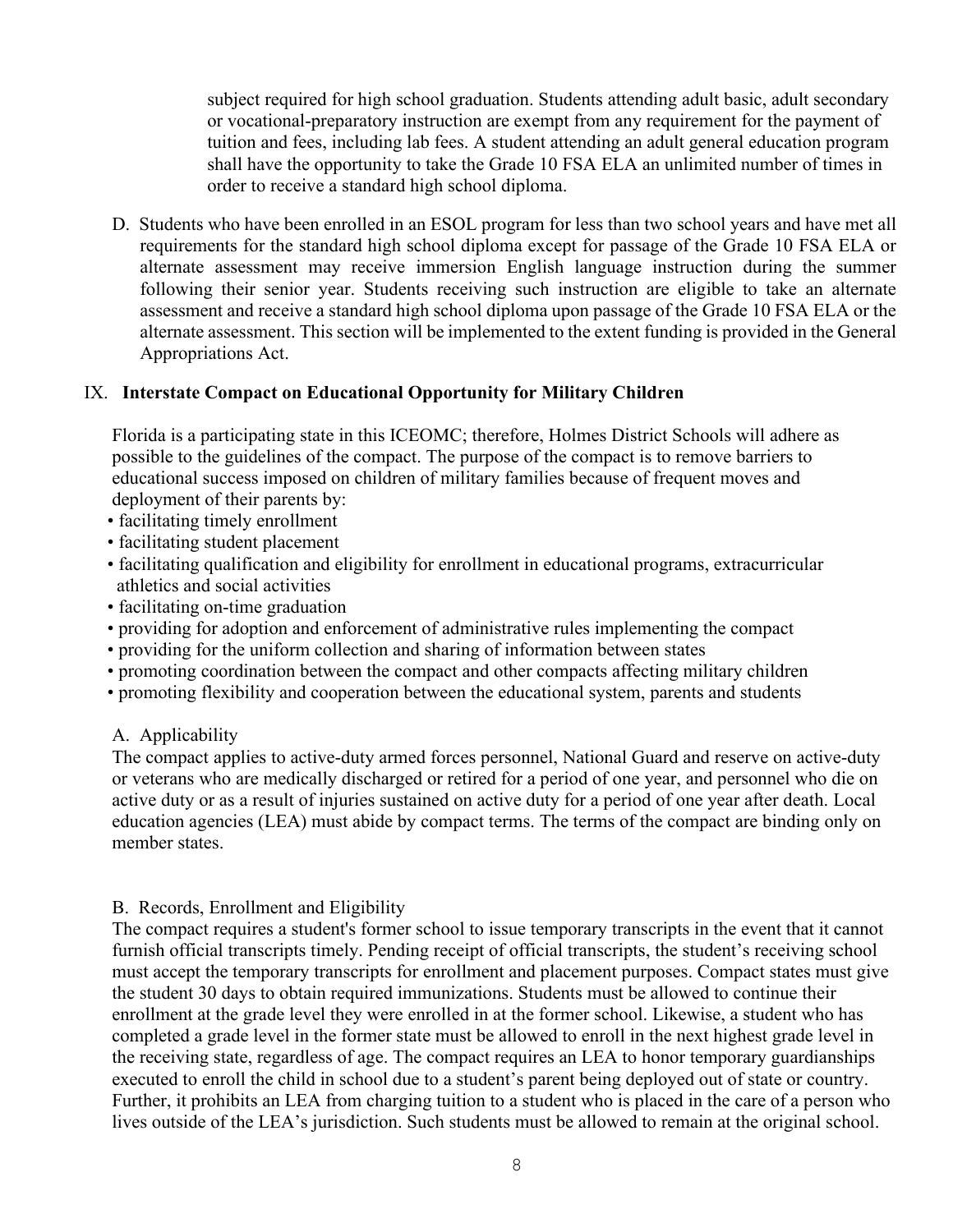LEAs must also allow a transitioning military child to participate in extracurricular activities, regardless of when the child enrolled in the school.

#### C. Placement and Attendance

 The compact provides that a transferring student must be allowed to continue in the academic program in which the student was enrolled at his or her former school, including, but not limited to, English as a second language, exceptional student education, gifted, honors, International Baccalaureate, Advanced Placement, and career and technical courses. Program placement must occur based upon prior participation or educational assessments conducted at the student's former school. When a parent who has been deployed out of the state or country is home on leave, an LEA must allow the student additional excused absences to visit with the parent.

#### D. Graduation

To enable transitioning military students to graduate from high school on time, the compact requires states and LEAs to waive courses required for graduation if similar coursework was previously completed or provide alternative means for such students to satisfy coursework requirements. States must also accept exit exams, end-of-course exams, or other testing required for graduation in the student's former state. For military students who transfer before or during their senior year and who are not eligible to graduate from the receiving state, the current and former LEAs must arrange for the student to receive a diploma from the student's former LEA.

E. Dependent children of active duty military personnel who otherwise meet the eligibility criteria for special academic programs offered through public schools shall be given first preference for admission to such programs even if the program is being offered through a public school other than the school to which the student would generally be assigned. If such a program is offered through a public school other than the school to which the student would generally be assigned, the parent or guardian of the student must assume responsibility for transporting the student to that school. For purposes of this subsection, special academic programs include magnet schools, advanced studies programs, Advanced Placement, dual enrollment, Advanced International Certificate of Education, and International Baccalaureate.

## IX. **Home Education Program**

.

Holmes District Schools will accept students from home education programs, provided programs meet the criteria below.

- A. The grade placement guidelines for students entering public schools are as follows:
	- 1. Evidence of the annual education evaluation shall be provided as per section 1002.41, F.S.
	- 2. Parents may be required to provide samples of the student's portfolio showing evidence of successful completion of course work.
	- 3. Upon review of the materials provided by the parent, the principal will place the child in the grade deemed most appropriate. The decision for placement shall be based on evidence of student achievement and student age.
	- 4. Failure to comply with the above requirements will result in temporary student placement until further assessment can be accomplished.
	- 5. Promotion from one grade level to the next higher grade level shall be based on academic performance, proficiency of minimal competencies as measured by state assessment test and growth and developmental characteristics such as physical, social and emotional maturity.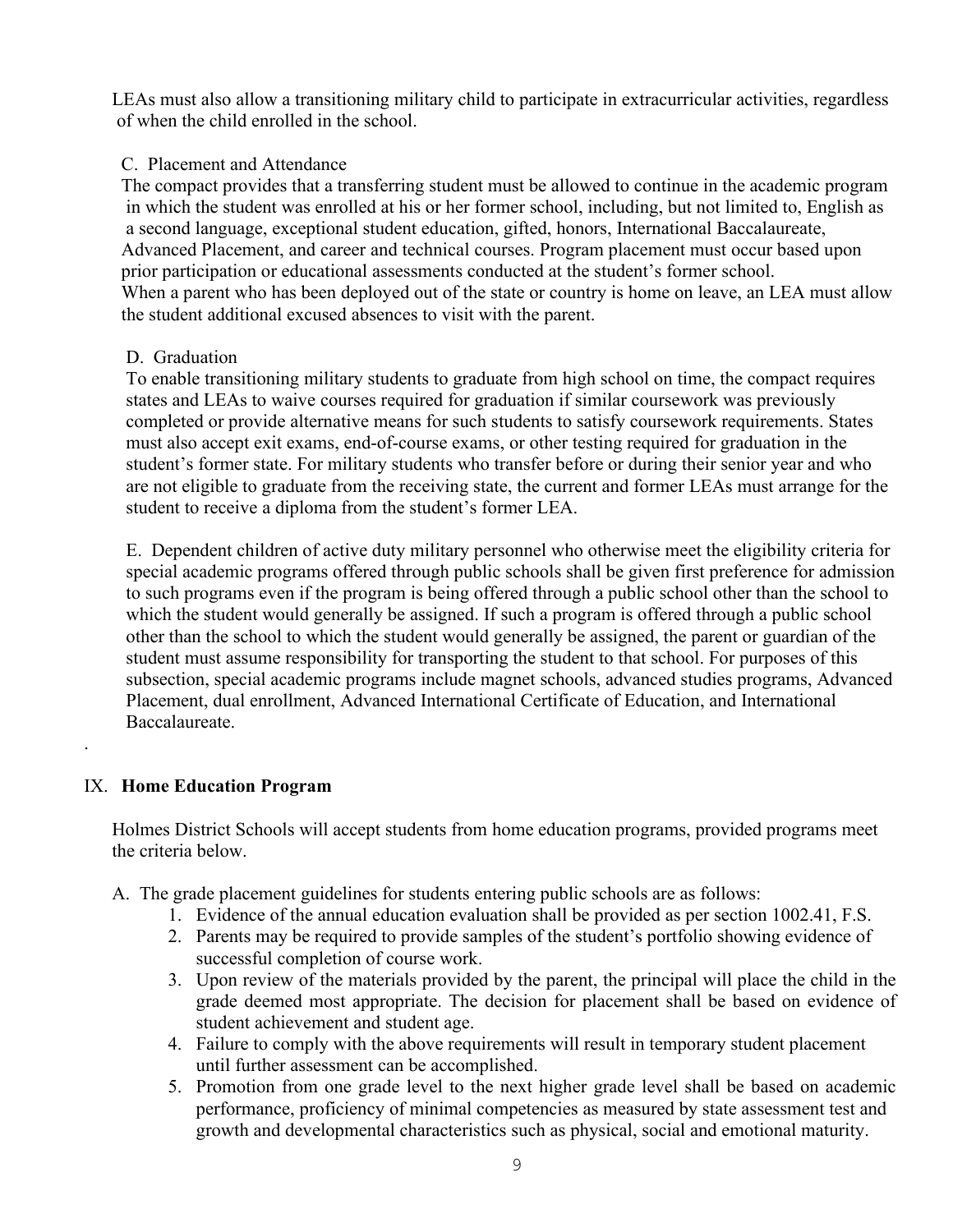- 6. Home education students may participate in dual enrollment, career dual enrollment, early admission and credit by examination. Credit earned by home education students through dual enrollment shall apply toward the completion of a home education program that meets the requirements of S. 1002.41, F.S.
- B. High School In addition to the above, the following criteria must be met in order for credit to be awarded:
	- 1. Parents shall provide to the school a detailed written course description for each course area by year indicating instructional objectives, instructional materials, methods of student performance evaluation, and instructional hours.
	- 2. The principal shall, in consultation with appropriate staff, review the course description and determine that it matches a course listed in the State Course Code Directory and that it is parallel in terms of curriculum frameworks and student performance standards.
	- 3. The principal may administer the semester exam for the course to determine successful completion. A score of 70 or better must be earned for awarding of credit. Failure to comply with all requirement(s) will result in award of no credit.
	- 4. Validation of credits must be completed within ninety (90) days. However, when assessments are required, the student will be allowed ninety (90) days for preparation and in such case, the end of the school year must complete validation.

## X. **Reporting of Student Progress**

- A. As a minimum, progress reports will be sent home during each nine-week grading period at the end of the fourth week.
- B. Report cards will be issued eight (8) school days following the end of the first nine (9) week grading grading periods. Grades must clearly reflect the student's level of achievement. Parents must be able to assume that a student earning satisfactory grades is achieving within the range appropriate or acceptable for the grade or the course in which the students are enrolled. The comments section of the report card shall be used to notify parents when a student is working at a skill level below that of his assigned grade placement.
- C. The number and letter grade, for graded courses, will be recorded on the report card of students in grades K-12.
- D. Parents may access students' grades, assignments, and attendance online on a daily basis by accessing FOCUS Parent Portal at [https://focus.hdsb.org.](https://focus.hdsb.org/) To access your FOCUS account, please fill out the form located in the back of the Code of Conduct and return it to your child's school for your username and password. You may also obtain a form by contacting the data entry clerk at your child's school.

## XI. **Annual Reports**

The district school board will annually report to the parent of each student the progress of the student towards achieving state and district expectations for proficiency in English Language Arts, science, social studies and mathematics, including the student's results on each statewide assessment test. The evaluation of each student's progress must be based upon the student's classroom work, teacher observations, tests, district and state assessments, and other relevant information.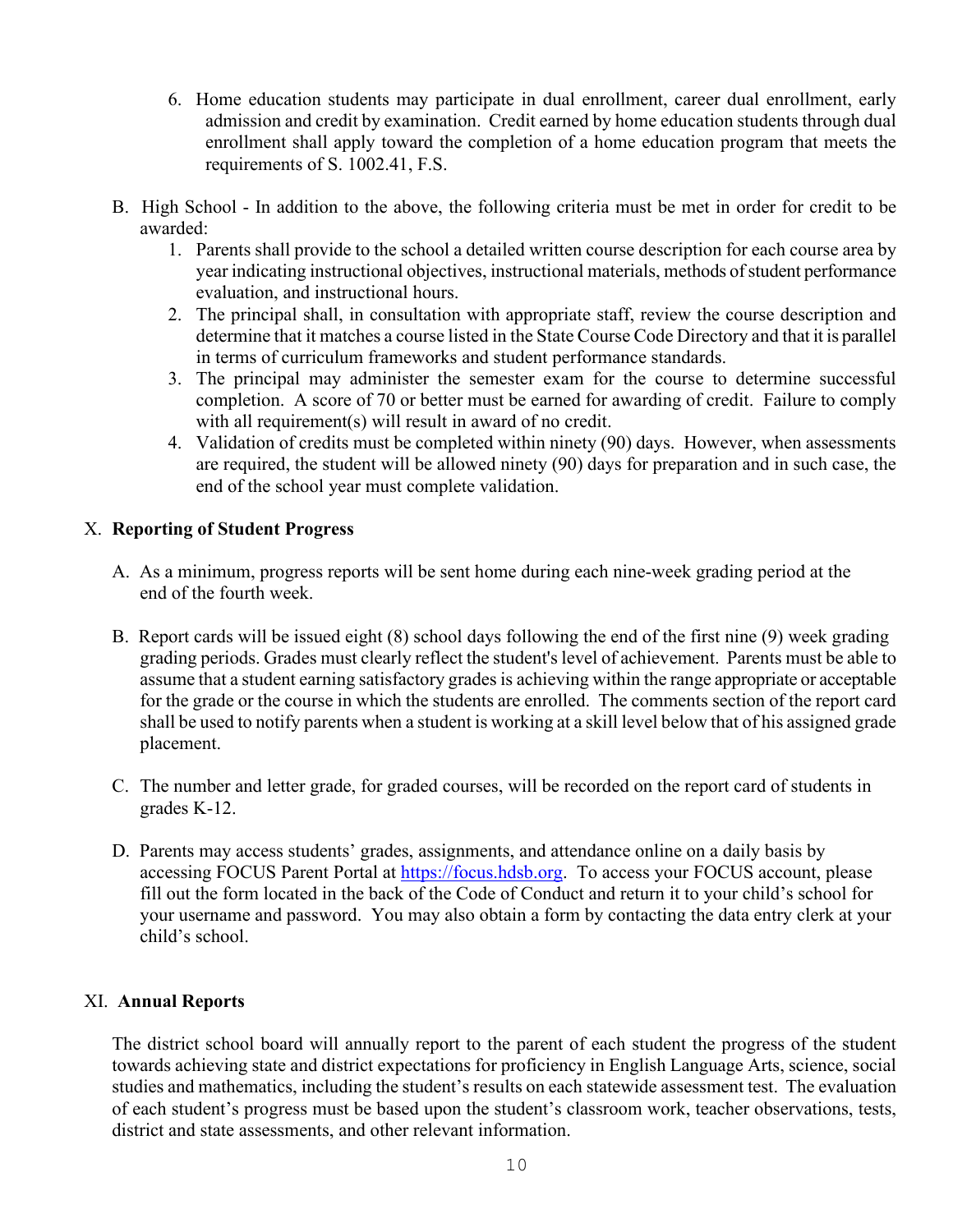This progress reporting must be in writing and in a format adopted by the district school board.

The district school board will annually publish in the local newspaper and on the district website the following information on the prior school year:

- 1. The provisions of the law relating to public school student progression and the district school board's policies and procedures on student retention and promotion,
- 2. By grade, the number and percentage of all students in grades 3-10 performing at Levels 1 and 2 on the ELA portion of the FSA,
- 3. By grade the number and percentage of all students retained in grades 3-10,
- 4. Information on the total number of students who were promoted for good cause, by each category of good cause,
- 5. Any revision to the district school board's policy on retention and promotion from the prior year.

## XII. **Allocation of Remedial and Supplemental Instructional Resources**

Such funds will be allocated for students who are:

- 1. Deficient in reading at the end of grade 3.
- 2. Have substantial deficiency in reading in grades K-3.
- 3. Not meeting the performance levels required for promotion consistent with the Holmes County Student Progression Plan.

#### XIII. **Student Assessment Program**

As required by Section 1008.22, F.S., each student shall participate in statewide assessment tests. The Next Generation Sunshine State Standards / Florida Standards shall serve as the basis for both state and local assessment. Student assessment will be used to provide data necessary for decision making in matters of promotion, curriculum, allocation of funds, reassignment of personnel, program evaluation, and to provide information required in making application for federal program funds.

The program shall include, but is not limited to, administration of standardized tests and teacher developed tests, supplementary tests as needed, and General Education Development Tests administered under established procedures for high school completion.

ESE and Section 504 students will be afforded accommodations on state and district assessments based on their IEP or Section 504 plan.

#### A. State Assessment

The Statewide Assessment Program includes but is not limited to the following: FSA ELA - grades; 3-10 FSA Math - grades; 3-8 Florida Comprehensive Assessment Test 2.0 Science – grades  $5<sup>th</sup>$  and  $8<sup>th</sup>$ NGSS EOC - Biology, US History, Civics FSA EOC Algebra I and Geometry

These tests are used to assess the Next Generation Sunshine State Standards (NGSSS) / Florida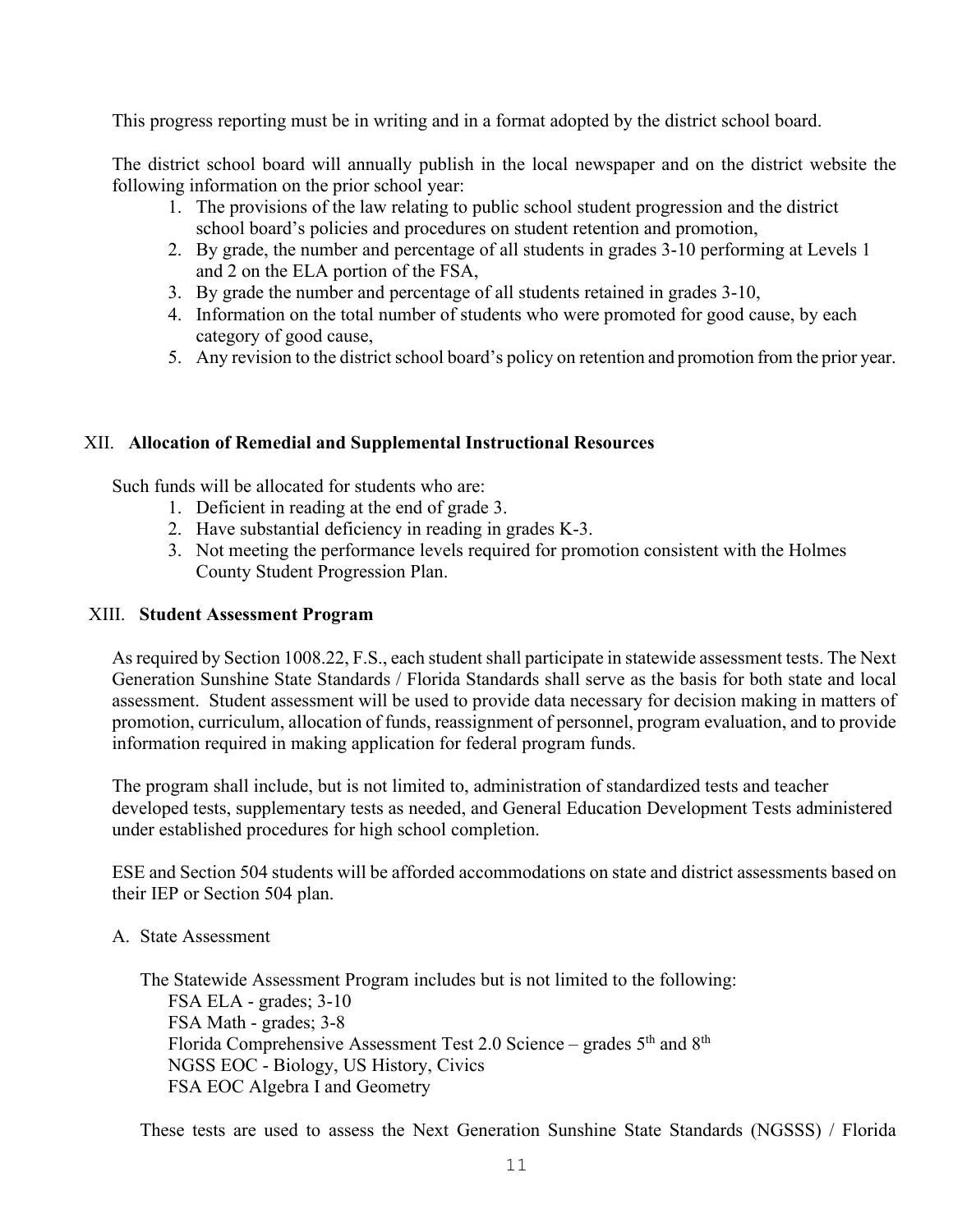Standards (FSA) and to determine student progression standards. The NGSSS/FSA represents high levels of expectations for student achievement. Participation in the statewide assessment tests is mandatory for all students except as otherwise prescribed by the Commissioner of Education (FS 1008.22).

As mandated by Section 1002.69 F.S., the Florida Kindergarten Readiness Screener (FLKRS) shall be administered to each student entering public school kindergarten for the first time within 30 school days. Information gained from screening may not be used to impede students from entering school. However, if a child's score on FLKRS identifies significant concerns for that child, a specific plan for academic improvement shall be written according to Section 1008.25 F. S.

Florida Statutes direct the Commissioner of Education to recommend rules for test adaptations and modifications, as necessary for exceptional education students and students who have Limited English Proficiency (FS 1008.22). These adaptations and modifications will be implemented as directed.

#### B. District Assessment

PSAT/NMSQT Test will be administered to all students in grade 10. The PSAT/NMSQT testing program will measure students' achievement in key subject matter areas of English, mathematics, reading, and science. The results obtained will provide schools with information for program evaluation, accreditation, guidance, and educational/career planning. It will provide students with information they need to prepare for future academic and career success.

## XIV. **Participation of Exceptional Students in State Assessment/Alternate Assessment**

The general expectation of state and district assessment systems is that all students participate in assessment for accountability purposes. However, a student's disability and characteristics may be such that regular assessment programs may not be appropriate for that individual student. The decision to exclude a student from district and/or state assessment must be made at the IEP meeting and be reflected on the IEP. The decision should be made based on whether the student is pursuing a standard diploma and past performance. If exemption or exclusion is the decision, the rationale should be included on the IEP, and decisions revisited annually. The IEP team will utilize the recommended policy of the Department of Education in making the decision of appropriate exclusion from the state or district assessment of student achievement. Exemption may be permitted only when the following criteria are met:

- 1. The student's demonstrated cognitive ability prevents the student from completing required course work and achieving Florida Standards even with appropriate and allowed accommodations; and
- 2. The student requires extensive direct instruction to accomplish the application and transfer of skills and competencies needed for domestic, community living, leisure and vocational activities; and
- 3. The student's inability to complete the required course work is not due to excessive or extended absences or the result of social, cultural, or economic differences; and
- 4. For high school age students, the student's inability to complete the standard diploma program even with allowable course accommodations and adaptations.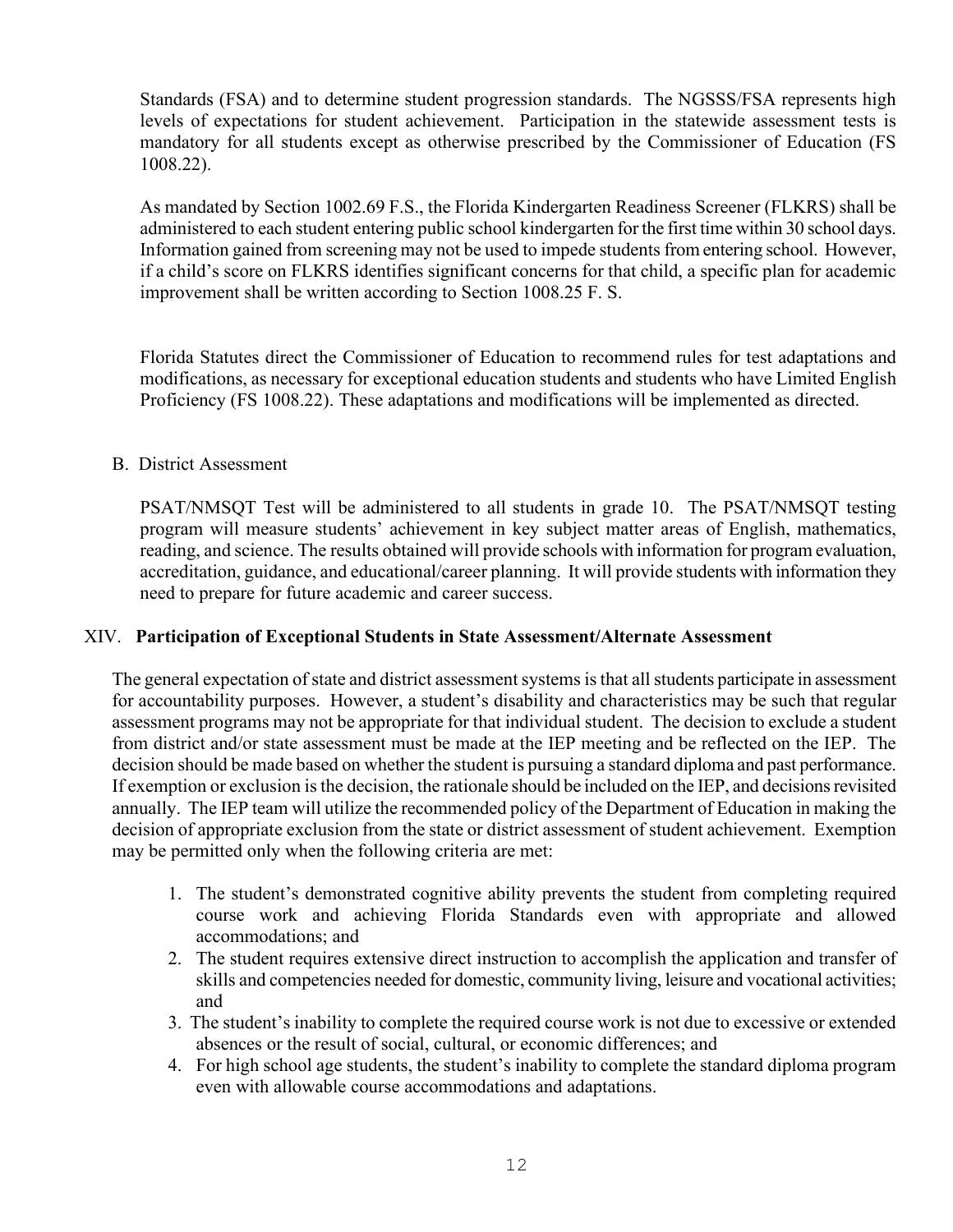A. Participation of Students with Disabilities in Statewide Assessment

Rule 6A-1.0943, FAC, provides the basis for accommodations to Florida's statewide assessment for students with disabilities. Accommodations shall be identified for each eligible student and recorded on the student's IEP or plan developed under section 504 of the Rehabilitation Act. In addition, the test administrator's manual for each statewide assessment provides a listing of allowable accommodations that can be used for students with disabilities. Such accommodations include:

 1. Presentation - The student may be administered any statewide assessment through the following presentation formats. Only the Department of Education (DOE) through request of waiver may enlarge regular print versions of the test through mechanical or electronic means. The district test coordinator may request large print versions. Braille versions may be requested for students who use Braille materials. DOE may alter some test items in format for Braille versions of the test authorized. Test items that have no application for the Braille reader will be deleted as authorized by DOE. Signed or oral presentation may be provided for all directions and items other than reading items. The students through visual or tactile means must read Reading items. The student may use means

 to maintain or enhance visual attention to test items. Presentation formats not covered by this rule may be requested through the Department of Education and will be provided, as appropriate, upon approval from the Commissioner of Education.

- 2. Responding the student may use varied methods to respond to the test, including written, signed, and verbal response. Written responses may include the use of mechanical and electronic devices. A test administrator or proctor may transcribe student responses to the format required by the test. Transcribed responses must accurately reflect the response of the student, without addition or edification by the test administrator or proctor.
- 3. Scheduling The student may be administered a test during several brief sessions, allowing frequent breaks during the testing sessions, within specifications of the test administration manual. Students may be provided additional time for the administration of the test.
- 4. Setting the student may be administered a test individually or in a small group setting, and may be provided with adaptive or special furniture, lighting or acoustics.
- 5. Assistive Devices The student may use the following assistive devices typically used in classroom instruction.
	- a. If the purpose of the assessment requires complex computation, calculators may be used as authorized in the test administration manual. A calculator may not be used on assessments of basic computation as specified in the test administration manual.
	- b. Visual magnification and auditory amplification devices may be used for students with visual or auditory impairments; an abacus may be used.
	- c. Technology may be used without accessing spelling or grammar checking applications for writing assessments and without using speech output programs for reading items assessed. Other assistive technology typically used by the student in classroom instruction may be used provided the purpose of testing is not violated. Implementation of assistive devices must assure that test responses are the independent work of the student. The Department of Education before use must approve unusual circumstances of accommodations through assistive devices.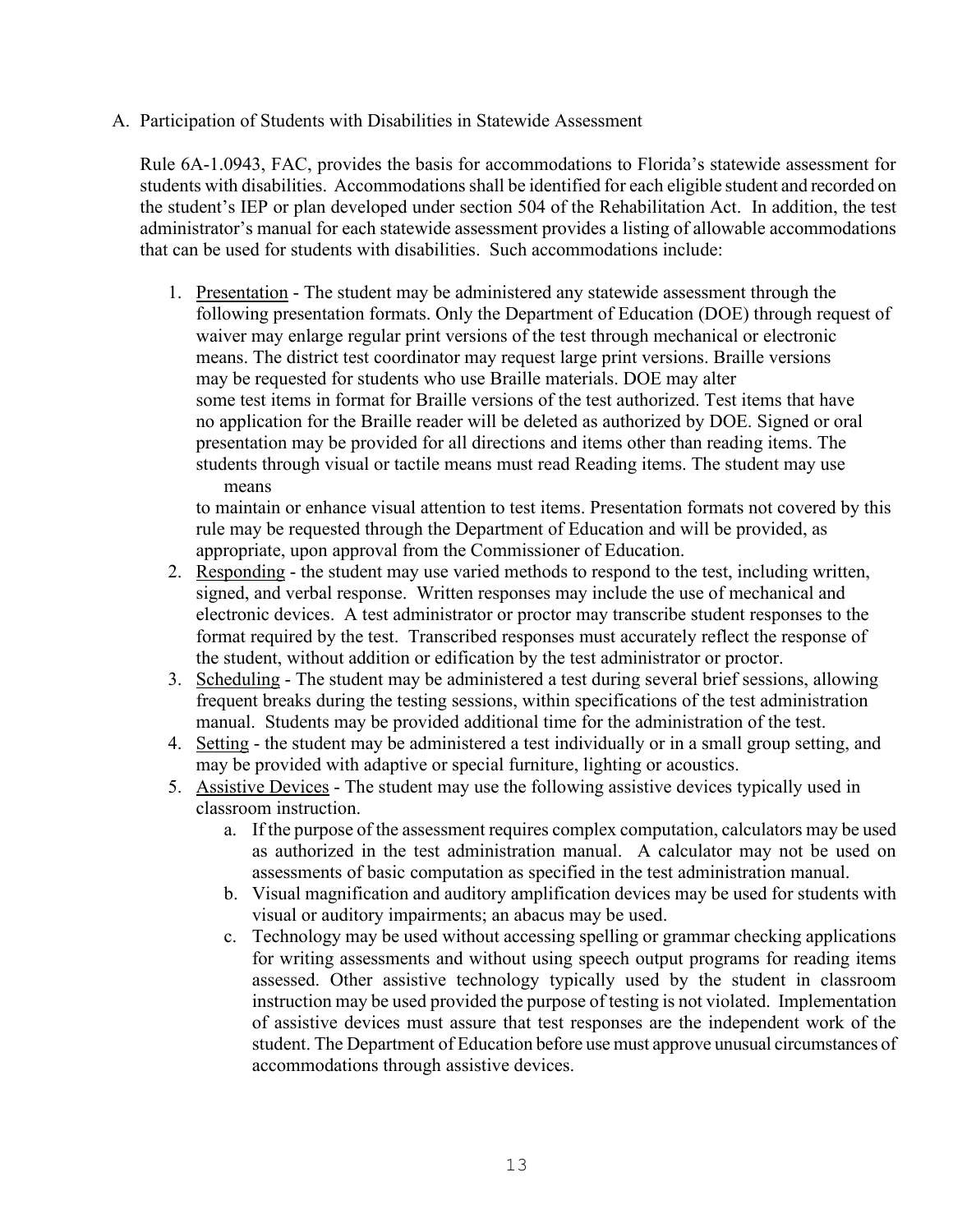#### B. Guidelines for Determining Appropriate Accommodations

Determination of appropriate accommodations in assessment situations for students with disabilities shall be based on the individual needs of each student and decisions shall be made at IEP meetings and recorded on the IEP. Guidelines to consider are as follows:

- 1. Accommodations should facilitate an accurate demonstration of what the student knows or can do.
- 2. Accommodations should not provide the student with an unfair advantage or interfere with the validity of the test.
- 3. Accommodations must be the same or nearly the same as adaptations used by the student completing classroom instruction and assessment activities.
- 4. Accommodations must be necessary for enabling the student to demonstrate knowledge, ability, skill or mastery.
- 5. If a student does not participate in the statewide assessment, the district must notify the student's parent and provide the parent with information regarding the implications of such nonparticipation. If modifications are made in the student's instruction to provide modifications/accommodations that would not be permitted on the statewide assessment tests, the district must notify the student's parent of the implications of such instructional modifications. A parent must provide signed consent for a student to receive instructional modifications that would not be permitted on the statewide assessments and must acknowledge in writing that he or she understands the implications of such modifications/accommodations.

#### XV. **Intent to Terminate School Enrollment**

A student between the ages of 16 and 18 who chooses to terminate his/her education must officially withdraw and complete a "Declaration of Intent to Terminate School Enrollment" form, which will acknowledge that this action is likely to reduce the student's earning potential and which must be signed by the parent and student. Such action, unless recognized by the school board as a hardship condition, will cause the student to lose his/her driving privileges.

## XVI. **End of Year Academic Progress**

**F.S .1008.25(8)(a)** requires that each district annually report to the parent of each student the progress of the student towards achieving state and district expectations for proficiency in English language arts (reading, writing, grammar) mathematics, and science. The district school board must report to the parent the student's results on each statewide assessment test. The evaluation of each student's progress must be based upon the students' classroom work, observations, tests, district and state assessments, and other relevant information.

The criteria used for student's academic progress in achieving state and district expectations for English language arts (reading, writing, grammar), math, and science are as follows:

#### **Kindergarten**

- English Language Arts Mastery of 70% or better of the Florida B.E.S.T. Standards: English Language Art
- Math Mastery of 70% or better of the Florida Standards Mathematics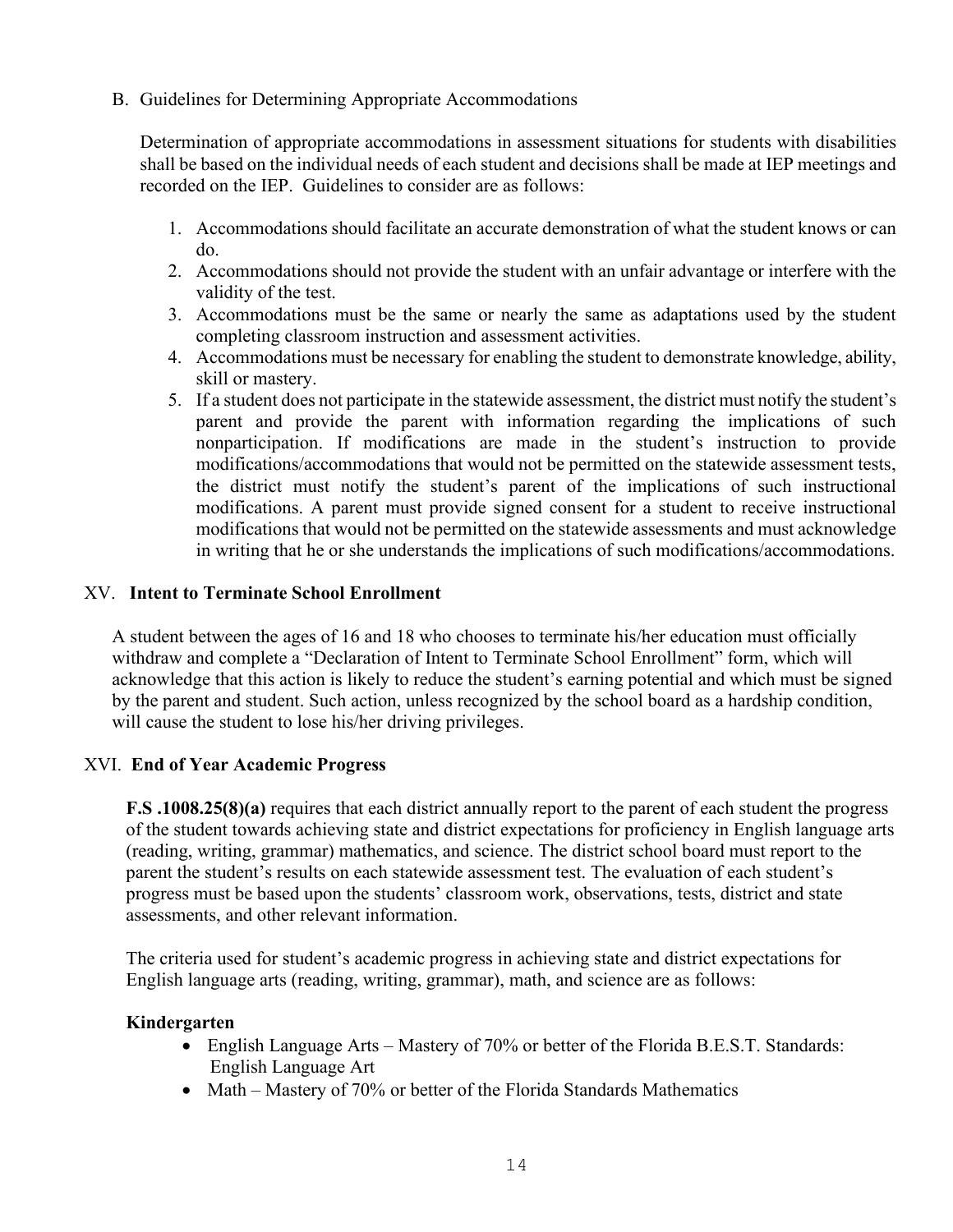## **Grade 1**

- English Language Arts Final grade of "C" or better
- Math Final grade of "C" or better

## **Grade 2**

- English Language Arts Final grade of "C" or better
- Math Final grade of "C" or better

## **Grade 3 - 6**

- FSA ELA Score a Level 3 or above and final grade of "C" or better in Language Arts
- FSA Math Score a Level 3 or above and final grade of "C" or better
- Science Final grade of "C" or better

## **Grade 7**

- FSA ELA Score a Level 3 or above and final grade of "C" or better in Language Arts
- FSA Math Score a Level 3 or above and final grade of "C" or better
- Science Final grade of "C" or better
- Social Studies Score a Level 3 or better on the Civics EOC and a final grade of "C" or better

## **Grade 8**

- FSA ELA Score a Level 3 or above and final grade of "C" or better in Language Arts
- FSA Math or Algebra I EOC Score a Level 3 or above and final grade of "C" or better
- Science Score a Level 3 or above and final grade of "C" or better
- Social Studies Final grade of "C" or better

## **Grades 9**‐**12**

- FSA ELA Score a Level 3 or above and final grade of "C" or better in ELA and Reading, if taken
- Math –Pass the Algebra 1 EOC and a final grade of "C" or better in the current math class. Students currently enrolled in Algebra 1A will need to have a final grade of "C" or better. Score a Level 3 or better on the Geometry EOC, if taken
- Science Score a Level 3 or better on the Biology EOC and a final grade of "C" or better, if taken.
- Social Studies-- Score a Level 3 or better on the US History EOC and a final grade of "C" or better, if taken

## XVII. **General Provisions Grades K-5**

## A. CURRICULUM

The curriculum in the elementary schools is determined by the laws of the State of Florida, the accreditation standards Cognia, and the needs of students as determined by local curriculum studies and surveys, and by continuous evaluation of the effectiveness of the curriculum in meeting the needs of all students. Appropriate instruction shall be provided to assist students in the achievement of these standards and grade level expectations in grades K-5.

The program of instruction shall include English language arts, mathematics, social studies, science, and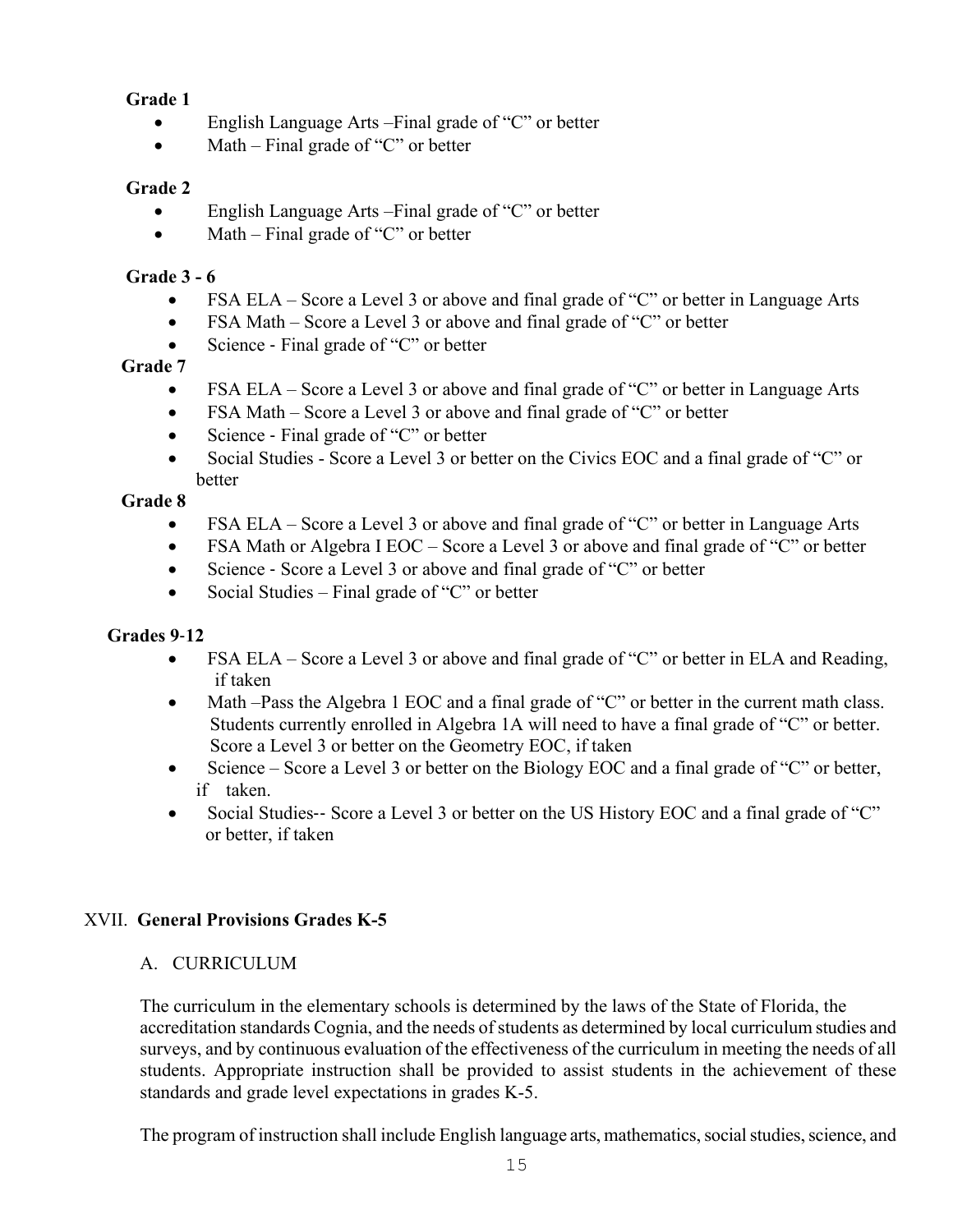physical education. Health, art and music may also be included in the program of instruction. Instruction in environmental education, recycling waste materials, conservation of natural resources, career education and Florida History will be provided in appropriate classes and grade levels and may be incorporated into designated subject areas. Computer literacy will be taught to all students. Critical thinking/problem solving, and related skills will be incorporated in the academic curriculum. Additionally, students will receive instruction in the curriculum areas listed in Section 5 of this plan.

The Next Generation Sunshine State Standards / Florida Standards are benchmarked standards that describe what students should know and be able to do in grades PreK-5, in English language arts (reading/writing/grammar/spelling), mathematics, science, social studies, the arts, health and physical education, and foreign languages.

Teachers are responsible for documentation of instruction in the Next Generation Sunshine State Standards / Florida Standards.

## XVIII. **General Provisions**‐**Grades 6**‐**12**

The school district shall provide all courses required for middle grades promotion, high school graduation, and appropriate instruction designed to ensure that students meet Florida Standards/Next Generation Sunshine State Standards in the following areas: language arts, mathematics, science, social studies, foreign languages, health and physical education, and the arts.

## A. CURRICULUM FRAMEWORKS/COURSE CODE DESCRIPTIONS

No school shall offer a course for credit in grade 6 ‐ 12 unless it appears in the **Course Code Directory**  qualifying the course for state funding. This course code number shall be recorded in the Student's Permanent Records.

Each course offered in grade 6 ‐ 12 in Holmes County shall adhere to the state adopted Course Code Descriptions and Curriculum Frameworks with Florida Standards/Next Generation Sunshine State Standards correlated to the course.

## B. REPROTING HIGH SCHOOL GRADUATION OPITIONS TO PARENTS Standard Diploma Awarding

|                        | 24-Credit Program - Specific courses may vary<br>due to entry into the 9 <sup>th</sup> grade                                                                                             | <b>ACCEL Program</b>                                       |
|------------------------|------------------------------------------------------------------------------------------------------------------------------------------------------------------------------------------|------------------------------------------------------------|
| Credit<br>Requirements | 24 credits                                                                                                                                                                               | 18 credits (minimum)                                       |
| Academic Core          | 4-English/Language Arts 4-Mathematics, Algebra 4-English/Language Arts<br>I, Algebra II, Geometry<br>3-Science, Biology<br>3-Social Studies, US History<br>1-Fine Arts or Practical Arts | 4-Mathematics 3-Science<br>3-Social Studies<br>1-Fine Arts |
| Physical<br>Education  | credit, to include the integration of health                                                                                                                                             | Not required                                               |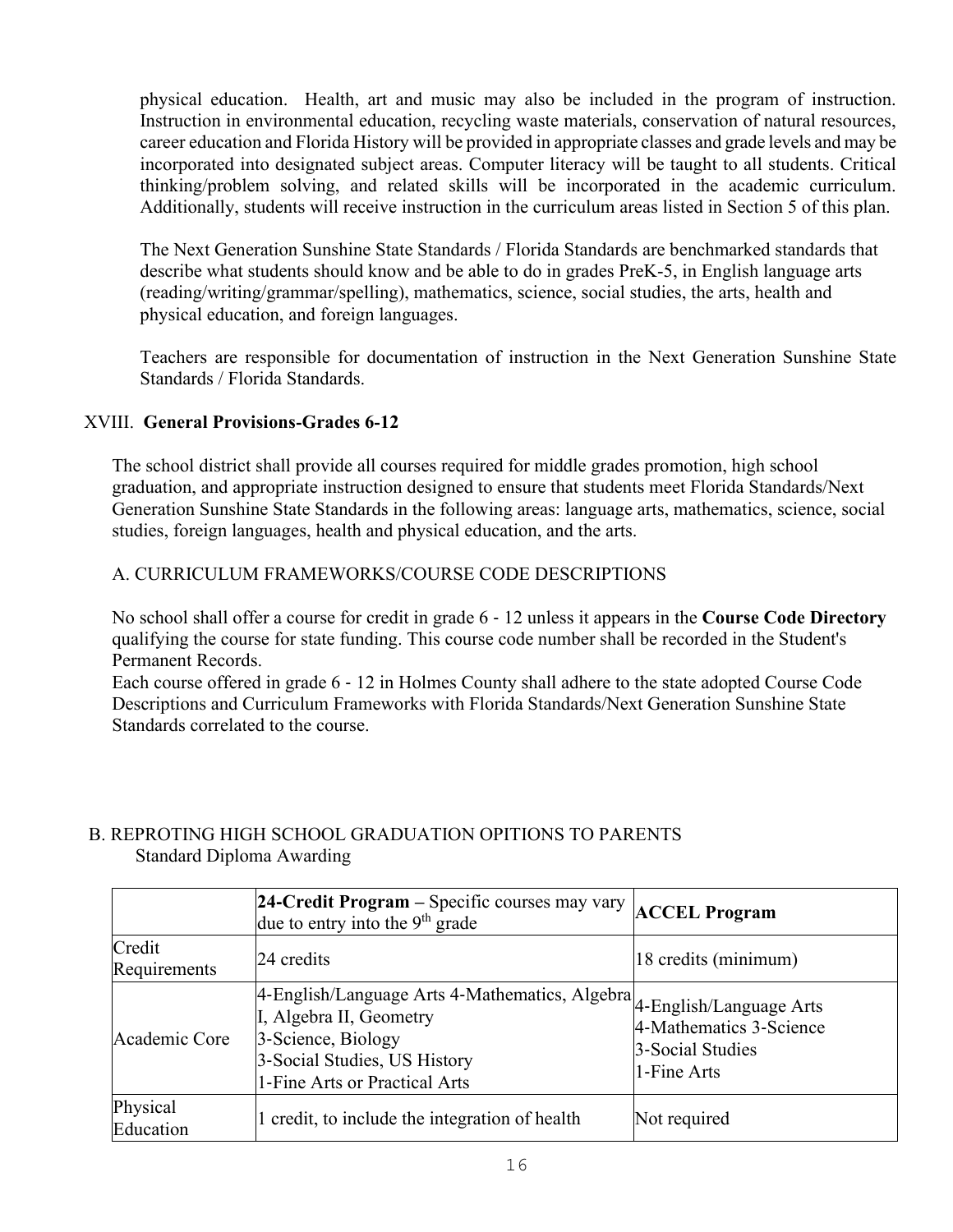| Electives                  | 8 credits            | 3 credits                  |
|----------------------------|----------------------|----------------------------|
| Assessment<br>Requirements | Same                 | Same                       |
| <b>GPA</b><br>Requirements | $2.0$ on a 4.0 scale | $\vert 2.0$ on a 4.0 scale |

## C. EXTRA-CURRICULAR ACTIVIES PARTICIPATION

Interscholastic extracurricular student activities are an important complement to the academic curriculum. Participation in a comprehensive extracurricular and academic program contributes to student development of the social and intellectual skills necessary to become a well-rounded adult. The term "extracurricular" means any school‐authorized or education‐related activity occurring during or outside the regular instructional school day.

To be eligible to participate in interscholastic extracurricular student activities, a student must:

1. Maintain a grade point average of 2.0 or above on a 4.0 scale, or its equivalent, in the previous semester or a cumulative grade point average of 2.0 or above on a 4.0 scale, or its equivalent.

2. Execute and fulfill the requirements of an academic performance contract between the student, the district school board, the appropriate governing association, and the student's parents, if the student's cumulative grade point average falls below 2.0 or its equivalent, on a 4.0 scale. At a minimum, the contract must require that the student attend summer school, or its graded equivalent, between grades 9 and 10 or grades 10 and 11, as necessary.

3. Have a cumulative grade point average of 2.0 or above on a 4.0 scale, or its equivalent in the courses required during her or his junior or senior year.

4. Maintain satisfactory conduct, including adherence to appropriate dress and other codes of student conduct policies. If a student is convicted of, or is found to have committed a felony or a delinquent act that would have been a felony if committed by an adult, regardless of whether adjudication is withheld, the student's participation in interscholastic extracurricular activities is contingent upon established and published district school board policy.

## D. PRIVATE SCHOOL STUDENTS PARTICIAPTING IN PUBLIC SCHOOL SPORTS

The Florida High School Athletic Association, in cooperation with each district school board, shall facilitate a program in which a middle school or high school student who attends a private school shall be eligible to participate in an interscholastic or intrascholastic sport at a public high school, a public middle school, or a 6‐12 public school that is zoned for the physical address to which the student resides if:

> 1. The private school in which the student is enrolled is not a member of the FHSAA and does not offer an interscholastic or intrascholastic athletic program.

2. The private school student meets the guidelines for the conduct of the program established by the FHSAA's board of directors and the district school board.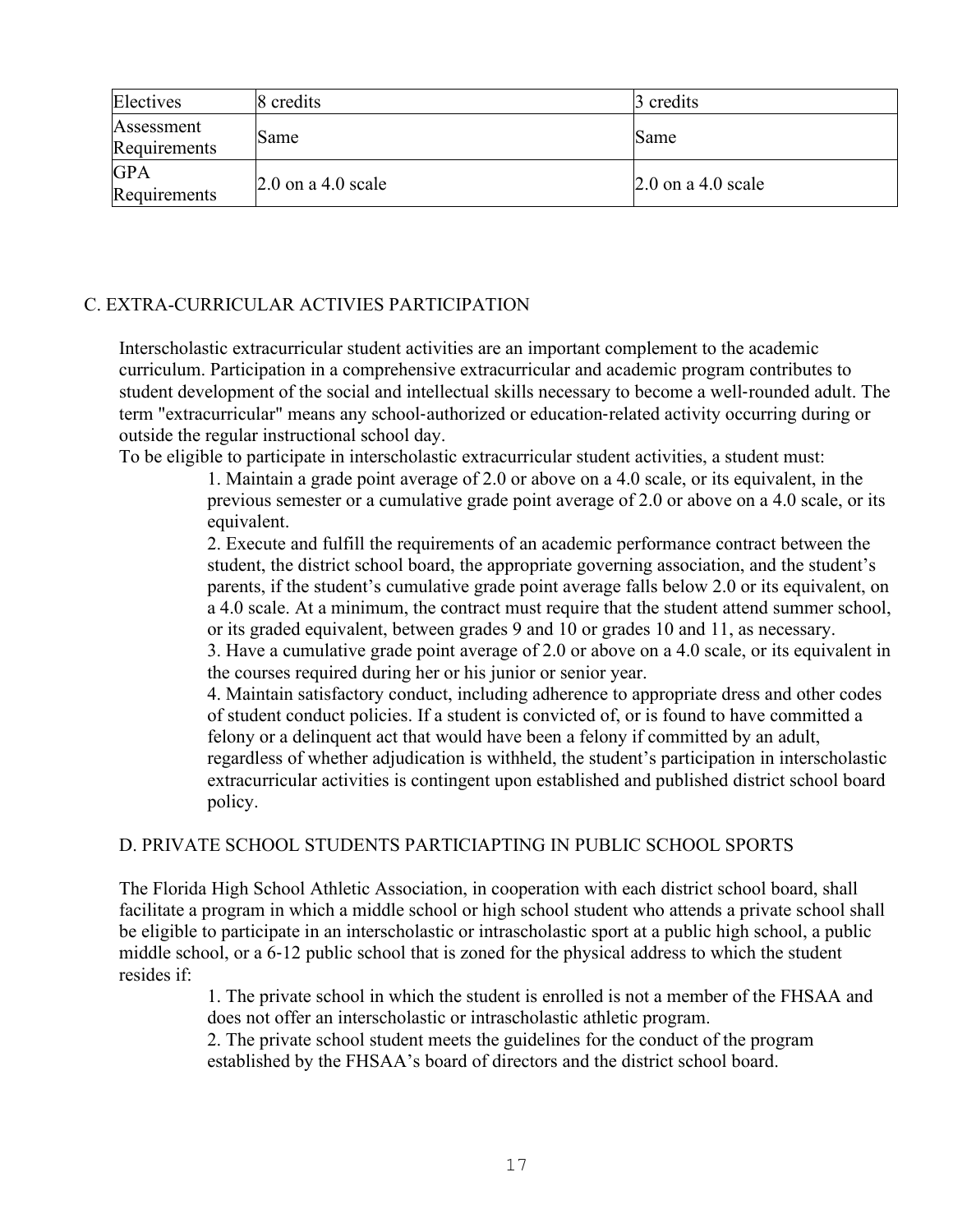#### D. DROPOUT PREVENTION

The Graduation Assistance Program (GAP) is the Holmes County School District's Dropout Prevention Discipline Program for Grades 6-12. Additional district-approved dropout prevention programs which differ from regular educational programs and strategies may be implemented for students who, through screening procedures, are determined to be unmotivated, unsuccessful, and/or disruptive and are properly staffed into the program. School sites, eligibility criteria, and grade placement and progression will be specified at the schools where implemented.

#### SECTION 2 STUDENT PROGRESSION GRADES K-5

#### I. **Attendance**

"The Legislature finds that early intervention in school attendance habits will lead to improved student learning and achievement." Florida statute 1003.21 requires students ages 6 and up to 18 to be in regular attendance at school. All students are expected to attend all classes each day that school is in session. Unexcused absences will result in a disciplinary consequence and will negatively affect a student's grade. Determination of whether an absence is excused or unexcused is the responsibility of the site principal or designee. Student absences must be tracked on a daily basis and parents contacted as required by law.

Elementary School students, K-5<sup>th</sup> grade, who have excused or unexcused absences of twelve (12) classes or days in one school year are subject the student to retention in the current grade contingent on evaluation by a child study team. Principals will have discretion in documented major medical incidents such as extended hospital stays.

#### II. **Acceptance of Credit from a Non-Public Florida Kindergarten**

For acceptance of kindergarten credit from a non-public Florida kindergarten:

- 1. The student must have attended a non-public school, which voluntarily observes the statutory age requirements for admission, which apply to public schools.
- 2. The student must have maintained regular attendance during an entire school term of at least 180 actual school days.
- 3. The non-public school shall submit a transcript of kindergarten skills achieved by the student and certification that all above requirements have been met.

#### III. **Acceptance of Out-of-State Transfer Students to Kindergarten and First Grade**

Any student who transfers from an out-of-state nonpublic school and who does not meet regular age requirements for admission to Florida public schools may be admitted if the student meets age requirements for public schools within the state from which he/she is transferring, and if initial screening indicates that the child will be able to perform at the level to which he is being assigned. Prior to admission, the parent or guardian must also provide the data required below.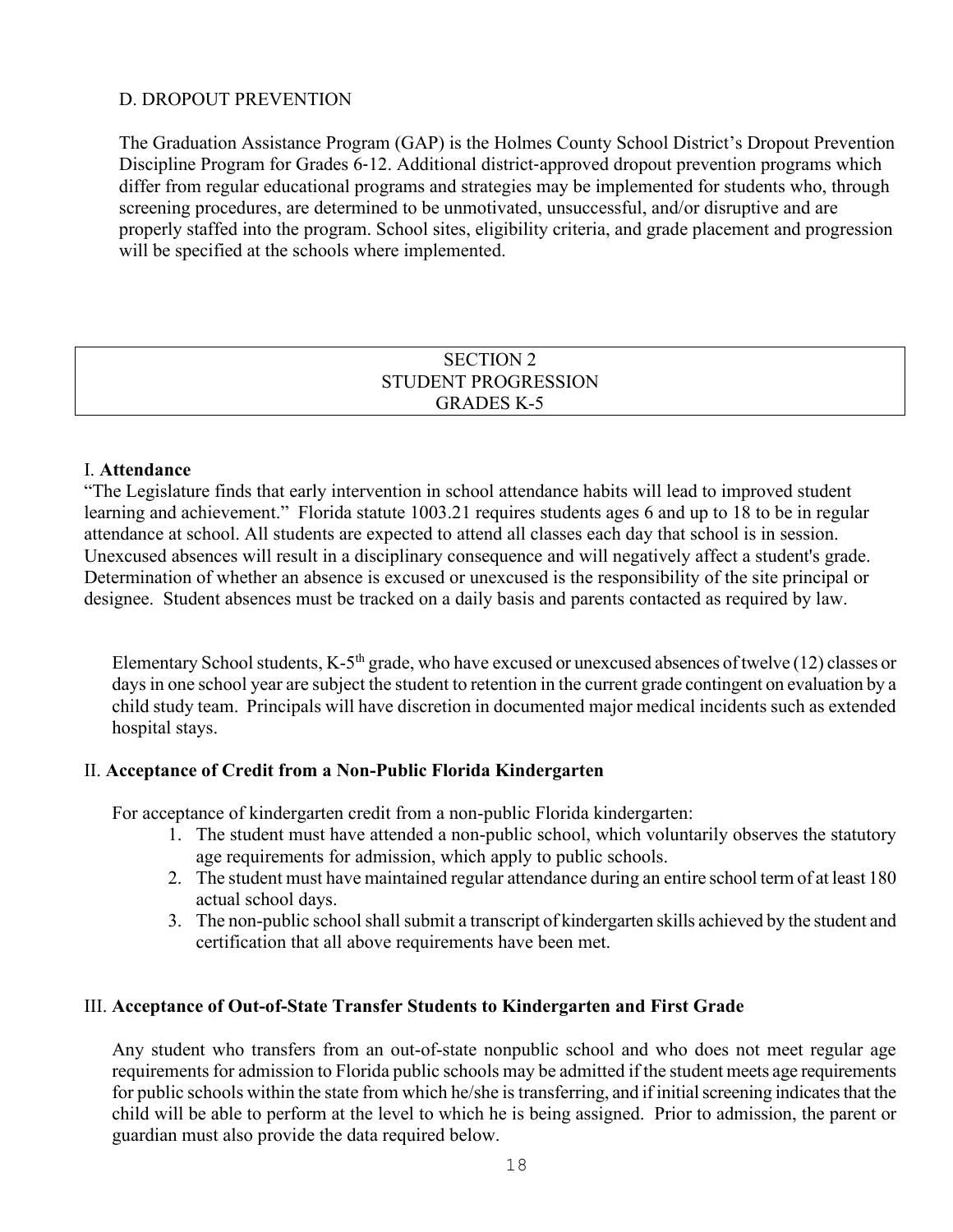- 1. Official documentation that the parent or guardian was a legal resident of the state in which the child was previously enrolled in school,
- 2. An official letter or transcript from proper school authority which shows record of attendance, academic information, and grade placement of the student,
- 3. Evidence of immunization against communicable diseases as required in Section 1003.22, Florida Statutes,
- 4. Evidence of date of birth in accordance with Section 1003.21, Florida Statutes, and
- 5. Evidence of a medical examination completed within the last twelve- (12) months in accordance with Section 1003.22, Florida Statutes.

#### IV. **Placement and Promotion in Kindergarten**

- A. A child is eligible to apply for admission to public kindergarten if he has attained the age of five years on or before September 1st of the school year and has met the state requirements of Section I, Subsection VII of this plan.
- B. Promotion from kindergarten to first grade shall be based on criteria established in Section 1 of this plan. Parents shall be notified by the end of the first semester if their child is not making satisfactory progress. If the child is to be retained, parents will be notified of that possibility by the end of the third  $(3<sup>rd</sup>)$  nine weeks grading period.

#### V. **Placement in Grade 1**

A child may be admitted or promoted to the first grade if he has attained the age of six years on or before September 1st of the school year and has satisfactorily completed kindergarten in a public or non-public school from which the School Board accepts transfer of academic credit. A student not meeting the September 1st age requirement will not be accepted at any time during first grade.

#### VI. **Placement in Grades 2-5**

The age of the student as of September 1st of the school year shall be the official age used to determine the appropriate grade level for placement. Any student who transfers from an out-of-state school and who does not meet regular age requirements for Florida public schools, but meets age requirements for public schools with the state from which he/she is transferring may be admitted.

#### VII. **Promotion in Grades K-5**

To be promoted to the next instructional level the following requirements must be met or the Pupil Progression Staffing form must be completed (Appendix A):

- Students in grades K must earn 70% or above accuracy on the report card in language arts.
- Students in grades K must 70% or above accuracy on the report card in mathematics.
- Students in grades 1-2 must receive a grade "D" or above on the report card in language arts.
- Students in grades 1-2 must receive a grade "D" or above on the report card in mathematics.
- Students in grades 3-5 must receive a grade "D" or above on the report card in language arts.
- Students in grades 3-5 must receive a grade "D" or above on the report card in mathematics.
- Students in grades 4-5 must receive a grade "D" or above on the report card in science.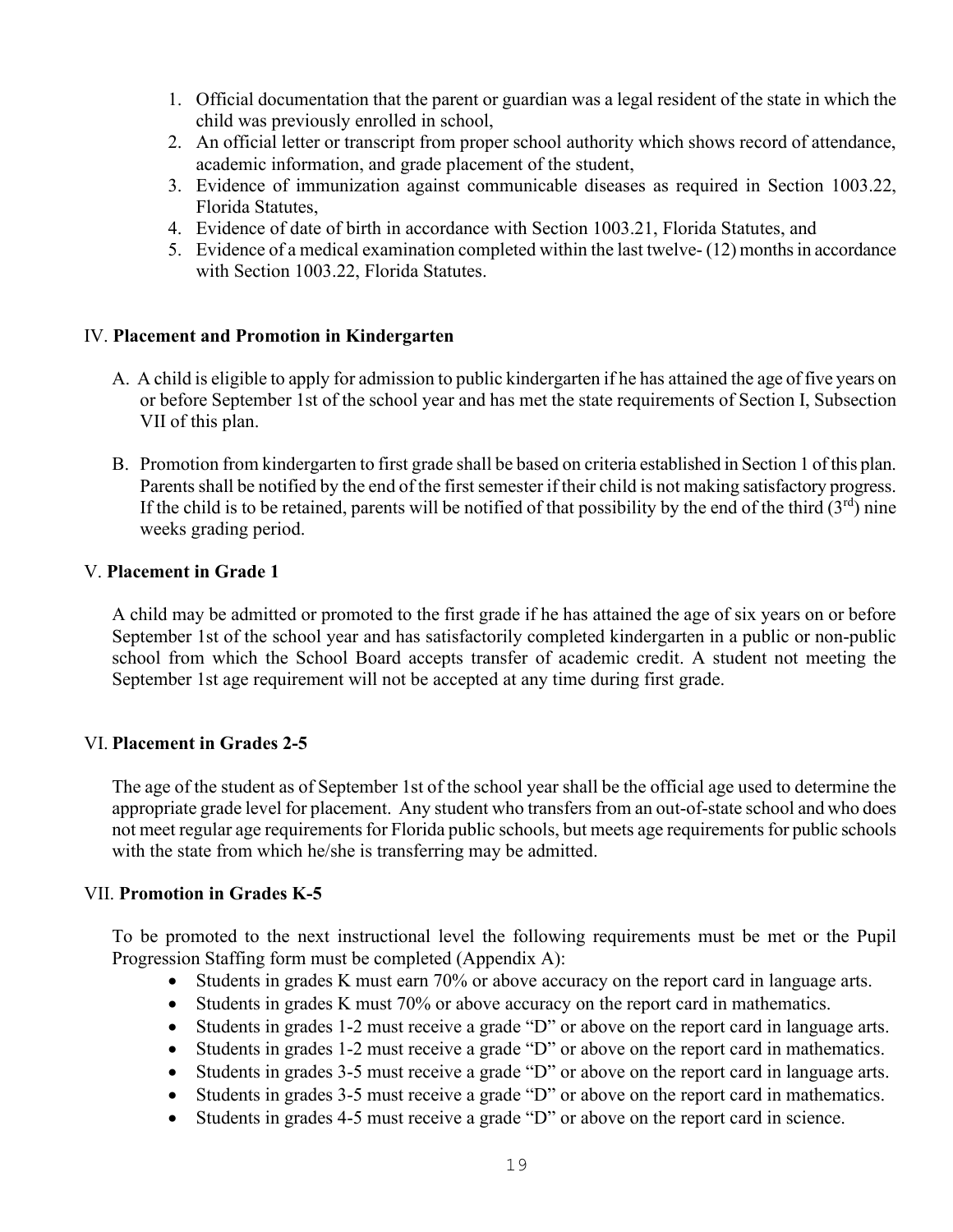Students retained in grade 3 may be eligible for mid-year promotion if they meet the requirements of the Student Progression Plan.

#### VIII. **Virtual School Acceleration Option for Elementary Students**

Section 1002.37 F.S., authorizes Florida Virtual School (FLVS) to offer instruction for public school students. Public school students receiving full-time instruction in kindergarten through grade 12 by the Florida Virtual School must take all statewide assessments required pursuant to s. [1008.22.](http://www.leg.state.fl.us/statutes/index.cfm?App_mode=Display_Statute&Search_String=Virtual%20School&URL=1000-1099/1008/Sections/1008.22.html) Public school students receiving part-time instruction by the Florida Virtual School in courses requiring statewide end-ofcourse assessments must take all statewide end-of-course assessments required pursuant to s. [1008.22.](http://www.leg.state.fl.us/statutes/index.cfm?App_mode=Display_Statute&Search_String=Virtual%20School&URL=1000-1099/1008/Sections/1008.22.html) Unless an alternative testing site is mutually agreed to by the Florida Virtual School and the school district or as contracted under s[. 1008.24,](http://www.leg.state.fl.us/statutes/index.cfm?App_mode=Display_Statute&Search_String=Virtual%20School&URL=1000-1099/1008/Sections/1008.24.html) all statewide assessments must be taken at the school to which the student would be assigned according to district school board attendance areas. A school district must provide the student with access to the school's testing facilities.

#### IX. **Third Grade Mandatory Retention**

A. Any student who exhibits substantial deficiency in reading, based upon locally determined or statewide assessments conducted in kindergarten through third grade, or through teacher observations, must be given intensive reading instruction immediately following the identification of the reading deficiency. The student's reading proficiency must be reassessed by locally determined assessments or through teacher observations at the beginning of the grade following the intensive reading instruction. The student must continue to be provided with intensive reading instruction until the reading deficiency is remedied. If the student's reading deficiency is not remedied by the end of third grade as demonstrated by scoring at Level 2 or higher on the statewide assessment test (FSA ELA), or at the  $45<sup>th</sup>$ percentile or higher on the SAT 10 norm referenced test, the student must be retained.

#### B. Parent Notification

The parent/guardian of any student, who exhibits a substantial deficiency in reading in kindergarten, grade 1, grade 2, or grade 3, must be notified in writing of the following:

- 1. That his or her child has been identified as having a substantial deficiency in reading, and
- 2. That if the child's reading deficiency is not remediated by the end of grade 3; the child must be retained unless he or she is exempt from mandatory retention for good cause.

In addition, the parent/guardian shall be provided with:

- 1. A description of the current services that are provided to the child.
- 2. A description of the proposed supplemental instructional services and supports that will be provided to the child that is designed to remediate the identified area of reading deficiency.
- 3. Strategies for parents to use in helping their child succeed in reading proficiency.

 If the student's reading deficiency, as identified above, is not remedied by the end of grade 3, as demonstrated by scoring at Level 2 or higher on the statewide assessment test (FSA ELA) for grade 3, the student must be retained.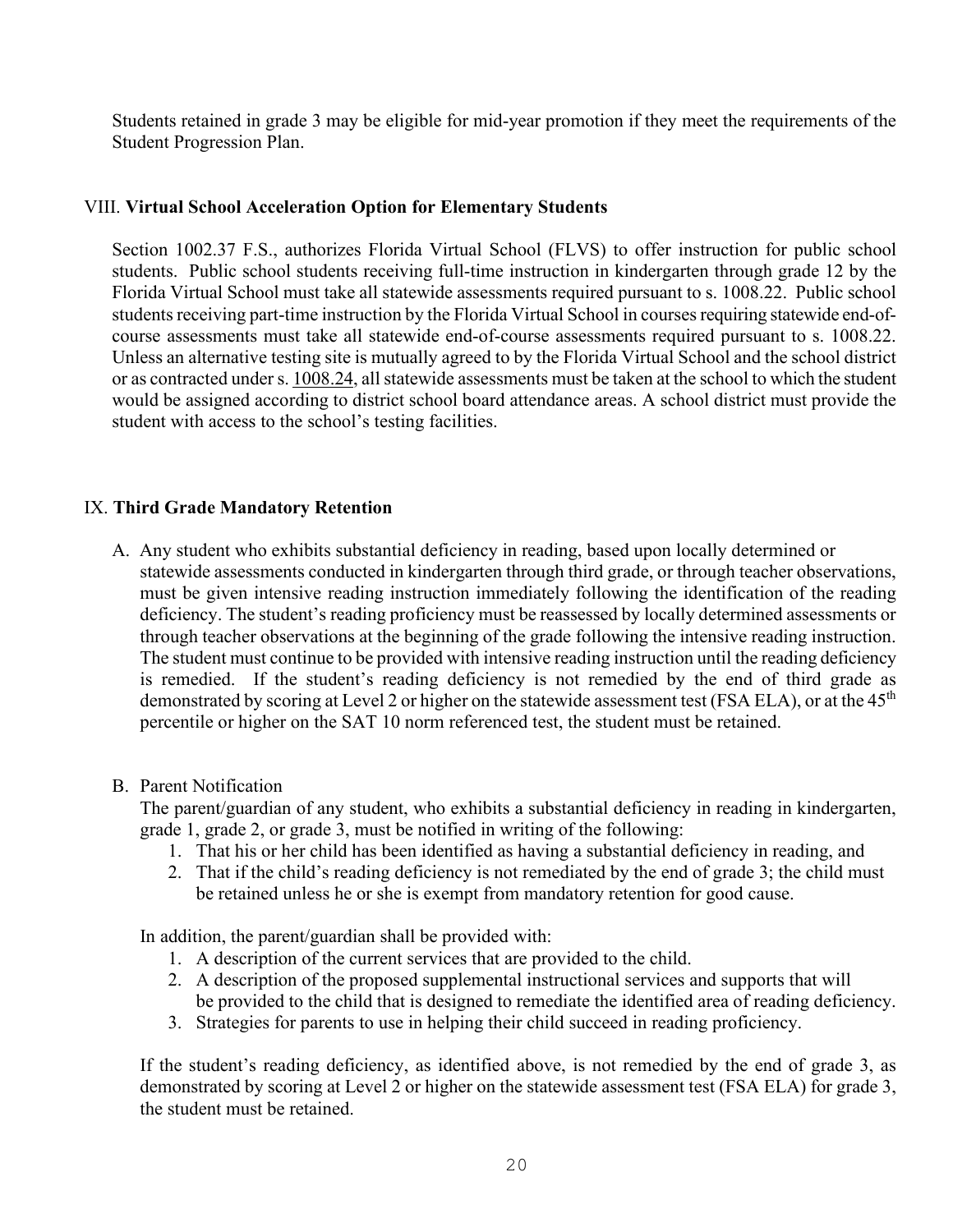- C. Third grade students who are retained must be provided intensive interventionsin reading to ameliorate the specific reading deficiency, as identified by a valid and reliable diagnostic assessment. The intensive intervention must include:
	- 1. effective instruction practices;
	- 2. participation in the district's summer reading camp; and
	- 3. appropriate teaching methodologies.
- D. A student portfolio must be completed for each retained third grade student.
- E. Retained third grade students must be provided with intensive instructional services and support to remediate the identified area of reading deficiency including a minimum of 90 minutes of daily, uninterrupted, scientifically research-based reading instruction and other strategies, which may include, but are not limited to:
	- 1. small group instruction;
	- 2. reduced teacher-student ratios;
	- 3. more frequent progress monitoring;
	- 4. tutoring or mentoring;
	- 5. transition classes containing  $3<sup>rd</sup>$  and  $4<sup>th</sup>$  grade students;
	- 6. extended school day, week or year; and /or
	- 8. summer reading camps.
- F. A third grade student who has been retained and can demonstrate that he or she is a successful and independent reader, reading at or above grade level may be promoted at mid-year to the  $4<sup>th</sup>$  grade by scoring a 45% or above on the SAT 10 or grade level mastery as evidenced the third Grade Benchmark Assessment Portfolio Level A (3.6-3.9 readability).
- G. A retained third grader will be provided with a high-performing teacher as determined by student performance data and above-satisfactory performance appraisals.
- H. All schools will provide retained third grade students with at least one of the following instructional options:
	- 1. Supplemental tutoring in research-based reading services;
	- 2. A "Read at Home" plan outlined in a parental contract, including participation in "Families Building Better Readers Workshops" and regular parent-guided home reading, and/or;
	- 3. A mentor with specialized reading training.
- I. Retained third grade students who have received intensive instructional services but are still not ready for grade promotion must be offered the option of being placed in a transitional instructional setting. Such a setting shall specifically be designed to produce learning gains sufficient to meet grade 4 performance standards while continuing to remediate the areas of reading deficiency.
- J. The school board may exempt the student from mandatory retention for good cause. Florida Statute 1008.25 clearly intends that students be able to read before moving beyond grade three. The student must continue to be provided with intensive reading instruction until the reading deficiency is remedied.

## X. **Remediation/Retention Options**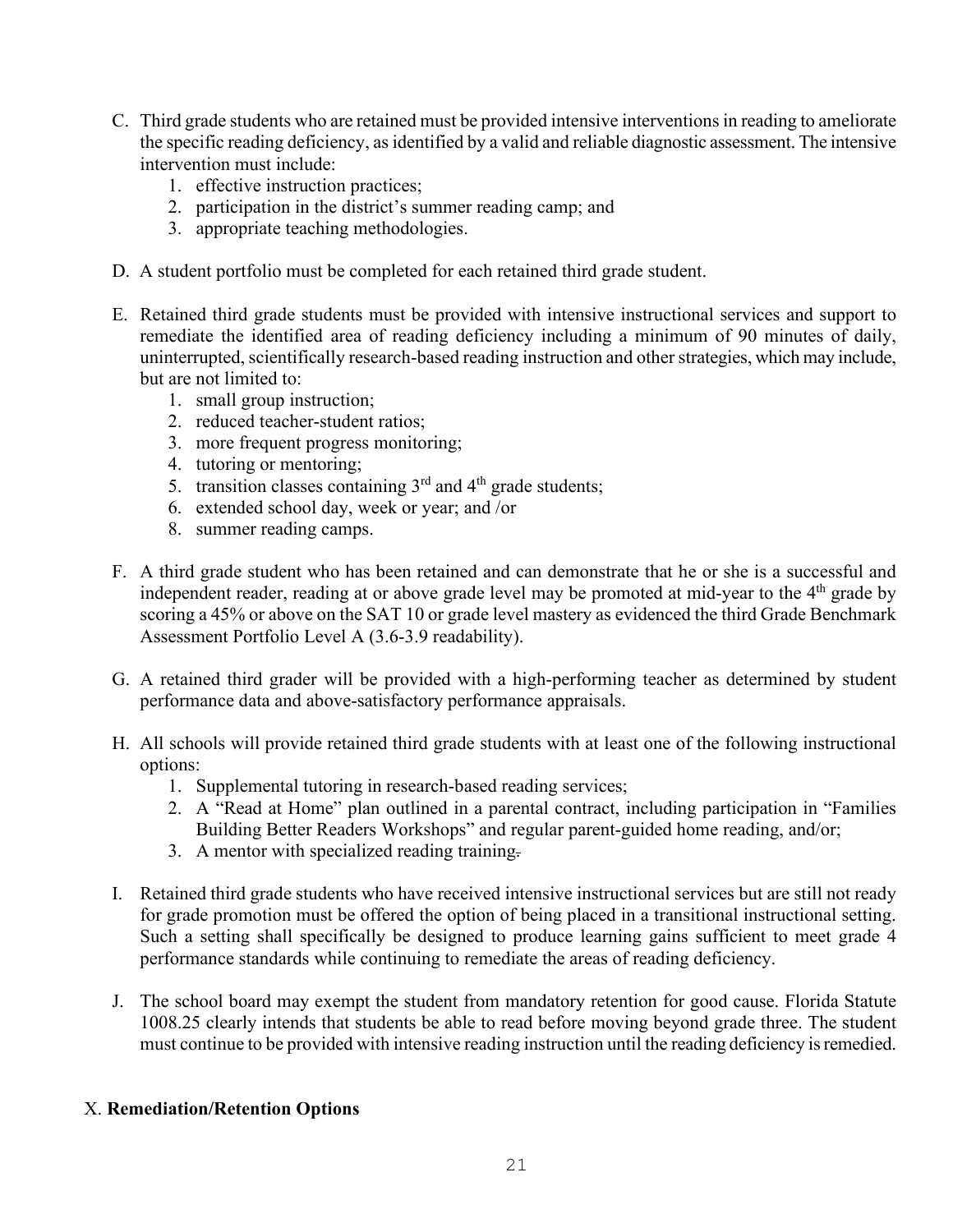Any student failing to attain the specified district or state levels of performance for student progression on designated district or state assessments in English Language Arts (reading and writing) and mathematics must be provided with additional diagnostic assessments to determine the nature of the student's difficulty, the areas of academic need, and strategies for appropriate intervention. The school in which the student is enrolled must develop, in consultation with the student's parent, and must implement a progress monitoring plan. Upon subsequent evaluation, if the documented deficiency has not been remediated, the student may be retained (see Appendix A). This evaluation of progress must be based on the student's classroom work, teacher observations, tests, district and state assessments, and other relevant information, as provided in FS 1008.25. If a student is retained, it must be in a program different from the previous year's program. The new program must take into account the student's learning style.

The following options for remediation and retention are available:

- 1. remediate before the beginning of the next school year and promote;
- 2. promote and remediate during the following year with more intensive intervention and remediation strategies specified in a revised progress monitoring Plan; or
- 3. retain and remediate in a different program

Parents of students with substantial deficiency in reading must be notified in writing that the student has a substantial deficiency in reading. The notification must include a description and explanation, in terms understandable to the parents, of the exact nature of the student's difficulty in learning and lack of achievement in reading, and the intensive interventions which will be provided. A read-at –home plan that includes multisensory strategies must be provided, as well.

Students with substantial reading deficiency must be covered by an individual education plan or an individualized progress monitoring plan, or both.

An annual report must be made to parents whose student is provided an intensive intervention the response their student has made to the intervention.

## XI. **Third Grade Good Cause Exemptions**

The district school board may only exempt students from mandatory retention for good cause. Good cause exemptions shall be limited to the following:

- 1. Limited English Proficient students who have less than two (2) years of instruction in an English for speakers of other languages program,
- 2. Students with disabilities whose individual education plan indicates that participation in the statewide assessment program is not appropriate, consistent with requirements of State Board of Education rule,
- 3. Students who demonstrate an acceptable level of performance on an alternative standardized reading assessment approved by the State Board of Education,
- 4. Students who demonstrate, through a student portfolio, that the student is reading on grade level as evidenced by demonstration of mastery of the Florida Standards in reading equal to at least a Level 2 performance on the FSA ELA,
- 5. Students previously retained in Kindergarten, grade 1, 2, or 3 with an IEP or Section 504 plan who participate in the FSA ELA and have received intensive remediation for more than two years but still demonstrate a deficiency,
- 6. No longer applicable
- 7. Students who have received intensive remediation in reading for two or more years but still demonstrate a deficiency in reading and who were previously retained in kindergarten, grade one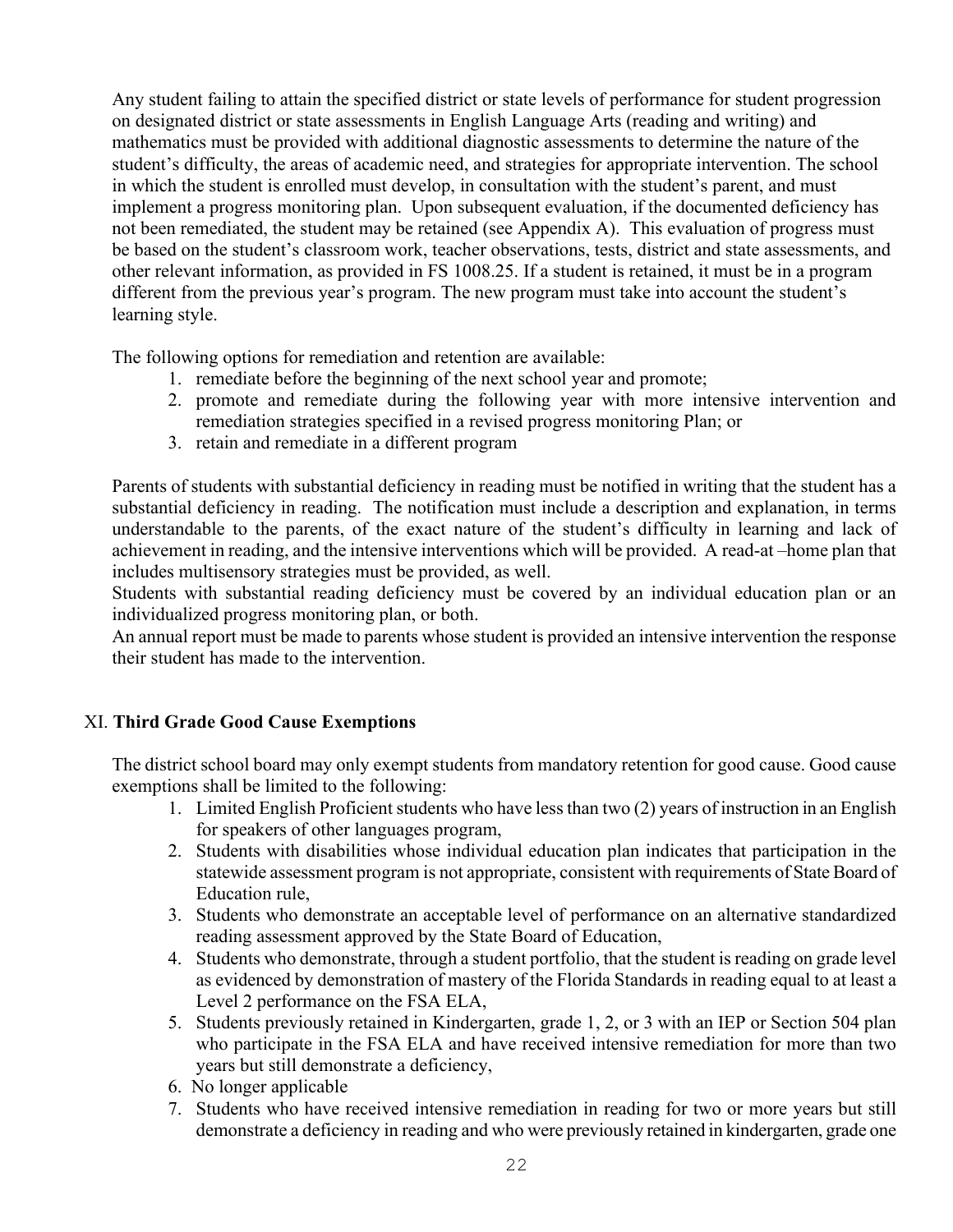(1), or grade two (2), or grade three (3) for a total of two (2) years.

The school board shall assist schools and teachers to implement reading strategies that research has shown to be successful in improving reading among low performing readers.

## XII. **Third Grade Good Cause Exemption Requests**

Requests for good cause exemptions for students from the mandatory retention requirement as described in FS 1008.25 (b) 3. and 4. shall be made consistent with the following:

- 1. Documentation shall be submitted from the student's teacher to the school principal that indicates that the promotion of the student is appropriate and is based upon the student's academic record. In order to minimize paperwork requirements, such documentation shall consist only of the existing individual educational plan or progress monitoring plan, if applicable, report card, or student portfolio, or alternate assessment profile.
- 2. The principal shall review and discuss such recommendation with the teacher and make the determination as to whether the student should be promoted or retained. The principal shall make such recommendation in writing to the superintendent. The superintendent shall approve or disapprove the principal's recommendation in writing.

## XIII. **Progression of Students with Disabilities**

A. Promotion

The district school board shall provide instruction to prepare students with disabilities to demonstrate proficiency in the core content knowledge and skills necessary for successful grade-to-grade progression and high school graduation. The Individual Education Plan will specify the type of progression plan a student will follow based upon the individual needs of the student. A student with a disability must meet the same district proficiency levels required for a non-disabled student unless the IEP team determined that the student:

- 1. Is one for whom the Next Generation Sunshine State Standards / Florida Standards are not appropriate standards, and
- 2. Meets the exception criteria as set forth in the District Special Programs and Procedures Document for FCAT/FSA and/or other standardized assessments.

Appropriate accommodations for State and District-wide assessments are determined by the IEP team as allowed by Florida's Statewide Testing Program for FSA; end of course exams and other required standardized tests administered by the district. (Accommodations are designed to allow students with disabilities access to the general curriculum as well as state and district assessments without changing the content or the intended outcomes of the course or assessment.)

B. Retention

If a student with a disability does not score a level 2 or higher on the FSA ELA in grade 3, the student must be retained unless good cause exemptions are met. The District may exempt an ESE student from mandatory grade 3 retention based on the following good cause exemptions:

- 1. The student's IEP indicates participation in the FCAT is inappropriate, consistent with the requirements of State Board of Education Rule (6a-6.03411, FAC).
- 2. The student demonstrates acceptable performance on an alternative standardized reading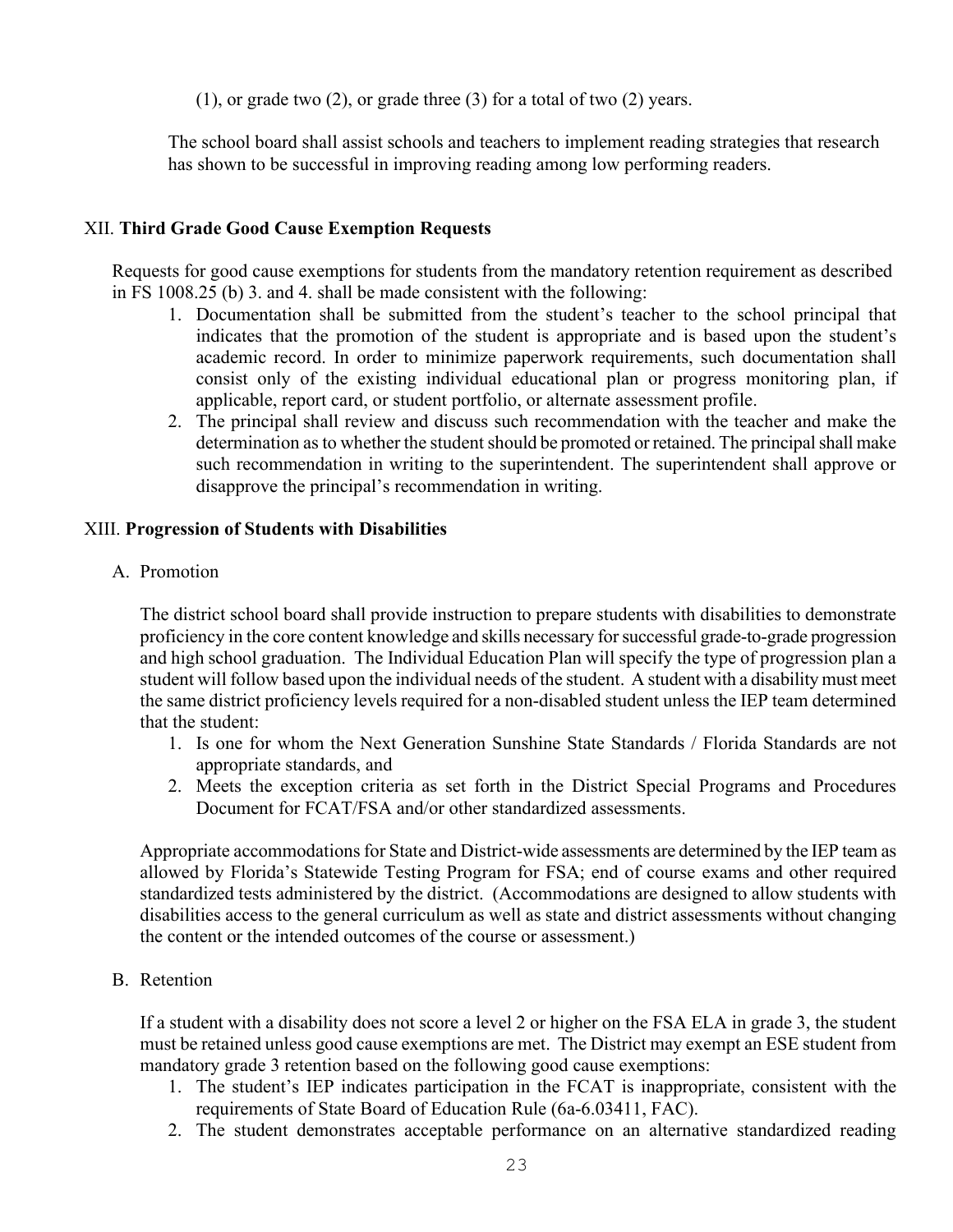assessment that has been approved by the State Board of Education.

- 3. Students who demonstrate mastery of the Next Generation Sunshine State Standards / Florida Standards through a teacher-developed portfolio.
- 4. The student has had 2 or more years of intensive remediation and has previously been retained in kindergarten, first, or second grades.
- 5. The student has received intensive remediation in reading for two or more years but still has a deficiency in reading and who has already been retained in kindergarten through grade 3 for a total of two years.

For students with disabilities in grades other than those in grade 3, retention should be based upon the same district proficiency levels as delineated above unless the exemption criteria set forth in the previous section is met. However, students with disabilities who are not exempt from FCAT and other district and statewide assessments shall be allowed classroom and/or test accommodations as specified in their Individual Education Plans.

#### C. Exceptional Student Instruction

The school district shall provide for an appropriate program of special instruction, facilities, and services for exceptional students as prescribed by the State Board of Education as acceptable, including provisions that:

(a) The district school board provides the necessary professional services for diagnosis and evaluation of exceptional students.

(b) The district school board provide the special instruction, classes, and services, either within the district school system, in cooperation with other district school systems, or through contractual arrangements with approved private schools or community facilities that meet standards established by the commissioner.

(c) The district school board annually provide information describing the Florida School for the Deaf and Blind and all other programs and methods of instruction available to the parent of a sensory-impaired student.

(d) The district school board, once every 3 years, submit to the department its proposed procedures for the provision of special instruction and services for exceptional students.

(e) A student may not be given special instructions or services as an exceptional student until after he or she has been properly evaluated, classified, and placed in the manner prescribed by rules of the State Board of Education. The parent of an exceptional student evaluated and placed or denied placement in a program of special education shall be notified of each such evaluation and placement or denial. Such notice shall contain a statement informing the parent that he or she is entitled to a due process hearing on the identification, evaluation, and placement, or lack thereof. Such hearings shall be exempt from the provisions of ss. 120.569, 120.57, and 286.011, except to the extent that the State Board of Education adopts rules establishing other procedures and any records created as a result of such hearings shall be confidential and exempt from the provisions of s. 119.07(1). The hearing must be conducted by an administrative law judge from the Division of Administrative Hearings of the Department of Management Services. The decision of the administrative law judge shall be final, except that any party aggrieved by the finding and decision rendered by the administrative law judge shall have the right to bring a civil action in the circuit court. In such an action, the court shall receive the records of the administrative hearing and shall hear additional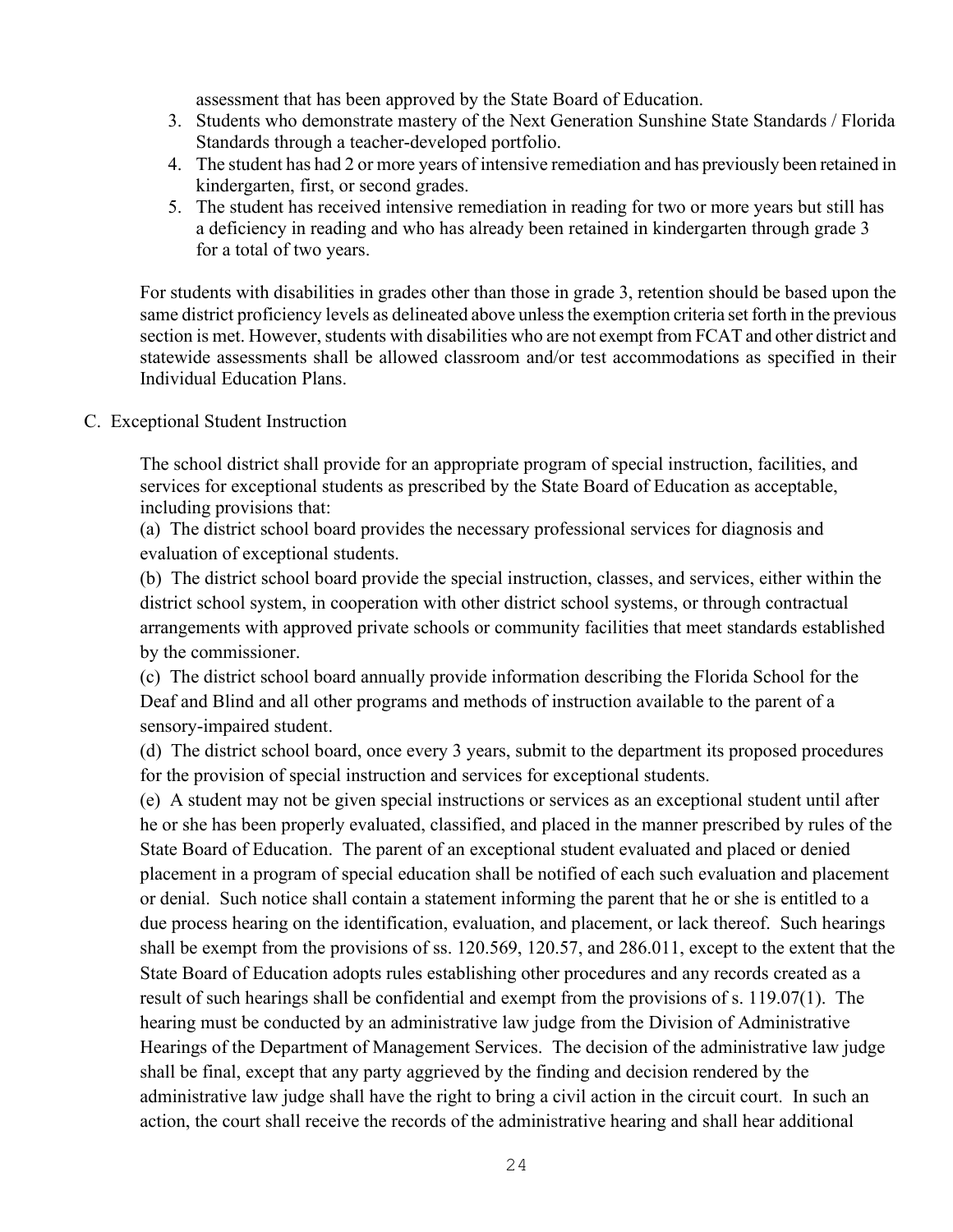evidence at the request of either party. In the alternative, any party aggrieved by the finding and decision rendered by the administrative law judge shall have the right to request an impartial review of the administrative law judge's order by the district court of appeal as provided by s. 120.68. Notwithstanding any law to the contrary, during the pendency of any proceeding conducted pursuant to this section, unless the district school board and the parents otherwise agree, the student shall remain in his or her then-current educational assignment or, if applying for initial admission to a public school, shall be assigned, with the consent of their parents, in the public school program until all such proceedings have been completed.

(f) In providing for the education of exceptional students, the district school superintendent, principals, and teachers shall utilize the regular school facilities and adapt them to the needs of exceptional students to the maximum extent appropriate. Segregation of exceptional students shall occur only if the nature or severity of the exceptionality is such that education in regular classes with the use of supplementary aids and services cannot be achieved satisfactorily.

(g) In addition to the services agreed to in a student's individual education plan, the district school superintendent shall fully inform the parent of a student having a physical or developmental disability of all available services that are appropriate for the student's disability. The superintendent shall provide the student's parent with a summary of the student's rights.

## SECTION 3 STUDENT PROGRESSION GRADES 6-8

## MIDDLE SCHOOL PROMOTION AND REQUIREMENTS

## I. **General Requirements for Grades 6-8**

A. Effective for the 2006-2007 school year and beyond, students entering the 6th grade shall receive instruction in grades 6 through 8 in the following basic subjects:

A student who is promoted to the sixth grade must have met all requirements set forth in the K-5 grades for promotion to sixth grade. In grades 6–8, each student shall receive instruction pursuant to F.S. 1003.42, and meet all criteria in this Student Progression Plan (see II. Placement, Promotion and Remediation in Grades 6–8).

| English  | 3 middle grades or higher courses English |                                              |
|----------|-------------------------------------------|----------------------------------------------|
| Language | Language Arts classes                     |                                              |
| Arts     |                                           |                                              |
| Math     | 3 middle grades or higher courses in      | Beginning 2013-2014, if a student chooses to |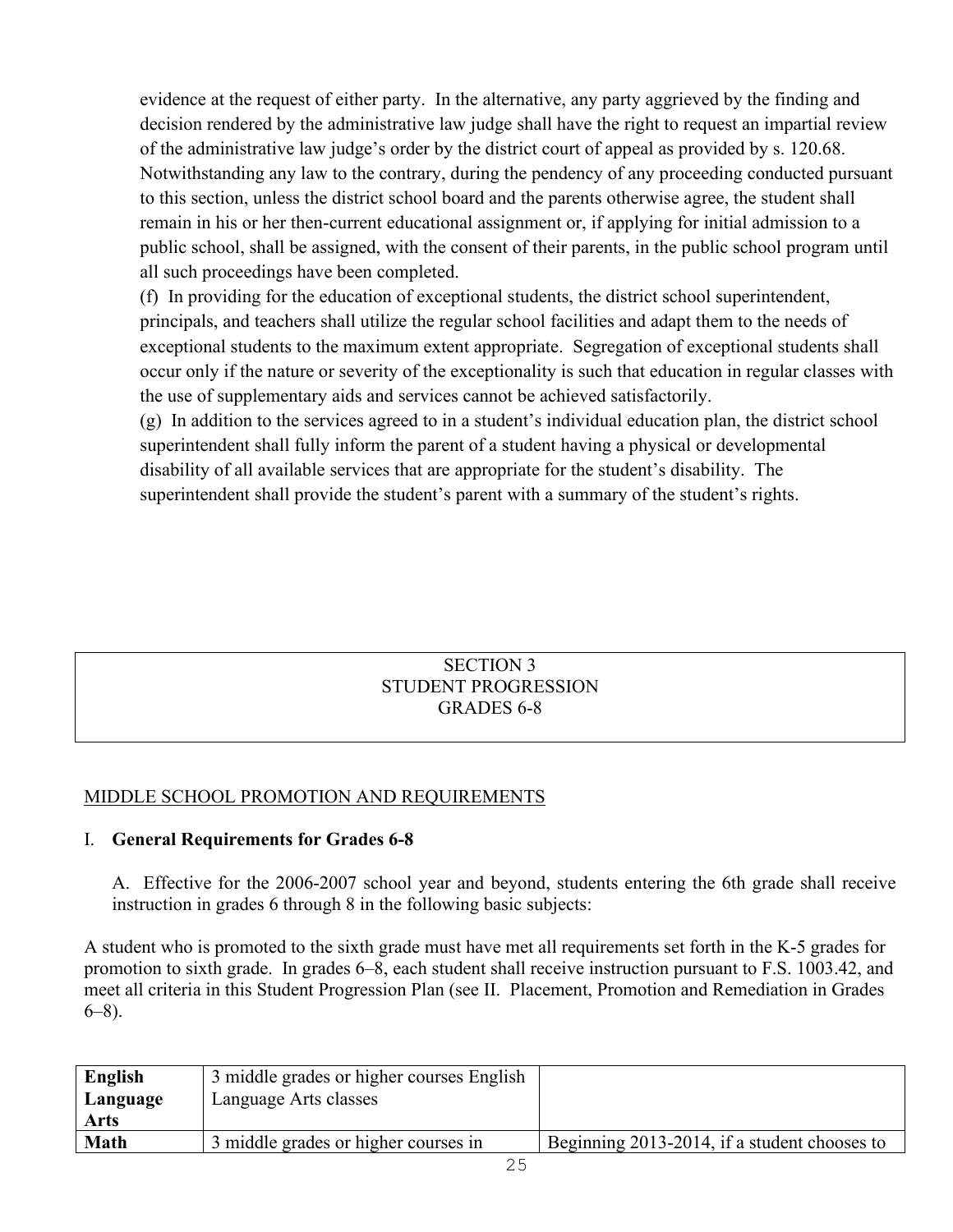|                       | mathematics<br>Must offer at least one high<br>school level math course which<br>students may earn for high school<br>credit<br>For each year in which a<br>student scores at Level 1 or Level<br>2 on Florida Standards Assessment<br>Mathematics, the student must<br>receive remediation the following | take:<br>I. Algebra I<br>Must take the Algebra I EOC<br>Assessment. Results constitute 30%<br>of final grade. Passing score not<br>required to earn high school credit.<br>Must earn a passing grade to earn<br>high school credit.<br>Must pass Algebra I EOC                                                                                                                                                                                                                                                                                                                                                                |
|-----------------------|-----------------------------------------------------------------------------------------------------------------------------------------------------------------------------------------------------------------------------------------------------------------------------------------------------------|-------------------------------------------------------------------------------------------------------------------------------------------------------------------------------------------------------------------------------------------------------------------------------------------------------------------------------------------------------------------------------------------------------------------------------------------------------------------------------------------------------------------------------------------------------------------------------------------------------------------------------|
|                       | year, which may be integrated into<br>the student's required mathematics<br>course                                                                                                                                                                                                                        | Assessment to earn a high school<br>standard diploma.<br>II. Geometry<br>Must take the Geometry EOC<br>Assessment. EOC constitutes 30% of<br>the grade.                                                                                                                                                                                                                                                                                                                                                                                                                                                                       |
|                       |                                                                                                                                                                                                                                                                                                           | Must earn a passing grade in the<br>course.                                                                                                                                                                                                                                                                                                                                                                                                                                                                                                                                                                                   |
| <b>Science</b>        | 3 middle grades or higher courses in<br>science                                                                                                                                                                                                                                                           |                                                                                                                                                                                                                                                                                                                                                                                                                                                                                                                                                                                                                               |
| <b>Social Studies</b> | 3 middle grades or higher courses in<br><b>Social Studies</b><br>At least 1 semester of Civics beginning<br>with students entering grade 6 in 2012-<br>2013                                                                                                                                               | <b>Beginning 2013-2014</b><br>Civics Education Course EOC<br>results constitute 30% of the final<br>course grade<br>If a student transfers into a FL<br>public school after the beginning of<br>the 2 <sup>nd</sup> term of 8 <sup>th</sup> grade they are not<br>required to meet the Civics education<br>requirement for promotion if the<br>student's transcript documents<br>passage:<br>3 courses in social<br>studies<br>Or 2 year long courses<br>in social studies that<br>include coverage of<br>Civics<br>participate in the Civics<br>EOC and the results of<br>the EOC must constitute<br>30% of the course grade |
| PE                    | 1 class period per day for 1 semester                                                                                                                                                                                                                                                                     | Students may waive PE requirement if they<br>meet the following criteria:<br>Enrolled in a remedial course<br>Student's parents indicated in<br>writing request for the student to enroll<br>in another course<br>Student is participating in<br>physical activities outside of the                                                                                                                                                                                                                                                                                                                                           |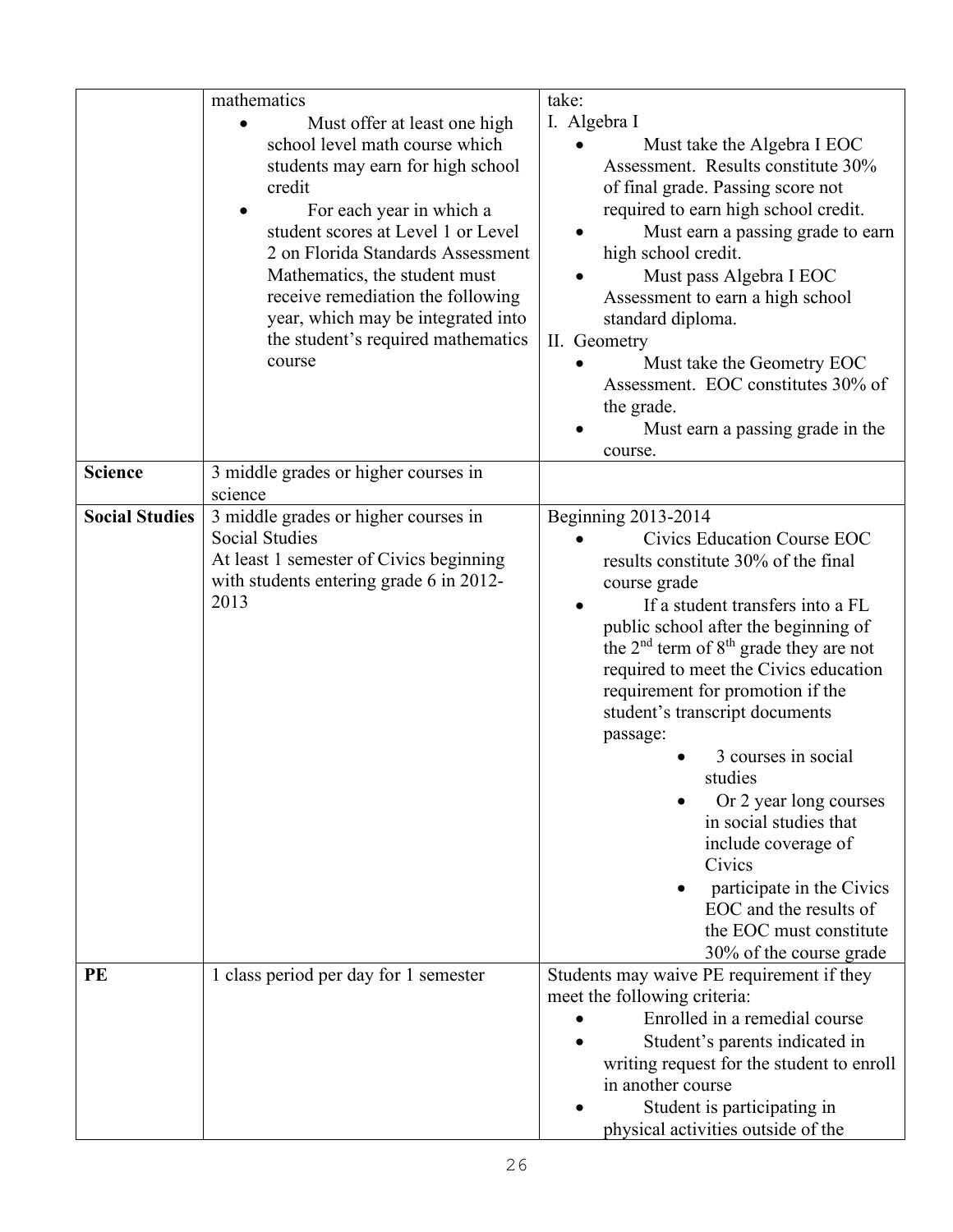|                   |                                                       | school day, which is equal to or excess |
|-------------------|-------------------------------------------------------|-----------------------------------------|
|                   |                                                       | of the mandated requirement             |
| <b>Career and</b> | 1 course completed in $6th$ , $7th$ , or $8th$ grade. | Beginning in 2019-2020:                 |
| <b>Education</b>  |                                                       | Research based assessments to           |
| <b>Planning</b>   |                                                       | assist student in determining           |
| Course            |                                                       | educational and career options and      |
|                   |                                                       | goals                                   |
|                   |                                                       | Emphasis on importance of               |
|                   |                                                       | entrepreneurship skills                 |
| Reading           | 1 period of reading in $6th$ , $7th$ and $8th$        |                                         |
|                   | grade, in addition to the regularly                   |                                         |
|                   | scheduled English Language Arts course.               |                                         |
|                   |                                                       |                                         |
|                   | Students who transfer into the district may           |                                         |
|                   | be exempt.                                            |                                         |

- All students will have access to computer literacy on campus or through virtual programs if certified teachers are not available.
- Physical education shall be regularly scheduled each year.
- A series of experiences shall be provided for student development through exposure to experiences to be selected from, but not limited to the following: art, music, foreign languages, exploratory vocational education, and health (F.S. 1003.42).
- In addition, instruction in the curriculum areas listed in Section 5 will be included.
- F.S. 1003.4156 requires middle school students who score at Level 1 on FSA ELA to be enrolled in and complete an intensive reading course the following year and provides that placement of Level 2 readers in either an intensive reading course or a content area course in which reading strategies are delivered shall be determined by diagnosis of reading needs. Each year in which a student scores Level 1 or Level 2 on FCAT Mathematics, the student must receive remediation the following year, which may be integrated into the student's required mathematics course.
- Secondary schools are schools that primarily served students in grades 6 through 12. It is the intent of the Legislature to provide for secondary school redesign so that students promoted from the  $8<sup>th</sup>$  grade have the necessary academic skills for success in high school and students graduating from high school have the necessary skills for success in the workplace and postsecondary education.
- Students in Grade 6, 7, or 8 who are not enrolled in schools with a middle grades configuration are subject to the promotion requirements of this section.
- A course taken in the eighth grade may be used to satisfy high school graduation requirements provided the student is classified as a high school student for the period in which the student is enrolled in a coursed designated as a 9 - 12 grade course. The 9-12 course code number shall be entered on the student's permanent record and the earned credit shall be used simultaneously as meeting both eighth grade and graduation requirements. A student in the middle grades who takes any high school course for high school credit and earn a grade of "C", "D", or "F", the district forgiveness policy will allow the replacement of the grade with a grade of "C" or higher, earned subsequently in the same or comparable course.
- The school shall specify the required courses of study at each level. A copy of the master schedule will meet this requirement.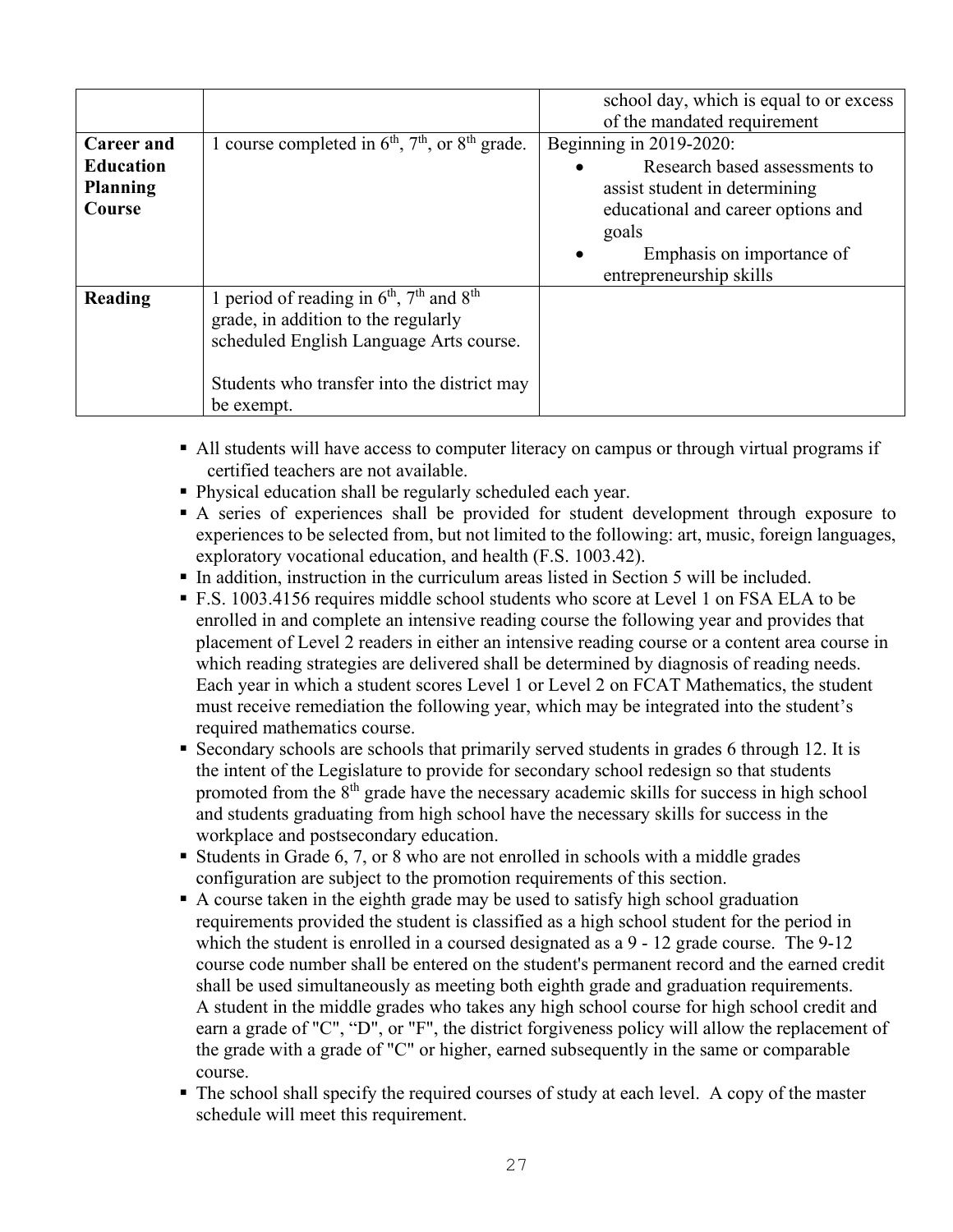- Middle grades students enrolled in Algebra 1, Geometry, or Biology must take the statewide, standardized EOC assessment for those courses and shall not take the corresponding subject and grade level statewide, standardized assessment.
- Students who are taking the FSA ELA and mathematics assessments shall not take the discontinued assessments.

## II. **Placement, Promotion and Remediation in Grades 6 - 8**

- A. A student who is promoted to the sixth grade must have met all requirements set forth in the K-5 section of this plan for promotion to sixth grade.
- B. To be promoted in grades 6-8, a student must pass five subjects, three of which must be math, science, English language arts, or social studies. For incoming  $6<sup>th</sup>$  graders in the 2006-2007 school year and beyond, students must complete all four academic subjects each year before being promoted to the 9<sup>th</sup> grade (F.S. 1003.42).
- C. Any student failing to attain the specified district or state levels of performance for student progression on designated district or state assessments in English language arts (reading, writing, grammar), mathematics or science must receive remediation or be retained. This evaluation of progress must be based on the student's classroom work, observations, tests, district and state assessments, and other relevant information, as provided in F.S. 1008.25. If a student is retained, it must be in a program different from the previous year's program. The new program must take into accounts the student's learning style.

The Department of Education has determined that the following options for remediation and retention are available:

- Remediate before the beginning of the next school year and promote;
- Promote and remediate during the following year with more intensive intervention and
- remediation strategies; or
- Retain and remediate in a different program

## III. **Attendance**

"The Legislature finds that early intervention in school attendance habits will lead to improved student learning and achievement." Florida statute 1003.21 requires students ages 6 and up to 18 to be in regular attendance at school. All students are expected to attend all classes each day that school is in session. Unexcused absences will result in a disciplinary consequence and will negatively affect a student's grade. Determination of whether an absence is excused or unexcused is the responsibility of the site principal or designee. Student absences must be tracked on a daily basis and parents contacted as required by law.

A. The following absences may be excused with the proper documentation:

- Illness or medical care;
- Death in the family;
- Legal requirements;
- Religious Holidays;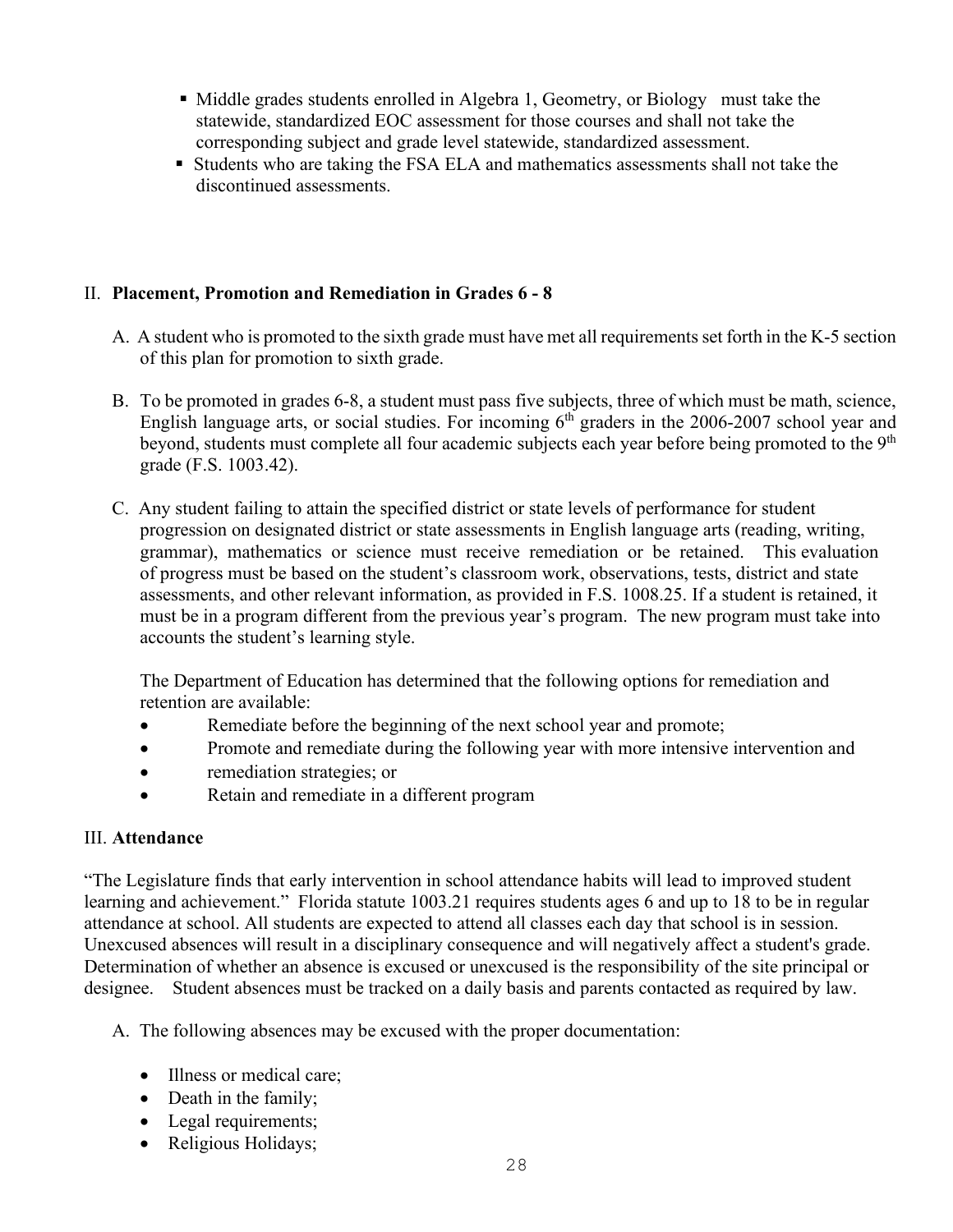- Educational absences approved ahead of time by the principal or designee; and
- Financial or other insurmountable conditions.
- B. Notification to School: Any time that a student is absent from school during school hours, a written, dated statement explaining the absence should be signed by the parent or guardian and filed at the school.
- C. Definition of Habitual Truant: A habitual truant is a student who has 15 unexcused absences within 90 calendar days, with or without the knowledge, or the justifiable consent of the child's parent or legal guardian, who is subject to compulsory school attendance under Florida Statute 1003.21 or 1003.24 or any other mandate specified by law or rules of the State Board of Education.
- D. Truancy Procedures: Students aged six (6) to eighteen (18) are subject to mandatory school attendance unless those students aged sixteen (16) to eighteen (18) have filed with the district a formal statement of intent to withdraw from school which includes acknowledgements that terminating school enrollment is likely to reduce a student's earning potential and that driving privileges may be withheld or terminated. This statement must be signed by the student, parent or guardian and school representative.

After the fifteenth (15th) unexcused absence from school during school hours within ninety (90) calendar days, a student subject to compulsory school attendance will be classified as a habitual truant and will be reported to the School Board or designee. The Superintendent or designee may file a truancy petition in circuit court and will notify the Department of Highway Safety and Motor Vehicles to withhold or suspend driving privileges and/or license.

The principal shall, unless there is clear evidence that the absences are not a pattern of non-attendance, refer the case to the school's Child Study Team to determine if early patterns or truancy are developing.

The Child Study Team shall be diligent in facilitating intervention services including remedial strategies if needed and shall report the child to the superintendent only when all reasonable efforts to resolve the non-attendance behavior are exhausted. If the parent or guardian in charge of the student refuses to participate in the remedial strategies because he or she believes that those strategies are unnecessary or inappropriate, the parent or guardian in charge of the student may appeal to the school board. If the determination is that the strategies of the child study team are appropriate, and the parent or guardian in charge of the student still refuses to participate or cooperate; the superintendent may seek criminal prosecution for noncompliance with compulsory school attendance.

E. Prolonged or Repeated Absences: When a student is absent repeatedly or for a prolonged period of time due to an illness or injury, the principal or designee may require documentation. If not provided, the absence will be unexcused. A student, who has medically diagnosed physical or mental conditions which confine the student to home or hospital and whose activities are restricted for a period of at least 15 consecutive school days, may be eligible for homebound/hospital services. Parents should contact the student's school to secure an application for these services.

A student who has been sent home with head lice and/or nits should return to school, free of head lice and/or nits within three (3) calendar days; absences from school during the three calendar days will be excused. For each occurrence of head lice and/or nits, absences beyond three (3) calendar days will be unexcused.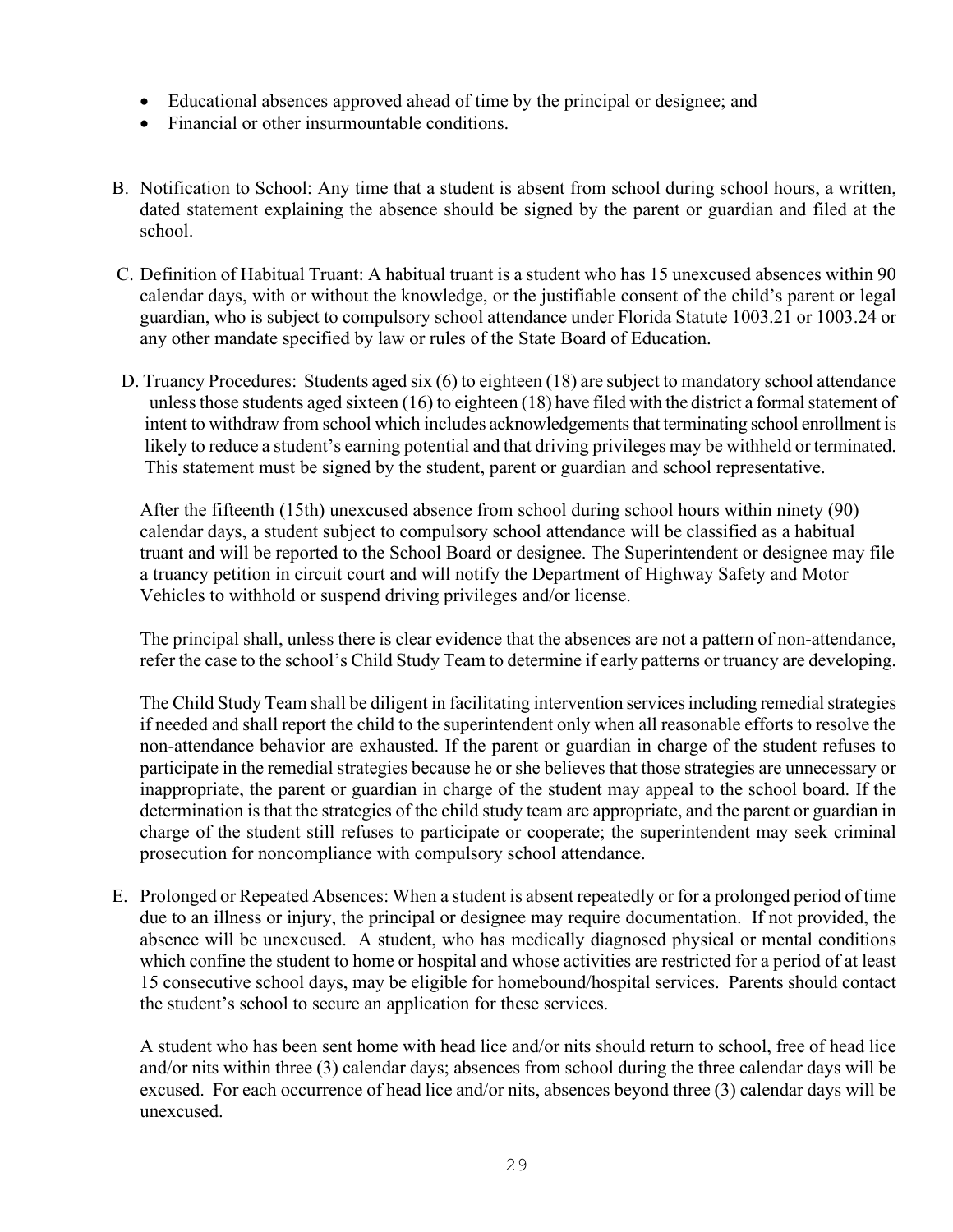F. Department of Motor Vehicles Sanctions: A student who is 14 years of age, but less than 18 years of age, and who has had 15 (fifteen) unexcused absences within 90 calendar days period, may have his/her motor vehicle operator's license suspended in accordance with Florida Statute.

A student may have his/her license reinstated after he/she has attended school for 30 days with no unexcused absences. The student must apply to the driver's license office to have the license reinstated.

- G. The official attendance report will be the final authority in determining the number of absences for each student.
- H. Students attending curriculum-related field trips with teacher chaperones and principal approval will be in legal school attendance, only their classroom site has changed.
- I. Any student who attends a function as an administratively recognized representative of a school shall be considered in legal school attendance. These days will not count against the three (3) days.
- J. Make-Up Work

All make-up assignments missed due to absences are the sole responsibility of the student.

- 1. It is the student's responsibility to arrange with the teacher to make up work missed during an absence. Arrangements to do so must be made immediately upon returning to that class. Assignments due on the day of the absence will be due on the day the student returns to class.
- 2. Work missed during out of school suspension cannot be made-up for credit. Students will receive zeros (0) for the assignments/tests. At the discretion of the principal, exceptions may be made for major assignments, end of the grading period cumulative exams, and semester tests.
- 3. Work completed during an in-school suspension will be accepted and proper credit given.
- 4. Make-up work: Students are given the number of day absent from school plus one (1) in a normal situation to complete make-up work for a class. However, if an assignment date has already been given to the class or an assignment is due on the day of the student's return, the teacher may request the completed assignment at that time.
- 5. Students participating in school sponsored athletic/academic /field trips are responsible for getting pre-approved absence form signed by the principal and obtaining teachers' assignments due prior to leaving for trip. All work is due the day students return to school.

## SECTION 4 STUDENT PROGRESSION GRADES 9-12

## **I. Enrollment**

Holmes District Schools provide seven class periods per day for students in grades 9-12. All students enrolled in Holmes District Schools are encouraged to attend a full school day unless they are enrolled in a vocational or dual enrollment program.

Students may enroll in courses available through our district's virtual program, PAEC FLVS Franchise,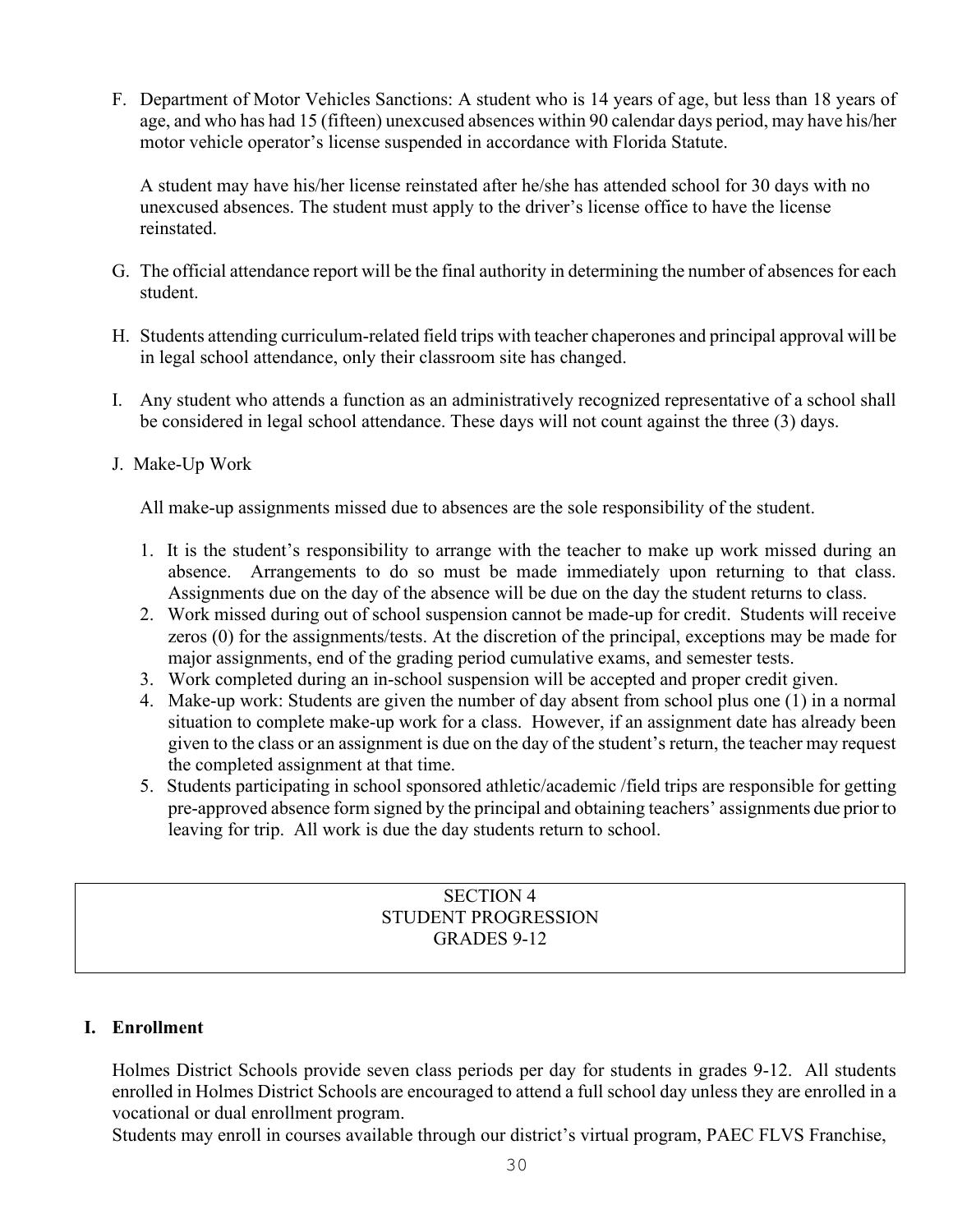Florida Virtual School or another approved virtual program and will be awarded credit for successful completion of such courses. Access may be available to students during or after the normal school day and through summer enrollment. Interested students should see their guidance counselor.

Schools have the option of offering a modified block schedule.

## **II. Credit**

- A. Definition A credit for high school graduation is defined as a 135 hours of bona fide instruction required by law in a designated course which contains student performance standards, except as otherwise provided through the Credit Acceleration Program (CAP) under s. 1003.4295 (3).
- B. A student enrolled in a full-year course will receive full credit if the student successfully completes either the first or second half of the course but fails to successfully complete the other half and the averaging of the grades in each half results in a passing grade for the year, provided that additional requirements, such as class attendance are met.
- C. Students taking high school courses in grade eight shall be classified as high school students for the time they are enrolled in the high school course. The high school course code number shall be used and mastery of student performance standards required as per district procedures for all 9-12 courses. A student will be granted credit toward high school graduation requirements and Florida Bright Futures Scholarship award requirements.
- D. Students enrolled in DCT during the school year must attend classes at the high school for a minimum of four periods per day.

## **III.Attendance**

"The Legislature finds that early intervention in school attendance habits will lead to improved student learning and achievement." Florida statute 1003.21 requires students ages 6 and up to 18 to be in regular attendance at school. All students are expected to attend all classes each day that school is in session. Unexcused absences will result in a disciplinary consequence and will negatively affect a student's grade. Determination of whether an absence is excused or unexcused is the responsibility of the site principal or designee. Student absences must be tracked on a daily basis and parents contacted as required by law.

A student who has been absent from school shall have his or her absence reported in a manner which is described in the following policy:

A. The following absences may be excused with the proper documentation:

- Illness or medical care;
- Death in the family;
- Legal requirements;
- Religious Holidays;
- Educational absences approved ahead of time by the principal or designee
- Financial or other insurmountable conditions; and
- Other advanced notice absences approved ahead of time by the principal or designee. Any absence not meeting the above criteria will subject to being unexcused.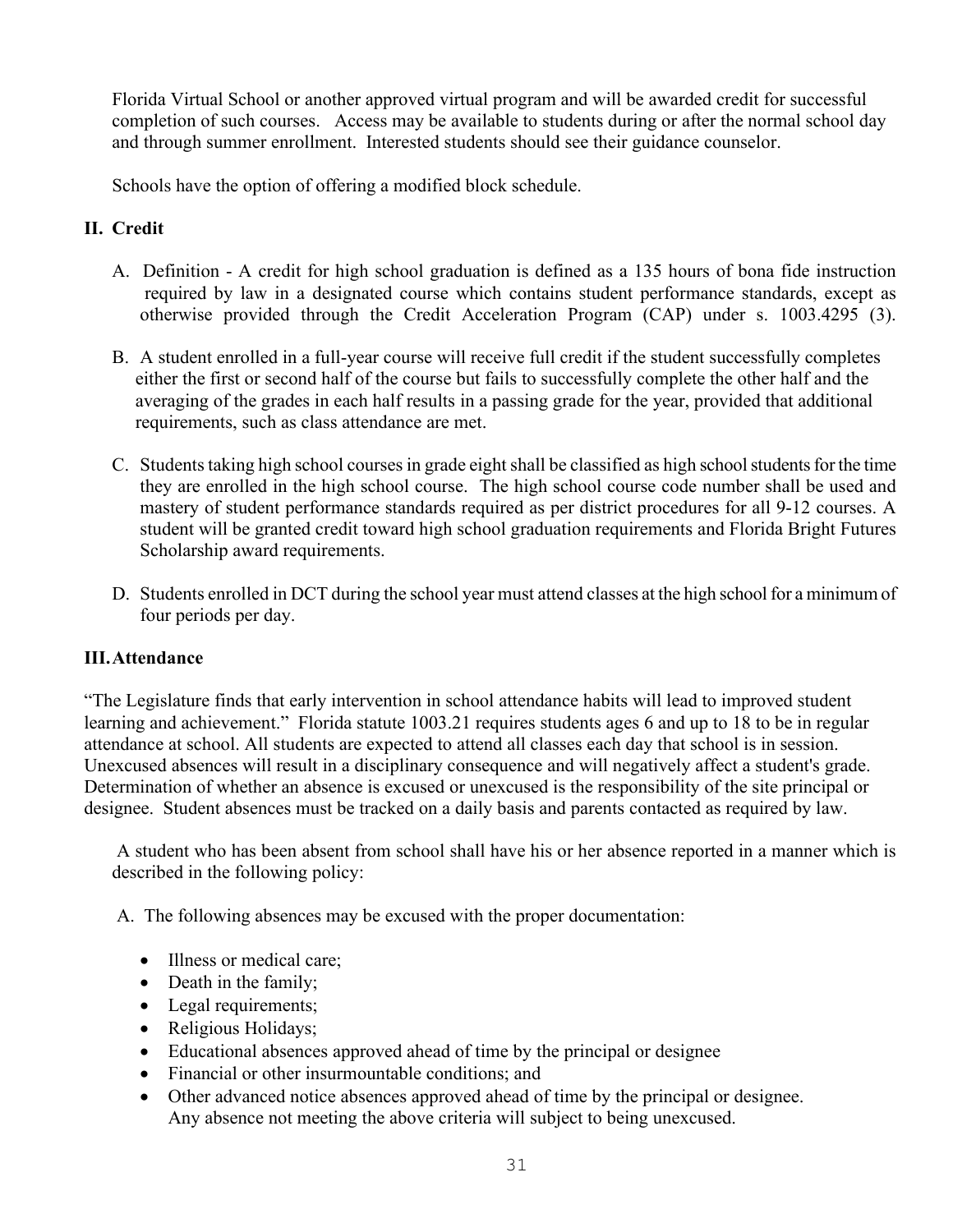- B. Notification to School: Any time that a student is absent from school during school hours, a written, dated statement explaining the absence should be signed by the parent or guardian and filed at the school.
- C. Definition of Habitual Truant: A habitual truant is a student who has 15 unexcused absences within 90 calendar days, with or without the knowledge, or the justifiable consent of the child's parent or legal guardian, who is subject to compulsory school attendance under Florida Statute 1003.21 or 1003.24 or any other mandate specified by law or rules of the State Board of Education.
- D. Truancy Procedures: Students aged six (6) to eighteen (18) are subject to mandatory school attendance unless those students aged sixteen (16) to eighteen (18) have filed with the district a formal statement of intent to withdraw from school which includes acknowledgements that terminating school enrollment is likely to reduce a student's earning potential and that driving privileges may be withheld or terminated. This statement must be signed by the student, parent or guardian and school representative.

After the fifteenth (15th) unexcused absence from school during school hours within ninety (90) calendar days, a student subject to compulsory school attendance will be classified as a habitual truant and will be reported to the School Board or designee. The Superintendent or designee may file a truancy petition in circuit court and will notify the Department of Highway Safety and Motor Vehicles to withhold or suspend driving privileges and/or license.

The principal shall, unless there is clear evidence that the absences are not a pattern of non-attendance, refer the case to the school's Child Study Team to determine if early patterns or truancy are developing.

The Child Study Team shall be diligent in facilitating intervention services including remedial strategies if needed and shall report the child to the superintendent only when all reasonable efforts to resolve the non-attendance behavior are exhausted. If the parent or guardian in charge of the student refuses to participate in the remedial strategies because he or she believes that those strategies are unnecessary or inappropriate, the parent or guardian in charge of the student may appeal to the school board. If the determination is that the strategies of the child study team are appropriate, and the parent or guardian in charge of the student still refuses to participate or cooperate; the superintendent may seek criminal prosecution for noncompliance with compulsory school attendance.

E. Prolonged or Repeated Absences: When a student is absent repeatedly or for a prolonged period of time due to an illness or injury, the principal or designee may require documentation. If not provided, the absence will be unexcused. A student, who has medically diagnosed physical or mental conditions which confine the student to home or hospital and whose activities are restricted for a period of at least 15 consecutive school days, may be eligible for homebound/hospital services. Parents should contact the student's school to secure an application for these services.

A student who has been sent home with head lice and/or nits should return to school, free of head lice and/or nits within three (3) calendar days; absences from school during the three calendar days will be excused. For each occurrence of head lice and/or nits, absences beyond three (3) calendar days will be unexcused.

F. Department of Motor Vehicles Sanctions: A student who is 14 years of age, but less than 18 years of age, and who has had 15 (fifteen) unexcused absences within 90 calendar day period, may have his/her motor vehicle operator's license suspended in accordance with Florida Statute.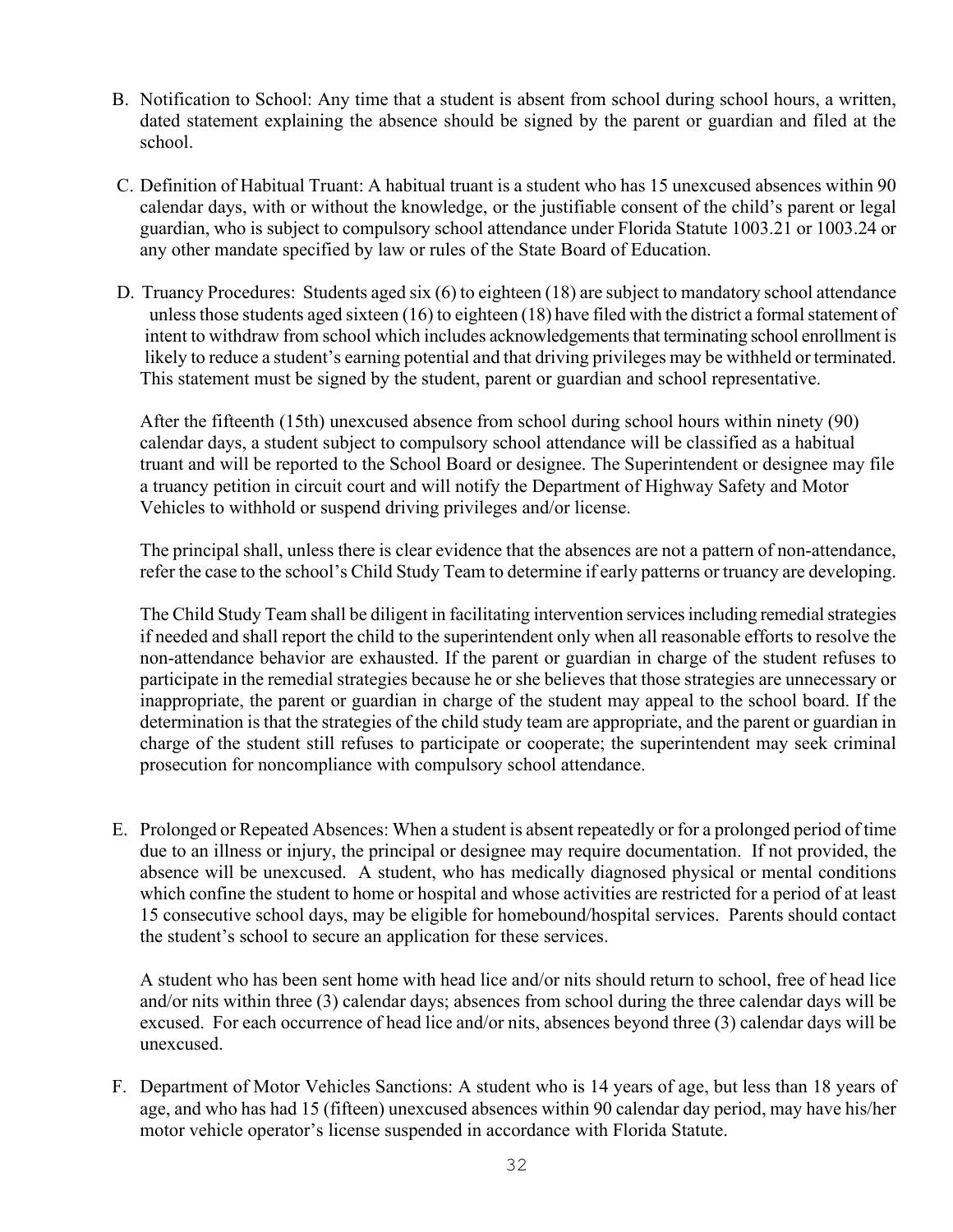A student may have his/her license reinstated after he/she has attended school for 30 days with no unexcused absences. The student must apply to the driver's license office to have the license reinstated.

- G. The official attendance report will be the final authority in determining the number of absences for each student.
- H. Students attending curriculum-related field trips with teacher chaperons and principal approval will be in legal school attendance, only their classroom site has changed.
- I. Any student who attends a function as an administratively recognized representative of a school shall be considered in legal school attendance.
- J. Make-Up Work

All make-up assignments missed due to absences are the sole responsibility of the student.

- 1. It is the student's responsibility to arrange with the teacher to make up work missed during an absence. Arrangements to do so must be made immediately upon returning to that class. Assignments due on the day of the absence will be due on the day the student returns to class.
- 2. Work missed during out of school suspension cannot be made-up for credit. Students will receive zeros (0) for the assignments/tests. At the discretion of the principal, exceptions may be made for major assignments, end of the grading period cumulative exams, and semester tests.
- 3. Work completed during an in-school suspension will be accepted and proper credit given.
- 4. Make-up work: Students are given the number of day absent from school plus one (1) in a normal situation to complete make-up work for a class. However, if an assignment date has already been given to the class or an assignment is due on the day of the student's return, the teacher may request the completed assignment at that time.
- 5. Students participating in school sponsored athletic/academic /field trips are responsible for getting pre-approved absence form signed by the principal and obtaining assignments due from teachers prior to leaving for trip. All work is due the day students return to school.

## IV. **Grade Classification of Students**

Students in grades 9-12 must have the following number of credits to be promoted to the next higher grade:

9th to 10th - 6 credits 10th to 11th - 12 credits 11th to  $12<sup>th</sup>$  - 18 credits

## V. **High School Graduation Options**

Four graduation options are available to all students. They are simply options. The selection of a high school graduation option is the exclusive right of the student and his or her parents. Students and parents are encouraged to consider the benefits of other acceleration opportunities, such as dual enrollment, advanced placement, Florida Virtual School, and early admission. Advanced coursework in high school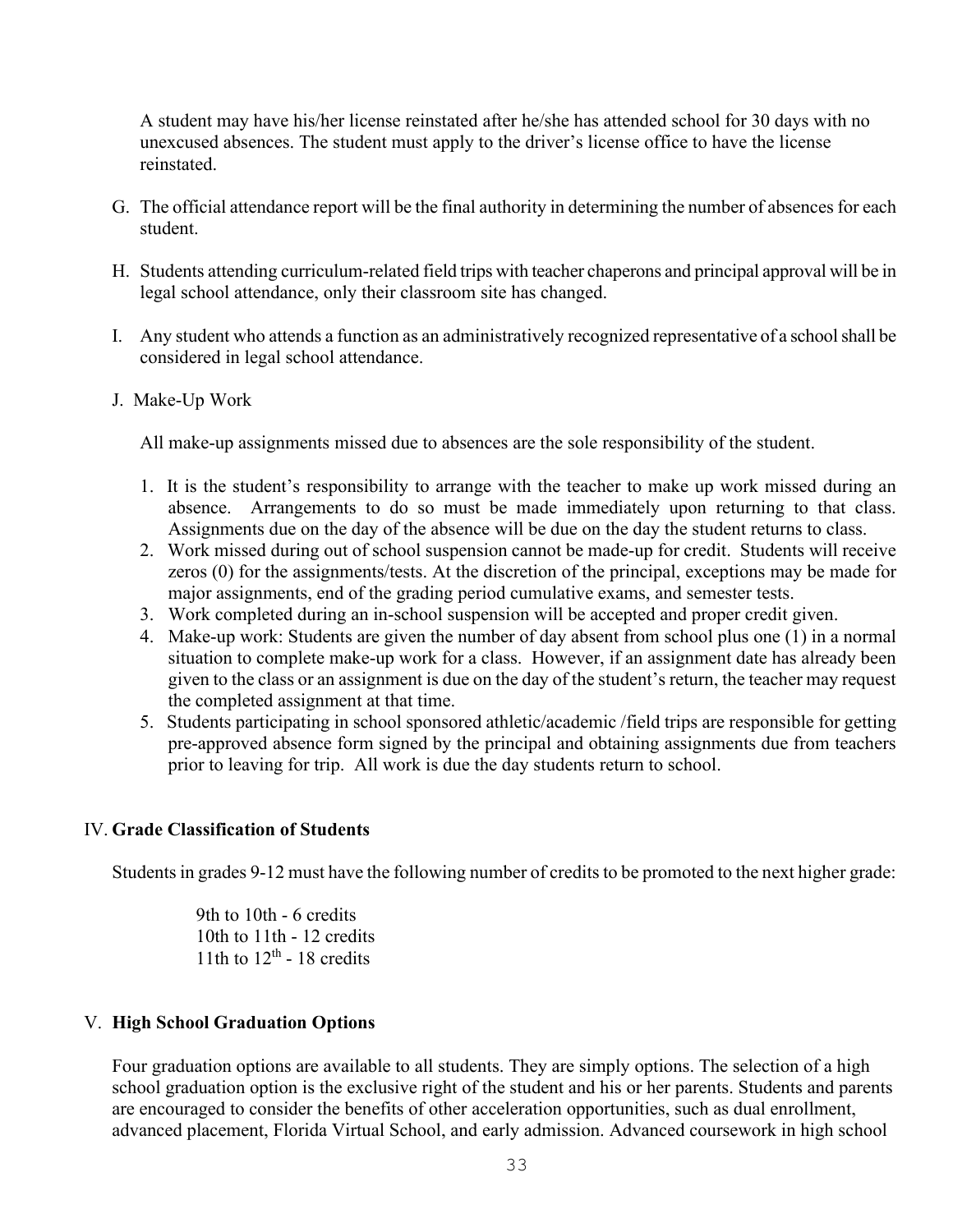continues to be the best predictor of student success after high school. Students and parents are encouraged to discuss these plans with their school counselor on a regular basis during  $6<sup>th</sup>$  through  $12<sup>th</sup>$ grades. The four options and the requirements of each are as follows: 24 credit standard diploma, 18 credit Academically Challenging Curriculum to Enhance Learning (ACCEL) option, Advanced International Certificate of Education (AICE) curriculum (not offered in Holmes District Schools), and International Baccalaureate (IB) Diploma curriculum (not offered in Holmes District Schools)

A cumulative weighted grade point average of 3.0 on a 4.0 scale for the career preparatory program and for the college preparatory program.

The school board shall provide each student in Grades 6-9 and their parents with information concerning the three-year and four-year high school graduation options listed S. 1003.429(1), F.S., including the respective curriculum requirements for these options so that the students and their parents may select the program that best fits their needs. The district may not establish requirements for accelerated three-year high school graduation options in excess of the requirements in S. 1003.429(1), F.S., three-year standard college preparatory program, and in S. 1003.429, F.S., three-year career preparatory program. The college preparatory program and the career preparatory program are designed for students who are interested in graduating from high school in three years if that will further their academic and career goals. The number of credits within the college preparatory program aligns with the minimum standards for admissions into Florida's state university system, while the career preparatory program requirements are aimed toward entrance into a technical center or community college for career preparation. These three-year options are designed for students who are clear on their future goals, possess the maturity to leave high school, and feel they are ready to pursue their goals beyond high school in an accelerated manner. Each student and his or her parents may select the graduation option and curriculum that most appropriately prepares the student for his or her postsecondary education or career plan at any time during grades 9 -12. If at the end of Grade 10, a student is not on track to meet the credit, assessment, or grade point average requirements of the accelerated graduation option selected, the school shall notify the parent of the following:

- The requirement the student is not currently meeting.
- The specific performance necessary in Grade 11 for the student to meet the accelerated graduation requirements.
- The right of the student to change to the four-year program set forth in S. 1003.43 F.S.

A student who meets all requirements in S. 1003.429(1) and (6), F.S. shall be awarded a standard diploma. Students selecting one of the three-year programs must be treated equally with students graduating via the 24-credit general high school graduation program in all ways, including eligibility for honor student, Talented 20 and Bright Futures. The district school superintendent shall be responsible for notifying all students of the consequences of failure to receive a standard diploma, including the potential ineligibility for financial assistance at post secondary institutions.

NOTE: Accelerated high school graduation options are applicable to all students including students with disabilities working toward a standard diploma.

## VI. **End of Course Assessments**

The Holmes District School Board will establish standards for graduation including weighting of statewide End of Course (EOC) assessments that are developed in Algebra I, Geometry and Biology and others that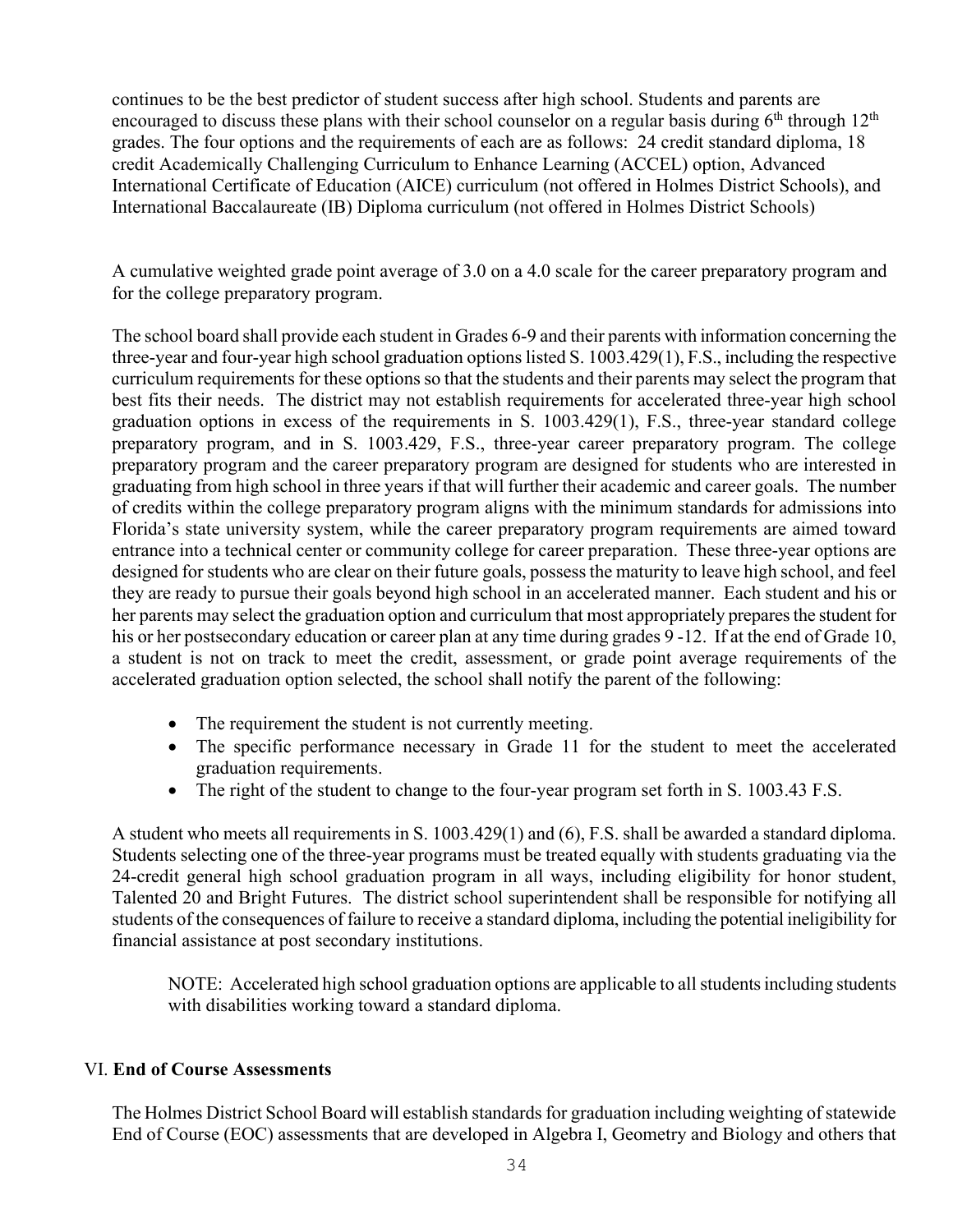may be developed by the state as at least 30% of the course grade. The Board also creates the Credit Acceleration Program (CAP) that allows students to earn high school credit if the student earns a specified score on the corresponding standardized EOC assessment, whether or not the student is enrolled in the course or has finished the course. EOC assessment results may be waived for the purpose of determining the student's course grade and credit for a student with a disability for the Individual Education Plan (IEP) committee determines that the assessment can't accurately measure the student's abilities, taking into consideration all allowable accommodations.

For a student with a disability who cannot pass the EOC assessment(s), an Individual Education Plan (IEP) team may convene an IEP meeting to determine if the EOC assessment accurately measures the student's ability to earn high school credit in the course, taking into consideration the student's performance with allowable accommodations. The IEP team may waive the EOC assessment requirement for course grade and credit.

#### VII. **Graduation Requirements**

The requirements set forth in this section provide the standards which a student must achieve in order to earn a high school diploma. Graduation exercises are provided each year to honor those students who have completed these requirements, by either enrollment in a standard high school, a district dropout prevention program, or district Graduation Assistance Program or who will be able to complete them by the end of the current school year including summer school; however, to be able to participate in the graduation ceremony, a student must not lack more than one credit.

A. To earn a high school diploma, a student must:

#### **1. Complete one of the graduation options and meet the Graduation Requirements listed below.**

## **Requirements for Students Entering Grade Nine in the 2021-2022 School Year and Beyond**

Students must successfully complete one of the following diploma options:

- 24 credit standard diploma
- 18 credit Academically Challenging Curriculum to Enhance Learning (ACCEL) option
	- Advanced International Certificate of Education (AICE) curriculum (not offered in Holmes
	- District Schools)
	- International Baccalaureate (IB) Diploma curriculum (not offered in Holmes District Schools)
	- Career and Technical Education Graduation Pathway Option
	- Successfully complete a minimum of 18 credits
		- Have a minimum, cumulative GPA of at least a 2.0 on a 4.0 scale.
		- Meet the requirements of:
			- o 4 English credits (including the statewide grade 10 Reading assessment or the grade 10 ELA assessment, or earn a concordant score)
			- o 4 Math credits (including the statewide Algebra I EOC assessment, or earn a comparative score)
			- o 3 Science credits
			- o 3 Social studies credits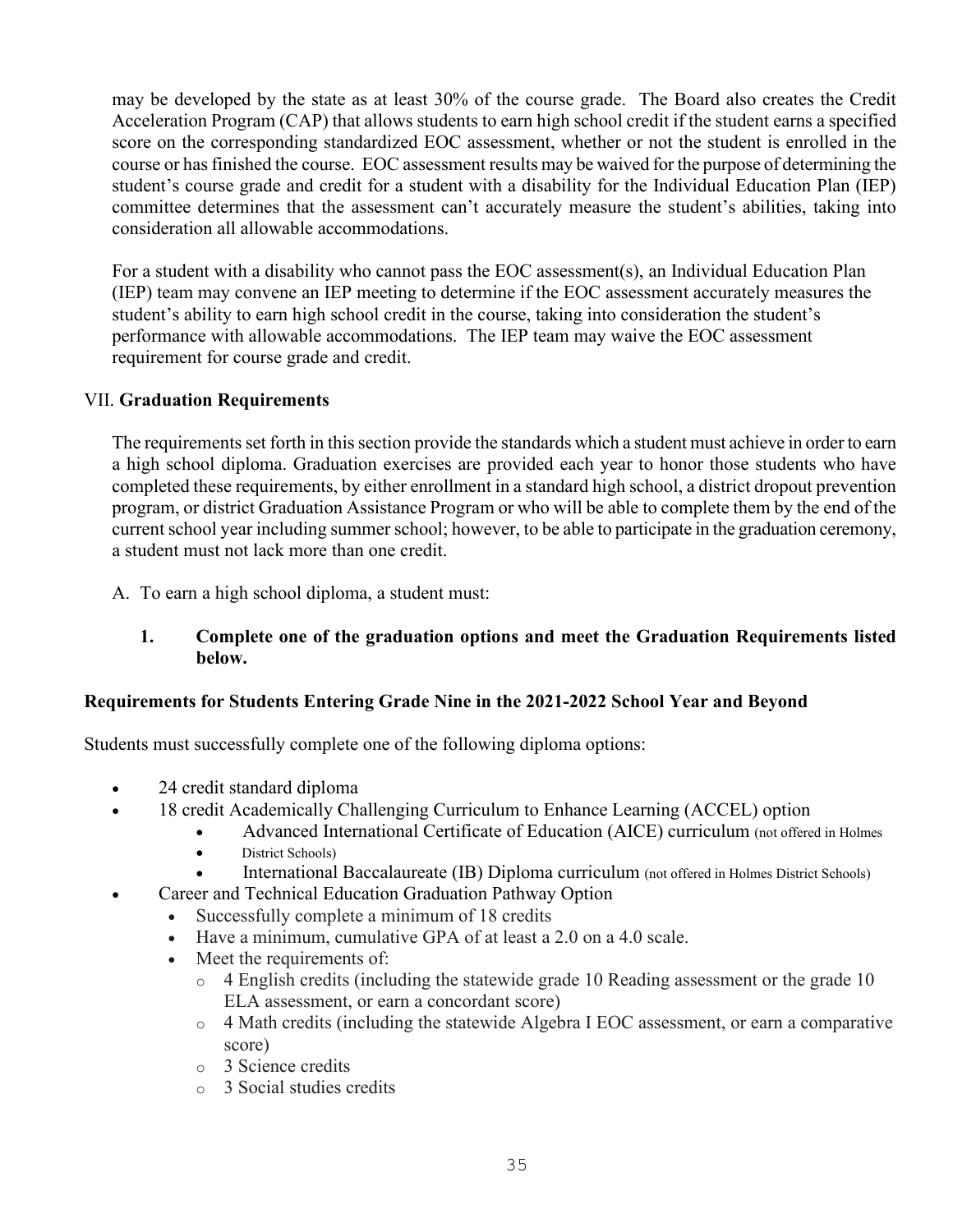- o Complete two credits in career and technical education. The courses must result in a program completion and an industry certification. Approved courses are provided by the Florida Department of Education and Division of Career and Adult Education.
- $\circ$  Complete two credits in work-based learning programs. A student may substitute up to two credits of electives, including one-half credit in financial literacy, for work-based learning program courses to fulfill this requirement. Approved courses are provided by the Florida Department of Education.

Students must pass the following statewide assessments:

- Grade 10 reading score of 350+ on the Grade 10 FSA ELA (or ACT English and Reading subtest average of 18+/SAT Evidence-Based Reading and Writing (EBRW) 480+ concordant score)
- Algebra I end of course score of 497+ on the FSA Algebra 1 EOC (or a comparative score of 430+ on the PSAT/NMSQT Math/ a 420+ comparative score on SAT Math or a 16+ comparative score on ACT Math or pass the FSA Geometry EOC with a score of 492+

 Students must participate in the following EOC assessments and the results constitute 30% of the final course grade:

- Algebra I (unless they were enrolled in Algebra I in the 2019-2020 school year)
- Biology I
- Geometry
- U.S. History

## **Requirements for the 24 credit standard diploma option**

## **4 Credits English Language Arts (ELA)**

- ELA I, II, III, IV
- ELA honors, Advanced Placement (AP), Advanced International Certificate of Education (AICE),

International Baccalaureate (IB) and dual enrollment courses may satisfy this requirement

## **4 Credits Mathematics**

One of which must be Algebra 1 and one of which must be Geometry

 Industry certifications that lead to college credit may substitute for up to two mathematics credits with the exception of Algebra I and Geometry

 A computer science credit may substitute the credit for up to one credit of the mathematics requirement, with the exception of Algebra I and Geometry, if the commissioner identifies the computer science credit as being equivalent in rigor to the mathematics credit

## **3 Credit Science**

 One of which must be Biology 1, two of which must have a laboratory component An Industry certification that leads to college credit substitutes for up to one science credit with the exception of Biology 1

An identified rigorous Computer Science course substitutes for up to one science credit with the exception of Biology 1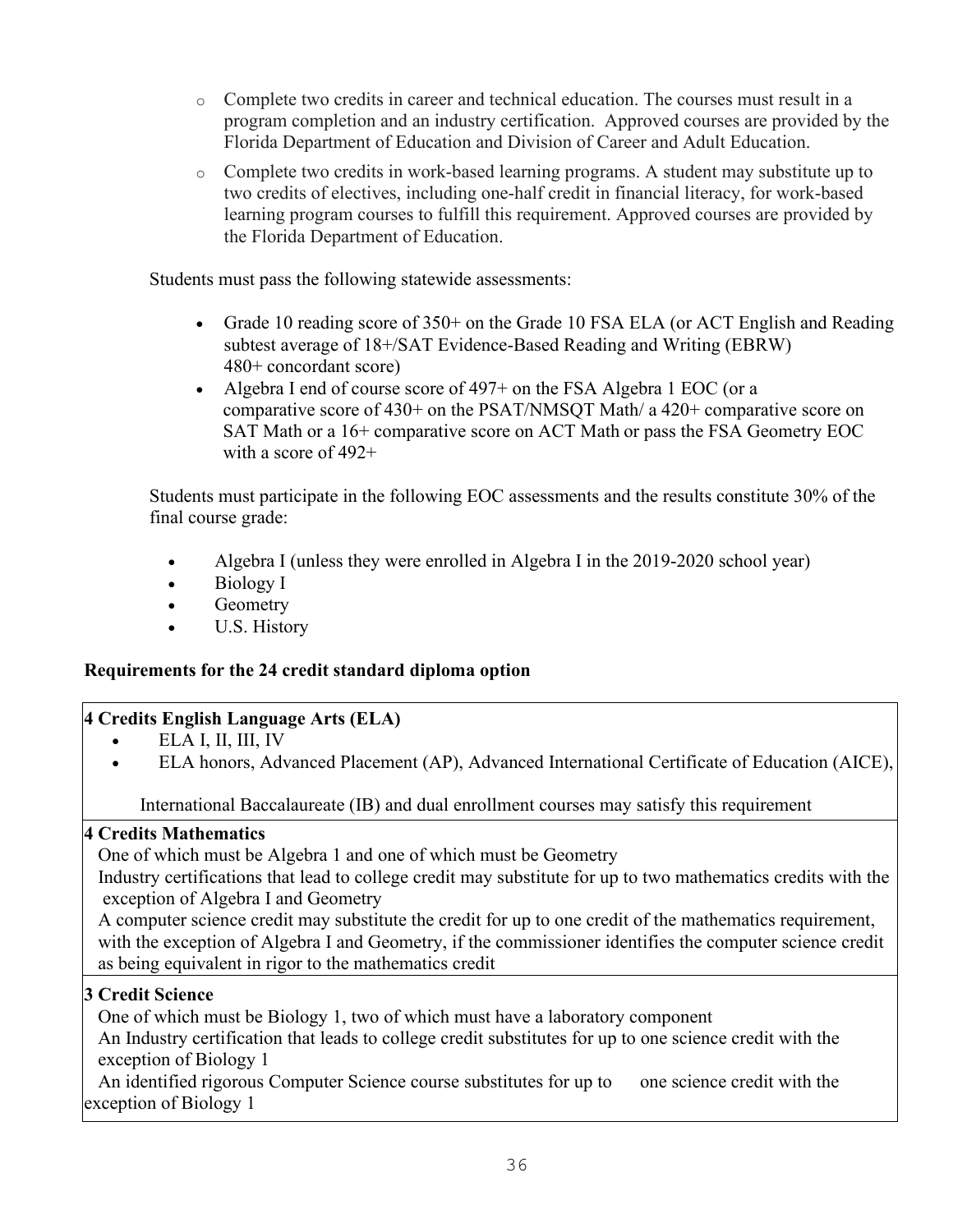## **3 Credits Social Studies**

1 credit in World History, 1 credit in U.S. History , .5 credit in U. S. Government, .5 credit in Economics

#### **1 Credit Fine and Performing Arts, Speech and Debate, or Practical Arts**

#### **1 Credit Physical Education**

To include the integration of health

## **8 Elective Credits**

## **1 Online Course**

Students must earn a 2.0 grade point average on a 4.0 scale.

## **Requirements for the 18 credit ACCEL option**

| 3 elective credits instead of 8                                                 |
|---------------------------------------------------------------------------------|
| Physical Education is not required                                              |
| Online course is not required                                                   |
| All other graduation requirements for a 24 credit standard diploma must be met. |

## **Requirements for Students Entering Grade Nine in the 2018-2019 School Year**

Students must successfully complete one of the following diploma options:

- 24 credit standard diploma
- 18 credit Academically Challenging Curriculum to Enhance Learning (ACCEL) option
	- Advanced International Certificate of Education (AICE) curriculum (not offered in Holmes • District Schools)
	- International Baccalaureate (IB) Diploma curriculum (not offered in Holmes District Schools)

Students must pass the following statewide assessments:

- Grade 10 reading score of 350+ on the Grade 10 FSA ELA (or ACT English and Reading subtest average of 18+/SAT Evidence-Based Reading and Writing (EBRW) 480+ concordant score)
- Algebra I end of course score of 497+ on the FSA Algebra 1 EOC (or a comparative score of 430+ on the PSAT/NMSQT Math/ a 420+ comparative score on SAT Math or a 16+ comparative score on ACT Math

 Students must participate in the following EOC assessments, and the results constitute 30% of the final course grade:

- Algebra I
- Biology I
- **Geometry**
- U.S. History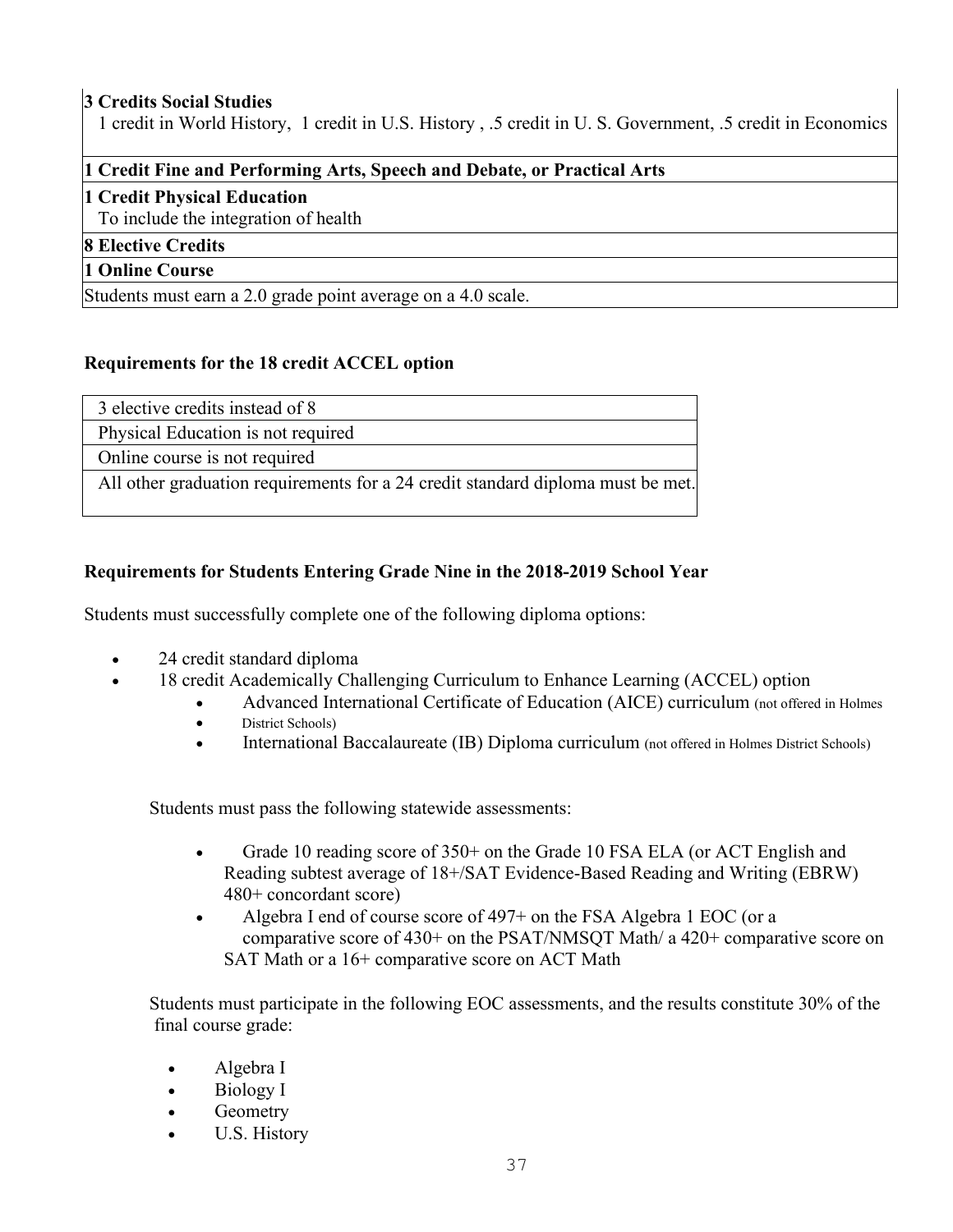## **Requirements for the 24 credit standard diploma option**

## **4 Credits English Language Arts (ELA)**

- ELA I, II, III, IV
- ELA honors, Advanced Placement (AP), Advanced International Certificate of Education (AICE),

International Baccalaureate (IB) and dual enrollment courses may satisfy this requirement

#### **4 Credits Mathematics**

One of which must be Algebra 1 and one of which must be Geometry

 Industry certifications that lead to college credit may substitute for up to two mathematics credits (except for Algebra 1 and Geometry)

#### **3 Credit Science**

One of which must be Biology 1, two of which must have a laboratory component

 An Industry certification that leads to college credit substitutes for up to one science credit (except for Biology 1)

 An identified rigorous Computer Science course with a related industry certification substitutes for up to one science credit (except for Biology 1)

## **3 Credits Social Studies**

1 credit in World History, 1 credit in U.S. History, .5 credit in U. S. Government, .5 credit in Economics

## **1 Credit Fine and Performing Arts, Speech and Debate, or Practical Arts**

#### **1 Credit Physical Education**

To include the integration of health

## **8 Elective Credits**

## **1 Online Course**

Students must earn a 2.0 grade point average on a 4.0 scale.

## **Requirements for the 18 credit ACCEL option**

| 3 elective credits instead of 8                                                 |
|---------------------------------------------------------------------------------|
| Physical Education is not required                                              |
| Online course is not required                                                   |
| All other graduation requirements for a 24 credit standard diploma must be met. |

## **Requirements for Students Entering Grade Nine in the 2017-2018 School Year**

Students must successfully complete one of the following diploma options:

- 24 credit standard diploma
- 18 credit Academically Challenging Curriculum to Enhance Learning (ACCEL) option
	- Advanced International Certificate of Education (AICE) curriculum (not offered in Holmes
	- District Schools)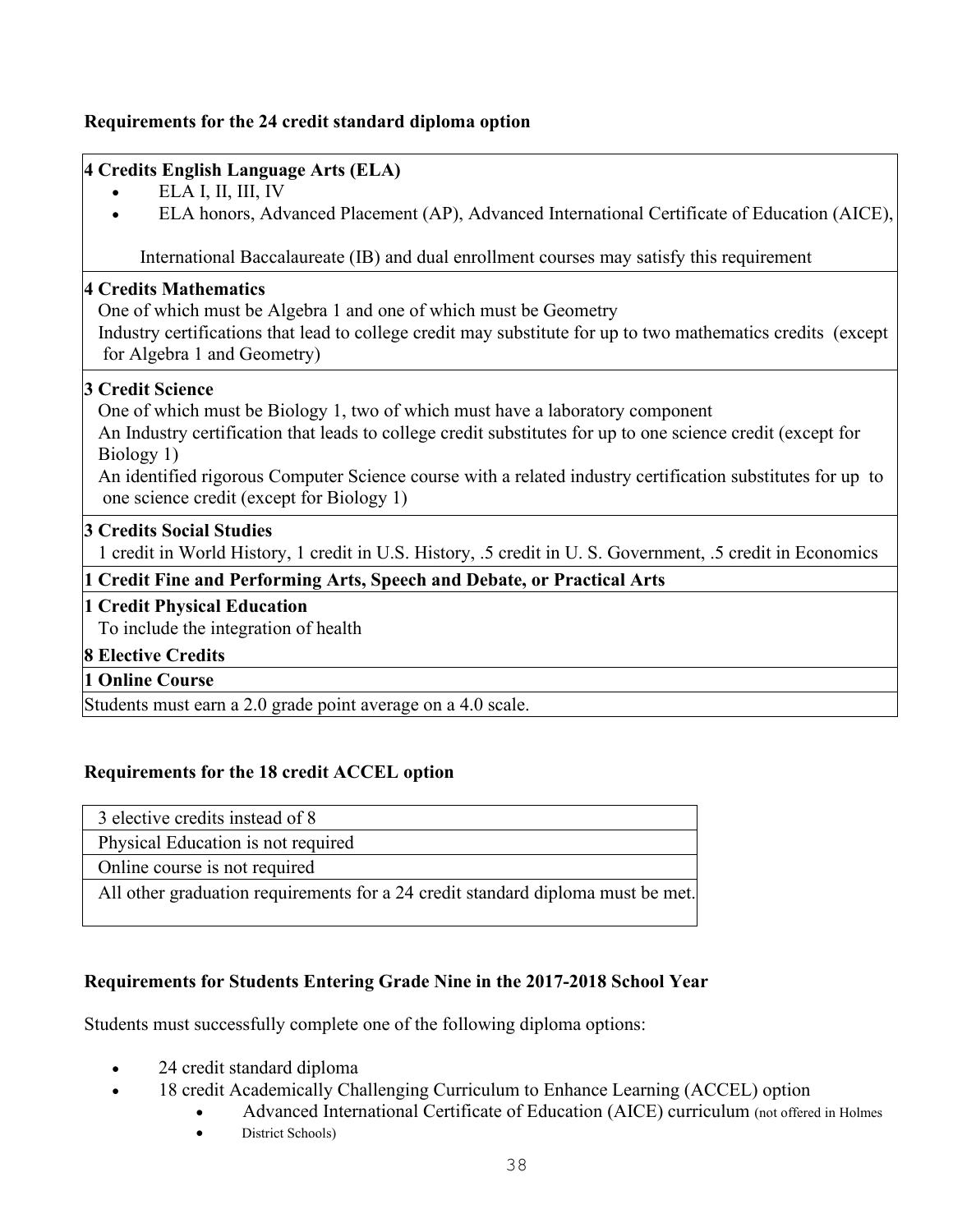• International Baccalaureate (IB) Diploma curriculum (not offered in Holmes District Schools)

Students must pass the following statewide assessments:

- Grade 10 reading score of 350+ on the Grade 10 FSA ELA (or ACT 19+/SAT Reading Subtest 24+ /SAT Evidence-Based Reading and Writing 430+ concordant score)
- Algebra I end of course score of 497+ on the FSA Algebra 1 EOC or a comparative score of 97+ on the Postsecondary Education Readiness Test (P.E.R.T.)

 Students must participate in the following EOC assessments and the results constitute 30% of the final course grade:

- Algebra I
- Biology I
- Geometry
- U.S. History

## **Requirements for the 24 credit standard diploma option**

## **4 Credits English Language Arts (ELA)**

- $\bullet$  ELA I, II, III, IV
	- ELA honors, Advanced Placement (AP), Advanced International Certificate of Education (AICE),

International Baccalaureate (IB) and dual enrollment courses may satisfy this requirement

## **4 Credits Mathematics**

 One of which must be Algebra 1 and one of which must be Geometry Industry certifications that lead to college credit may substitute for up to two mathematics credits (except for Algebra 1 and Geometry)

## **3 Credit Science**

One of which must be Biology 1, two of which must have a laboratory component

 An Industry certification that leads to college credit substitutes for up to one science credit (except for Biology 1)

 An identified rigorous Computer Science course with a related industry certification substitutes for up to one science credit (except for Biology 1)

## **3 Credits Social Studies**

1 credit in World History 1 credit in U.S. History .5 credit in U. S. Government .5 credit in Economics

## **1 Credit Fine and Performing Arts, Speech and Debate, or Practical Arts**

## **1 Credit Physical Education**

To include the integration of health

## **8 Elective Credits**

## **1 Online Course**

Students must earn a 2.0 grade point average on a 4.0 scale.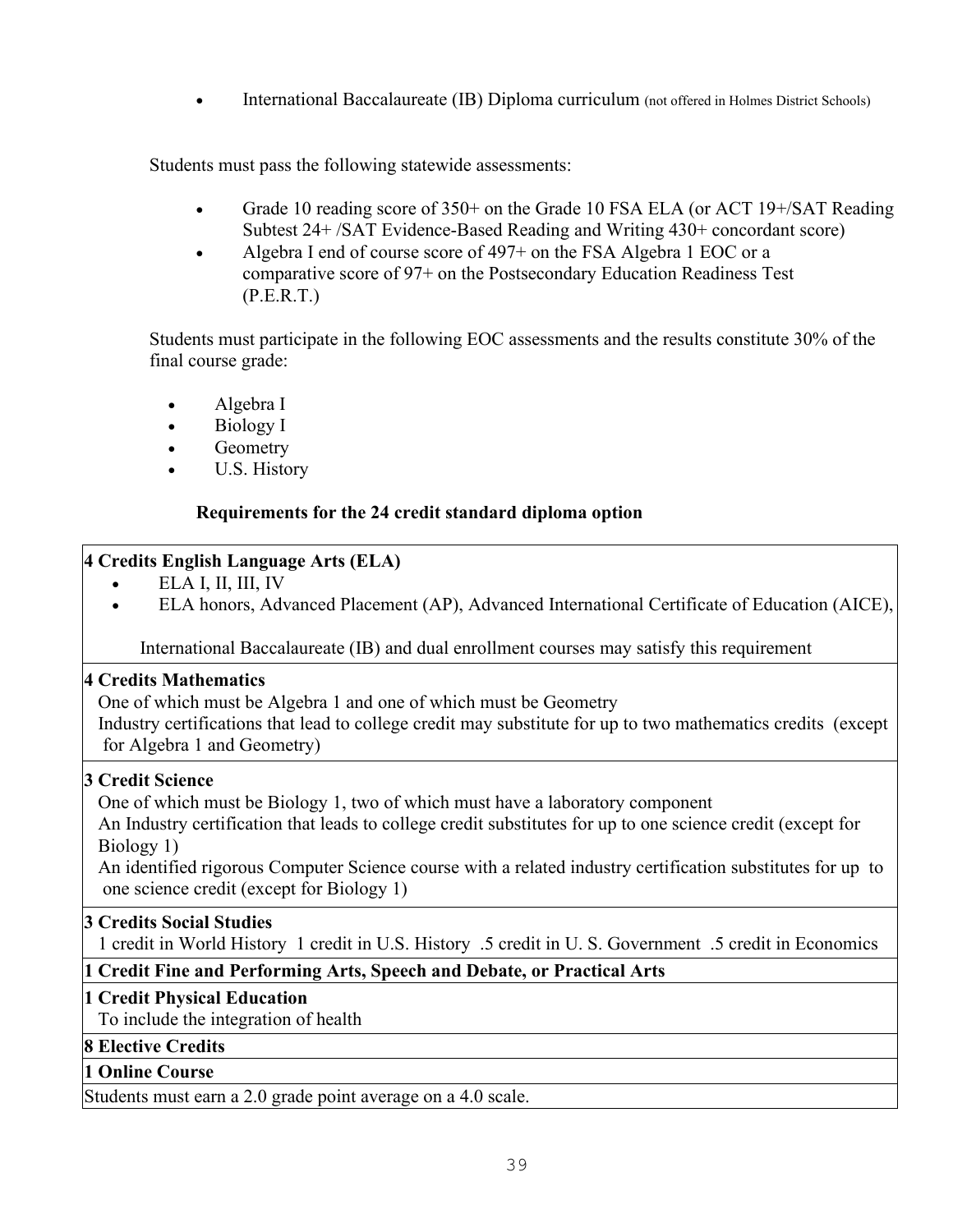## **Requirements for the 18 credit ACCEL option**

| 3 elective credits instead of 8                                                 |
|---------------------------------------------------------------------------------|
| Physical Education is not required                                              |
| Online course is not required                                                   |
| All other graduation requirements for a 24 credit standard diploma must be met. |

## **VIII. High School Grade Level Determinations**

- A. The following will be used to determine high school grade placement
	- 1. Earn passing scores on the Grade 10 FSA ELA or FCAT Reading 2.0 (or ACT/SAT Concordant Score), as required by Section 1008.22 (5) F.S. End of Course Assessment requirements vary by the year a student entered the  $9<sup>th</sup>$  grade. See above graduation requirements by year.

#### **and,**

 2. Maintain an overall unweighted grade point average of 2.0 on a 4.0 scale for the standard 24 credit option and a weighted 3.0 on a 4.0 scale for the two three year options.

#### **or,**

- 3. Complete the GED Exit Option Program as approved for the Graduation Assistance Program.
- 4. Beginning with 2011-2012 school year and beyond, each student entering 9<sup>th</sup> grade must graduate from high school having taken at least one online course.
- B. Qualifications and Restrictions
	- 1. Applicable courses or programs listed in the Course Code Directory which fulfill required graduation credits in the designated area above are identified with an asterisk throughout the directory.
	- 2. A student may retake a required course in which a grade of "D" or "F" was earned and replace it with a grade of "C" or higher earned in the same or a comparable course. For elective courses, a grade of "D" or "F" may be replaced with a grade of "C" or higher earned in the same or another course. In such case, the higher of the two grades will be used in the calculation of the GPA for graduation and for qualification as honor student.
	- 3. No student shall be granted credit toward high school graduation for enrollment in the following courses or programs as provided for in Section 1003.43:
		- a. More than a total of nine electives credits in remedial programs.
		- b. More than one credit in Exploratory Career Education as defined in Section 1003.014(4), F.S.
	- 4. Two of the four mathematics credits required for graduation must be Algebra I, a series of courses equivalent to Algebra I, and Geometry, a series of courses equivalent to Geometry, or a higher-level mathematics course.
	- 5. A student may not enroll in Level I courses unless assessment of the student indicates that a more rigorous course of study would be inappropriate. In this case a written assessment of the need must be included in the student's Individual Educational Plan or in a student performance plan, signed by the principal, the guidance counselor, and the parent or guardian (or the student if he/she is 18 years old or older).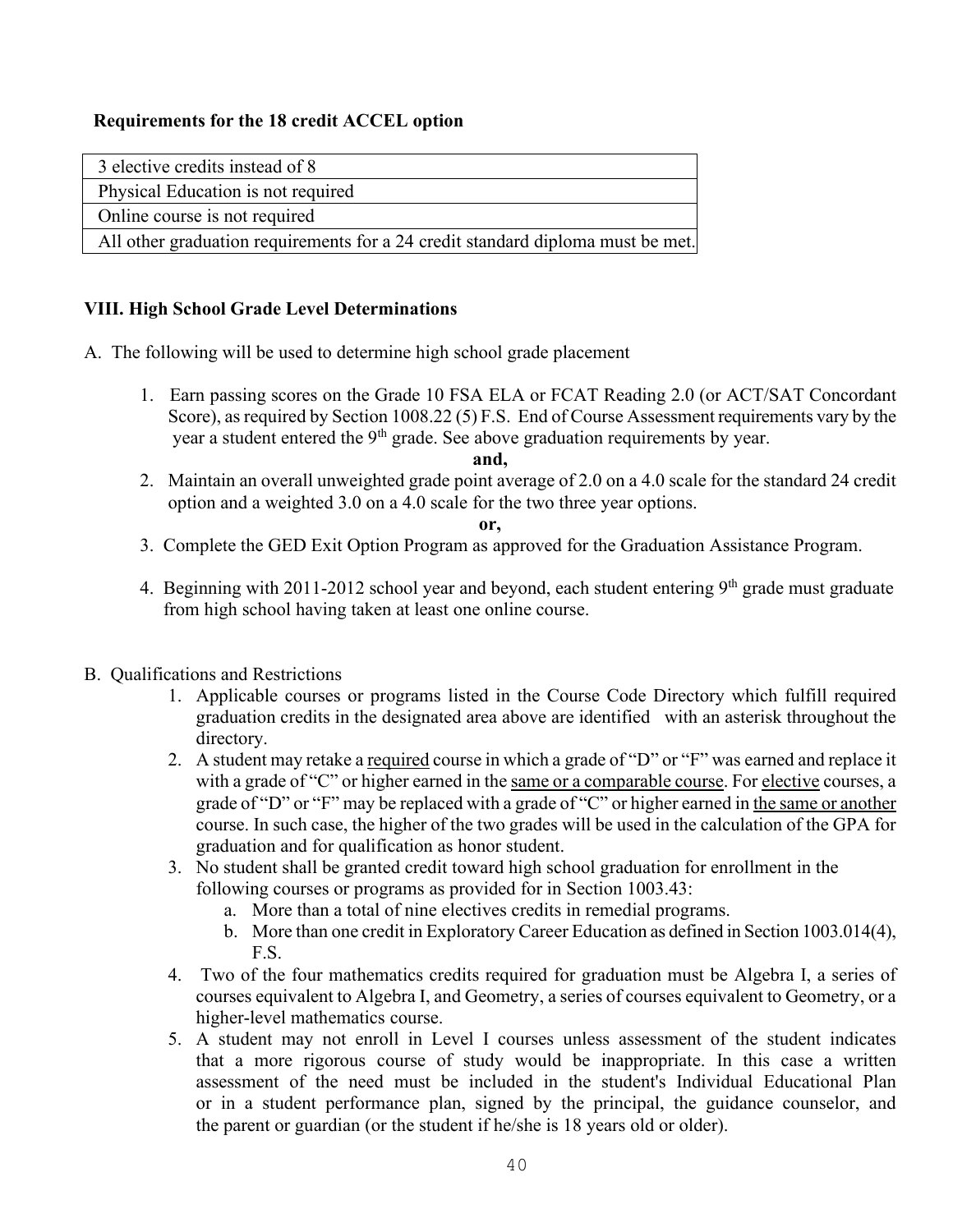- 6. The Credit Acceleration Program (CAP) purpose is to allow students to earn high school credit in a course that requires a statewide, standardized EOC assessment if the student attains a specified score on the assessment. Notwithstanding s. 1003.436, F.S., Definition of "credit", a school district shall award course credit to a student who is not enrolled in the course, or who has not completed the course, if the student attains a score indicating satisfactory performance, as defined in s. 1008.22, (3)(c)5, on the corresponding statewide, standardized EOC assessment. The school district shall permit a student who is not enrolled in the course, or who has not completed the course, to take the standardized EOC assessment during the regular administration of the assessment.
- 7. Requires high school students who score at Level 1 on FCAT Reading to be enrolled in and complete an intensive reading course the following year, and provides that placement of Level 2 readers in either an intensive reading course or a content area course in which reading strategies are delivered shall be determined by diagnosis of reading needs. Each year in which a student scores Level 1 or Level 2 on FCAT Mathematics, the student must receive remediation the following year, which may be integrated into the student's required mathematics course. Students entering grade 10 and who have scored at Level 1 or Level 2 on FCAT Reading, but who did not score below Level 3 in the previous 3 years, may be granted a 1-year exemption from the reading remediation requirement. However, the student must have an approved academic improvement plan already in place, signed by the appropriate school staff and the student's parent, for the year for which the exemption is granted.
- C. Certificate of Completion

A student who has met all credit and subject requirements for a Standard Diploma, but has failed to master the Next Generation Sunshine State Standards / Florida Standards or has failed to pass the Florida Comprehensive Assessment Test will be eligible for a certificate of completion and may participate in graduation exercises upon acceptance of the certificate of completion.

- D. Requirement for Adult Students
	- 1. Adult high school programs in Holmes County are administered through the Florida Panhandle Technical College.
	- 2. Graduation requirements for students in adult education programs who are earning diplomas are identical to the requirements for students in grades 9-12 with the following exceptions:

a. The one credit in physical education is not required for graduation and shall be substituted with elective credit to keep the total number of credits needed for graduation consistent.

b. The laboratory component of the science requirement may be waived when facilities are inaccessible or do not exist.

c. The one credit in performing fine arts shall be satisfied by enrollment in and satisfactory completion of any course grade 9 or above listed in the art, dance, drama, or music areas of Section 3 of the Course Code Directory.

E. Progression and Standards for Graduation for Students with Disabilities in Grades 9-12

A student with a disability must meet the same district proficiency levels required for a non‐disabled student unless the IEP team determined the student is:

• One for whom the Next Generation Sunshine State Standards/Florida Standards are not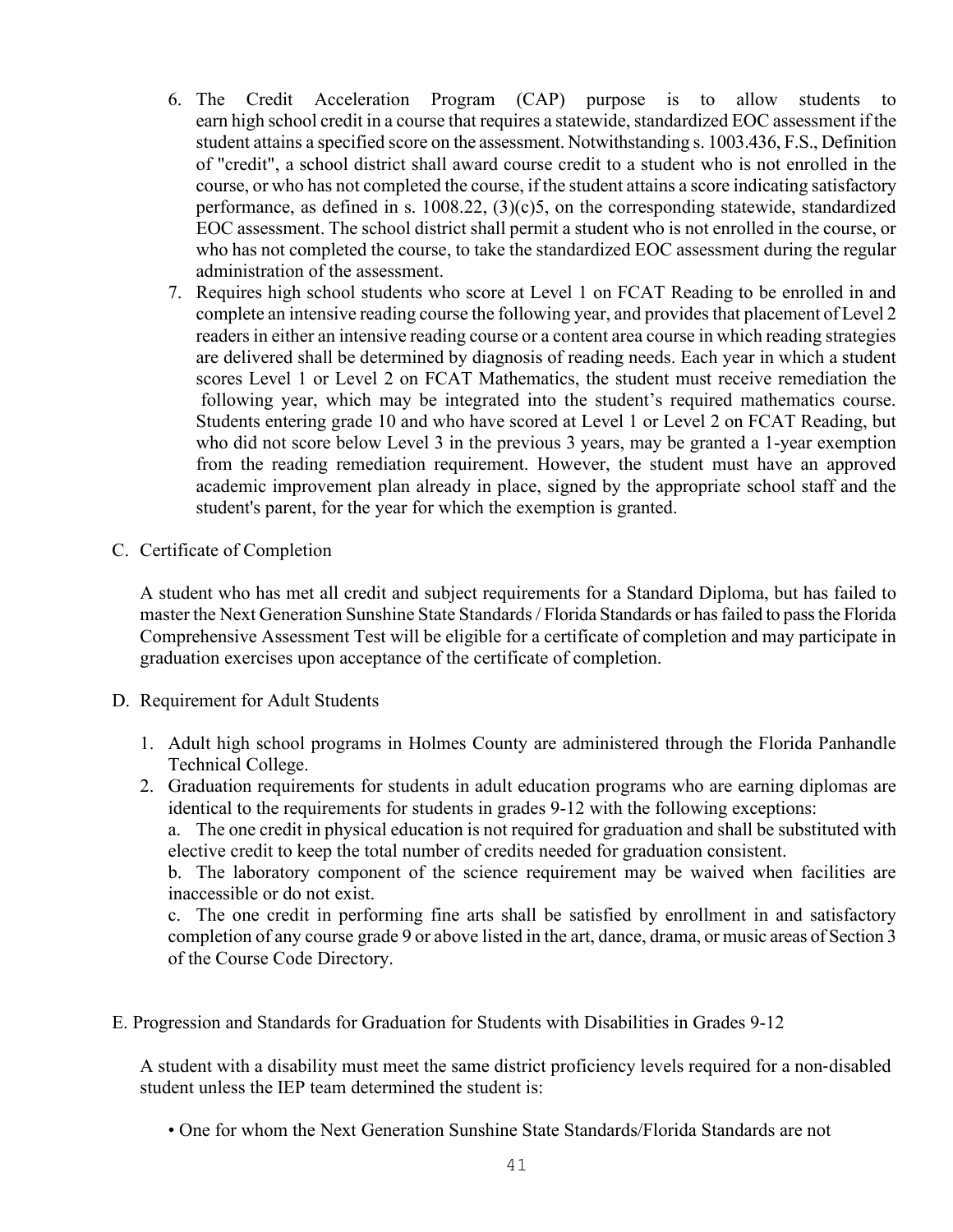appropriate standards, and

• The student meets the exception criteria as set forth in the District Special Programs and Procedures Document for FSA/FCAT, End of Course Exams, and/or other standardized assessments.

All students with disabilities should be supported through the provision of allowable accommodations and specially designed instruction to work toward a standard diploma, as defined in section 1003.4282(1), Florida Statutes (F.S.), and a Scholar or Merit designation, as defined in s.1003.4285, F.S. Beginning with students entering grade 9 in the 2014‐15 school year, a parent of the student with a disability shall, in collaboration with the individual educational plan (IEP) team during the transition planning process pursuant to s. 1003.5716, declare an intent for the student to graduate from high school with either a standard high school diploma or a certificate of completion. A student with a disability who does not satisfy the standard high school diploma requirements pursuant to this section shall be awarded a certificate of completion.

The following graduation options are available for students with disabilities entering grade 9 during the 2014‐15 school year and all subsequent years:

- 24-credit Standard Diploma (may choose either Scholar or Merit Designation)
- 18-credit Academically Challenging Curriculum to Enhance Learning (ACCEL) option
- Access Courses Standard Diploma

New legislation mandates the following high school graduation requirements for students with disabilities:

1. For students with disabilities for whom the IEP team has determined that the Florida Alternate Assessment is the most appropriate measure of the student's skills:

- a. A combination of course substitutions, assessments, industry certifications, other accelerated options, or occupational completion points appropriate to the student's unique skills and abilities that meet the criteria established by the State Board of Education rule.
- b. A portfolio of quantifiable evidence that documents a student's mastery of academic standards through rigorous metrics established by State Board of Education rule. A portfolio may include, but not be limited to, documentation of work experience, internships, community service, and postsecondary credit.

2. For a student with a disability for whom the IEP team has determined that mastery of academic and employment competencies is the most appropriate way for a student to demonstrate his/her skills:

- a. Documented completion of the minimum high school graduation requirements, including the number of course credits prescribed by rules of the State Board of Education.
- b. Documented achievement of all annual goals and short‐term objectives for academic and employment competencies, industry certifications, and occupational completion points specified in the student's transition plan. The documentation must be verified by the IEP team.
- c. Documented successful employment for the number of hours per week specified in the student's transition plan, for the equivalent of 1 semester, and payment of a minimum wage in compliance with the requirements of the federal Fair Labor Standards Act.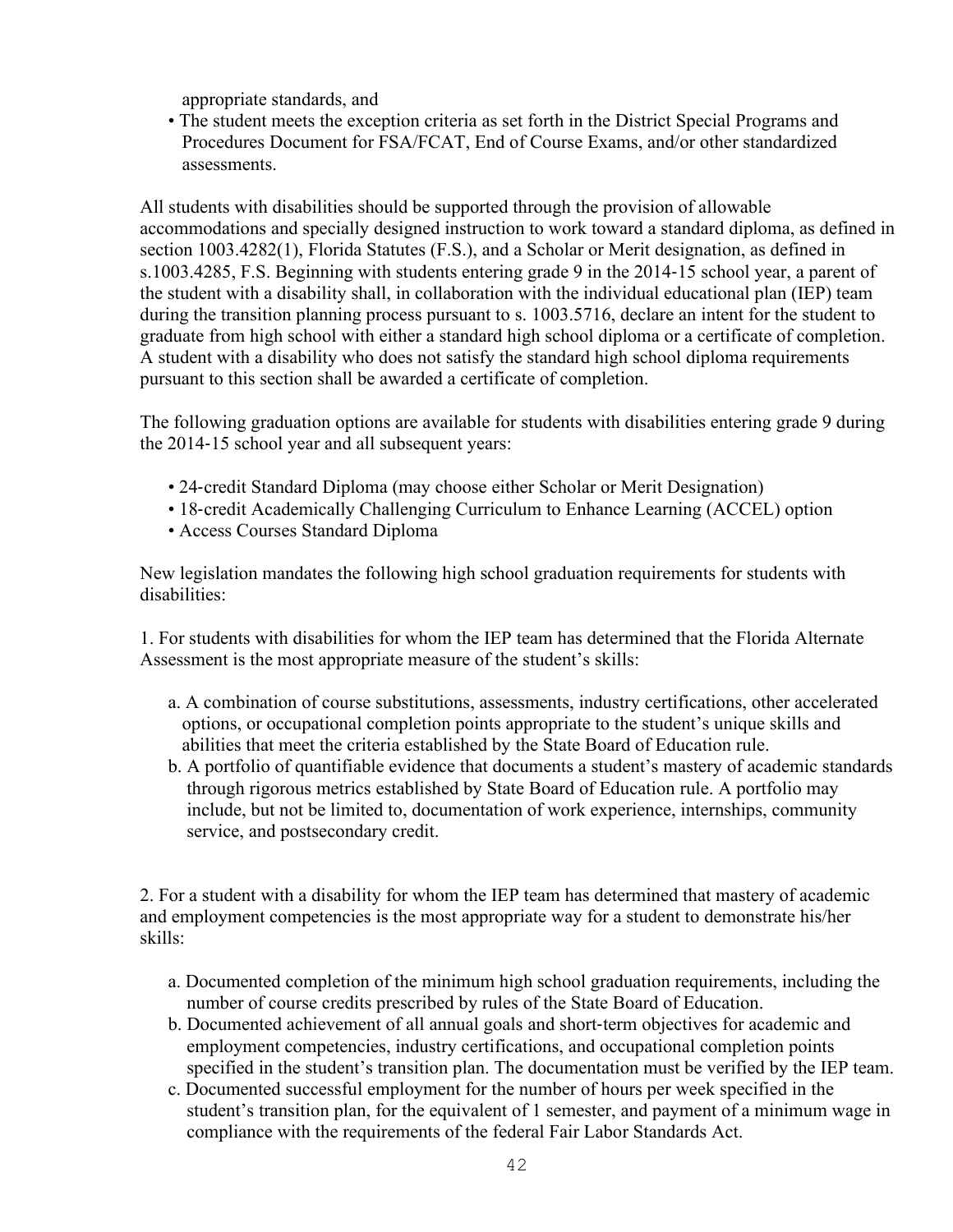- d. Documented mastery of the academic and employment competencies, industry certifications, and occupational competition points specified in the student's transition plan. The documentation must be verified by the IEP team, the employer, and the teacher. The transition plan must be developed and signed by the student, parent, teacher, and employer before placement in employment and must identify the following:
	- 1) The expected academic and employment competencies, industry certifications, and occupational competition points;
	- 2) The criteria for determining and certifying mastery of the competencies;
	- 3) The work schedule and the minimum number of hours to be worked per week; and
	- 4) A description of the supervision to be provided by the school district.

3. Any change to the high school graduation option specified in the student's IEP must be approved by the parent and is subject to verification for appropriateness by an independent reviewer selected by the parent as provided in s. 1003.572.

4. A student with a disability who meets the standard high school diploma requirements in this section may defer the receipt of a standard high school diploma if the student:

- a. Has an IEP that prescribes special education, transition services, or related services through age 21; and
- b. Is enrolled in accelerated college credit instruction pursuit to s 1007.27, industry certification courses that lead to college credit, a collegiate high school program, courses necessary to satisfy the Scholar designation requirements, or a structured work‐study, internship, or preapprenticeship program.

5. A student with a disability who receives a certificate of completion and has an IEP that prescribes special education, transition planning, transition services, or related services through 21 years of age may continue to receive the specified instruction and services.

6. Any waiver of the statewide, standardized assessment requirements by the IEP team, pursuant to s.1008.22 (3) (c), must be approved by the parent and is subject to verification for appropriateness by an independent reviewer selected by the parent as provided for in s. 1003.572.

Specific courses that will be required for students working toward the Access Courses Standard Diploma will be identified once the state board rule has been developed and approved by the State Board of Education.

## **IX. Alternative Methods for Credit and/or Graduation**

The Superintendent of Schools and the President of the Community College shall jointly develop and implement a comprehensive interinstitutional articulated acceleration program for students enrolled in their respective school districts and service areas. This Interinstitutional Articulation Agreement must be completed before the start of each school year. Students shall be informed of eligibility criteria, the option for taking dual enrollment classes beyond the regular school year and the minimum academic credits required for graduation. Students who meet the eligibility requirements of S. 1007.271 F.S., and who choose to participate in dual enrollment programs are exempt from the payment of registration, tuition, and laboratory fees for all courses completed or dropped during the college's grace period.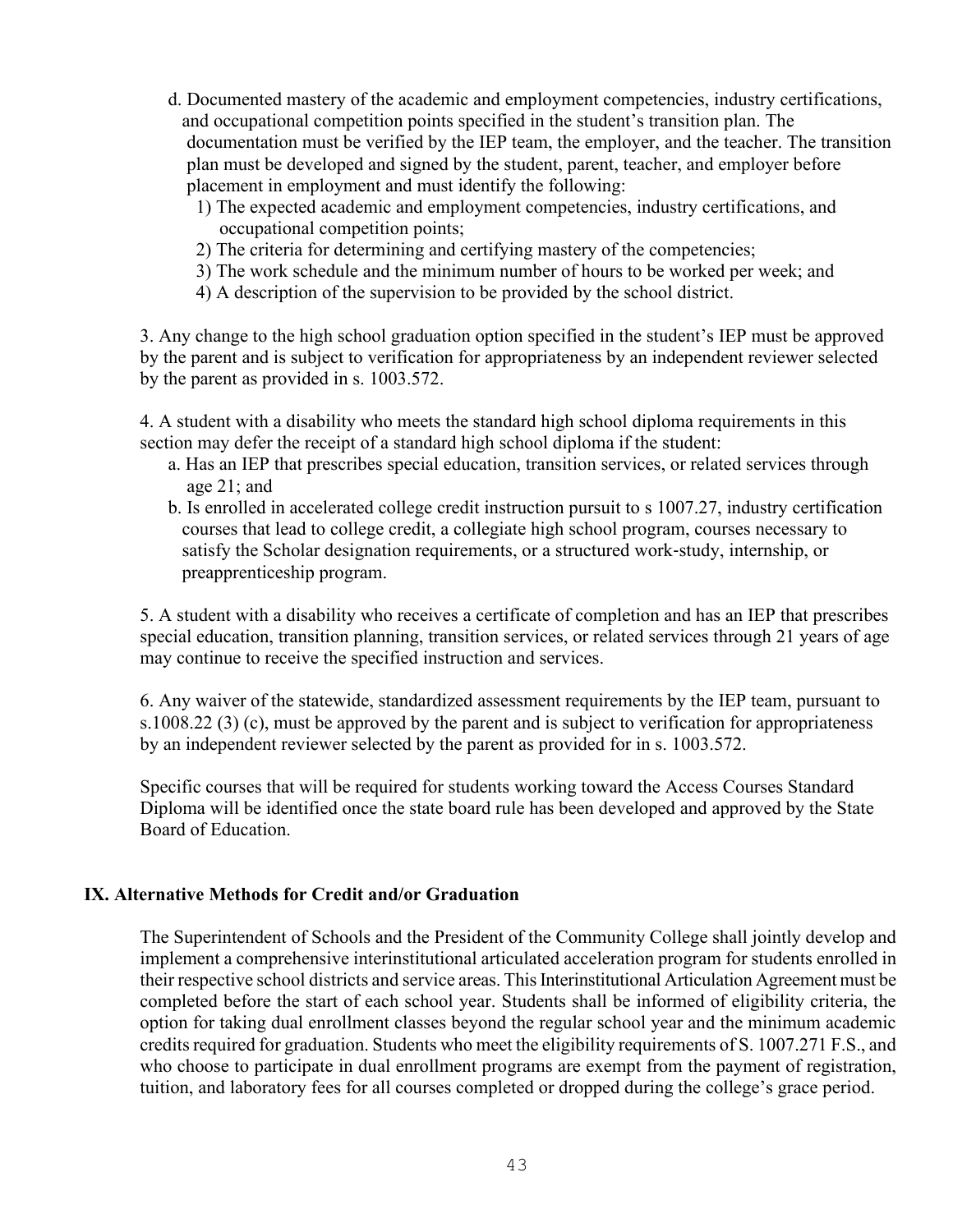#### A. Early Admission Program

Advanced students may elect to pursue a program of early admission to college under the following conditions. The student must:

- 1. Have completed the eleventh (11th) grade with eighteen (18) or more credits toward graduation.
- 2. Have a cumulative grade point average of 3.0 or higher for grades 9, 10, and 11, or an Enhanced American College Test (E-ACT) composite score of 21 or a Scholastic Aptitude Test (SAT-I) score of 500 verbal and 500 quantitative. Scores can be no more than 24 months old.
- 3. Be 16 years of age at the time of admission.
- 4. Have written approval of the high school principal, or when applicable, be verified by the district school board home education liaison.
- 5. Have written approval from the district school board.
- 6. Have on file at the college official passing scores on the Enhanced American College Test (E-ACT), Scholastic Aptitude 1 (SAT 1), or Postsecondary Education Readiness Test (PERT).

The student will receive both high school and college credits for courses taken and will be able to return to the high school to graduate with his/her class.

#### B. Dual Enrollment

Advanced students may elect to enroll in both high school and college part-time and earn both high school and college credit for courses taken at the college. To do this a student must:

- 1. Have completed the ninth grade,
- 2. Have a grade point average of 3.0 or higher, or an Enhanced American College Test (E-ACT) composite score of 21 or a Scholastic Aptitude Test 1 (SAT 1) score of 500 verbal and 500 quantitative. Scores can be no more than 24 months old.
- 3. Be in the upper 25% of his/her class,
- 4. Have permission of the principal or, when applicable, be verified by the district school board home education liaison,
- 5. Have on file at the college official passing scores on the Enhanced American College Test (E-ACT), Scholastic Aptitude Test (SAT-1), the Postsecondary Education Readiness Test (PERT).

The school district, community college and state university may conduct advanced placement instruction within dual enrollment courses. Each joint dual enrollment and advanced placement course shall be incorporated within and subject to the provisions of the district interinstitutional articulation agreement pursuant to S. 1007.235 F.S. Students enrolled in a joint dual enrollment and advanced placement course may be funded by either dual enrollment or advanced placement formula specified in S. 1001.62 F.S.; however; no student shall be funded through both a dual enrollment and advanced placement program. The school board shall utilize the funding formula that more closely approximates the cost of the course. Post secondary credit for joint dual enrollment and advanced placement course shall be awarded as either dual enrollment or advanced placement credit, based on student preference. An award of advanced placement credit must be limited to students who score a minimum of 3 on a 5-point scale on the Advanced Placement Examination. No student shall claim double credit based on the completion of a single joint dual enrollment and advanced placement course, nor shall any student be required to complete the Advanced Placement Examination.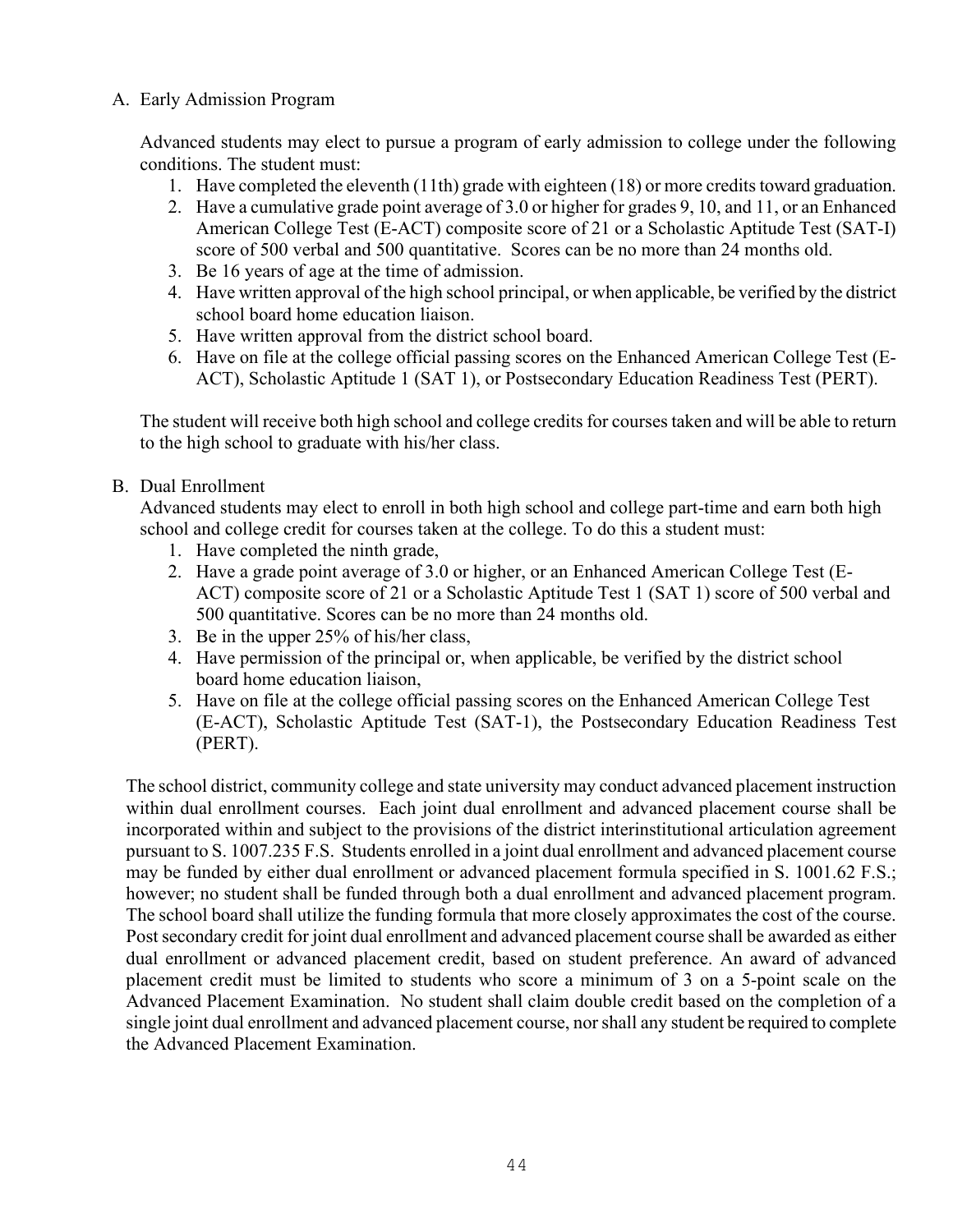## **X. Florida Bright Futures Scholarship Program**

 The Florida Legislature currently funds the Bright Futures Scholarship Program and eligibility requirements are outlined in state law and Department of Education Rules. Complete details shall be available in each high school counselor's office. Students are encouraged to become very familiar with these requirements and work diligently toward earning one of these scholarships. For more information, visit [http://www.floridastudentfinancialaid.org/ssfad/bf/.](http://www.floridastudentfinancialaid.org/ssfad/bf/)

#### **XI. Honor Students**

A. Selection Procedures

 The procedures for determining grade point averages for the selection of honor students are as follows:

- 1. Semester grades for all courses used to satisfy the required credits for graduation excluding electives will be used in the calculation.
- 2. For courses in which the state requirement is one-half credit, only one semester grade will be used. For each full credit course two semester grades will be used in the calculation.
- 3. When a student elects to take more than the minimum required credits in a subject area, the course(s) with the highest grades will be used in the calculation.
- 4. Grade point averages shall be calculated by converting semester grades or yearlong grades for courses with state mandated EOCs to a 4.0 scale for all courses except dual enrollment, advanced placement, honors and other upper-level courses so designated by individual schools. These courses, because of the degree of difficulty, shall be converted to a 5.0 scale. This calculation shall be as follows:
	- a. Regular courses;  $A = 4.0$ ,  $B = 3.0$ ,  $C = 2.0$ ,  $D = 1.0$ ,  $F = 0.0$ .
	- b. Dual Enrollment, advanced placement, honors and other upper level courses;  $A = 5.0, B = 4.0, C = 3.0, D = 2.0, F = 0.0$ .
	- c. Calculations will be done at the end of the senior year or at the end of the third year for those participating in the three-year 18 credit graduation program.
- 5. All grade point averages will be rounded off to the fourth decimal place.
- 6. To be eligible to be an honor student all credits must be earned in a regular academic or advanced program.
- 7. Florida Statute 1007.271 (16) states: School districts and community colleges must weigh comparable dual enrollment courses the same as honors courses and advanced placement courses when grade point averages are calculated. Alternative grade calculation or weighting systems that discriminate against dual enrollment courses are prohibited. This rule applies to incoming  $9<sup>th</sup>$ graders for the 2006-2007 school year and thereafter.
- 8. If a student chooses to take the state mandate EOC to meet the course requirement, there will be one less grade to average for that subject area.
- 9. All required credits must be completed prior to final senior grades being submitted to be considered for Honors.
- B. Cum Laude

Beginning with the incoming 9<sup>th</sup> graders for the 2010-11 school year and beyond, Holmes District Schools will use the Cum Laude system to calculate class rank and honors designations for standard diploma students.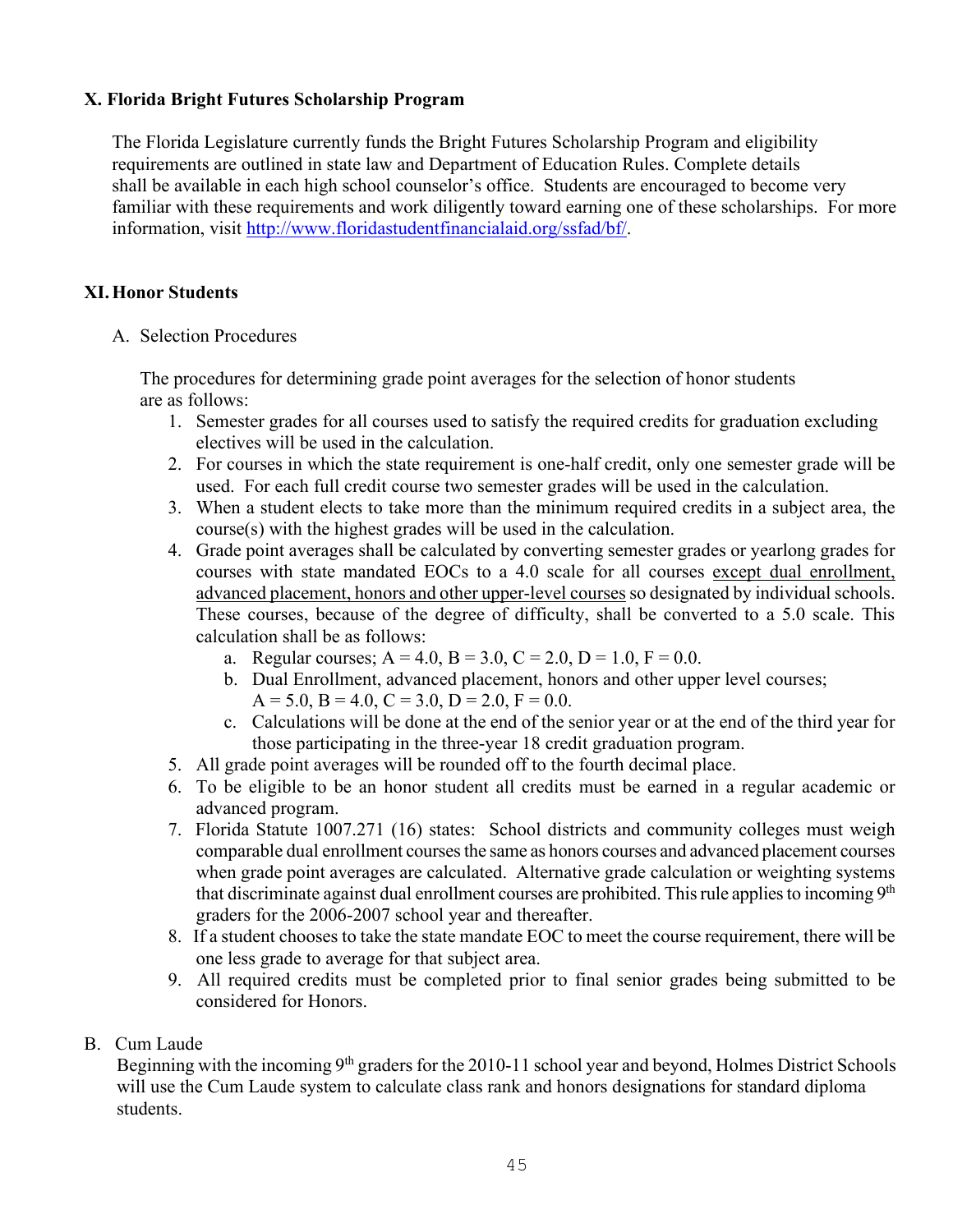A district unweighted or weighted grade point average on the sixteen required courses and an overall grade point average of 3.0 in all courses will be used to calculate class rank and honors designations for standard diploma students. At the end of the eighth semester for 24-credit graduates and the end of the sixth semester for the 18-credit graduates, honor graduates will be determined by the following scale:

| Summa Cum Laude | Magna Cum Laude | Cum Laude   |
|-----------------|-----------------|-------------|
| 4.25 and above  | $3.75 - 4.24$   | $3.5 - 3.7$ |

| <b>SECTION 5</b>   |  |
|--------------------|--|
| <b>CURRICULUM</b>  |  |
| <b>GRADES K-12</b> |  |

#### **I. The Curriculum**

A. Next Generation Sunshine State Standards / Florida Standards / Florida B.E.S.T. Standards: English Language Arts

The Next Generation Sunshine State Standards / Florida Standards / Florida B.E.S.T. Standards: English Language Arts are standards to benchmark student achievement and to serve as guides to best practices for local curriculum designers to help schools implement school improvement strategies to raise student achievement. The benchmarked standards describe what students should know and be able to do at four progression levels (grades PreK-2, 3-5, 6-8, 9-12) in the subjects of art, health/physical education, foreign languages, language arts, mathematics, science, and social studies. All Holmes District Schools shall provide appropriate instruction to assist students in the achievement of these standards.

Copies of the publications containing the Next Generation Sunshine State Standards / Florida Standards / Florida B.E.S.T. Standards: English Language Arts may be obtained from the Division of Public Schools, Department of Education, 325 W. Gaines Street, Tallahassee, Florida 32399- 0400.

- B. The Next Generation Sunshine State Standards / Florida Standards / Florida B.E.S.T. Standards: English Language Arts shall serve as the basis for statewide assessment.
- C. The curriculum of the schools of Holmes County shall incorporate Next Generation Sunshine State Standards / Florida Standards / Florida B.E.S.T. Standards: English Language Arts at appropriate levels and course student performance standards in grades 6-12.
- D. The Superintendent may appoint such committees and special study groups as may be necessary to assist him/her in determining the educational needs of the district.
- E. The district school board shall provide 150 minutes of physical education each week for students in grades Kindergarten through grade 5. Students in grade 6 who are enrolled in a school that contains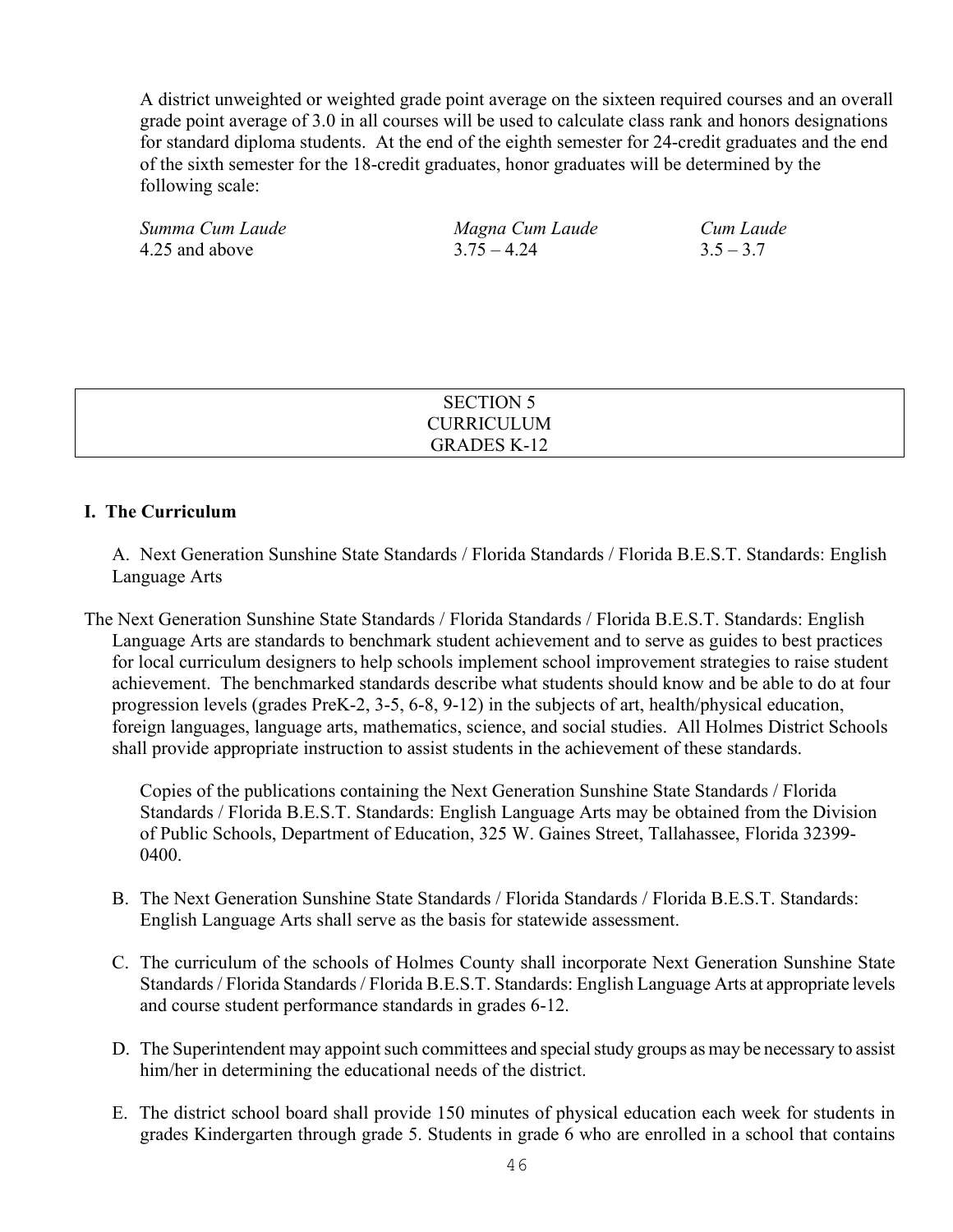one or more elementary grades so that on any day during which physical education instruction is conducted there are at least 30 consecutive minutes per day.

- F. The middle grades shall offer a program that meets all the legislative requirements and those outlined in Section 3 of this plan.
- G. District minimum skills for each course or program shall be those established in the curriculum description required above. A passing grade in a course or program shall be evidence of mastery of a majority of these skills and of mastery of the Next Generation Sunshine State Standards / Florida Standards in grades 9-12.
- H. All high schools shall provide educational services which will meet the needs of all students. Courses shall be offered at levels, which will challenge each student to perform in accordance with his/her ability. In providing such programs for students the school shall utilize the services of the community college to the extent feasible. The following programs shall be offered at the appropriate levels.
	- 1. Library instruction and counseling shall be provided.
	- 2. There shall be a broad program of athletics, student government, student publications, and social activities to provide for the development of effective citizenship.
	- 3. Programs in drama, music, art, and the humanities shall be made available as feasible.
	- 4. At least two years of a foreign language shall be available to high school students where possible.
	- 5. There shall be instruction in any subject matter field or specific area required by law or rules of the State Board of Education.
	- 6. The curriculum for American government shall include the study of Florida government, including the Florida constitution, the three branches of state government, and municipal and county government.
- J. Required Instruction

The Superintendent through the curriculum development process shall ensure that the following areas of required instruction are incorporated into the curriculum at all levels as required by law. Students shall receive instruction in:

- 1. The history of the Holocaust (1933-1945), the systematic, planned annihilation of European Jews and other groups by Nazi Germany, a watershed event in the history of humanity, shall be taught in a manner that leads to an investigation of human behavior, an understanding of the ramifications of prejudice, racism, and stereotyping, and an examination of what it means to be a responsible and respectful person, for the purposes of encouraging tolerance of diversity in a pluralistic society and for nurturing and protecting democratic values and institutions.
- 2. The history of African Americans including the history of African peoples before the political conflicts that led to the development of slavery, the passage to America, the enslavement experience, abolition, and the contributions of African-Americans to society shall be included.
- 3. FS 1003.42 mandates that, in order to encourage patriotism, public schools teach the sacrifices that veterans have made in serving the country and protecting democratic values worldwide. Such instruction must occur on or before Veterans' Day and Memorial Day. The instructional staff is encouraged to use the assistance of local veterans when practicable.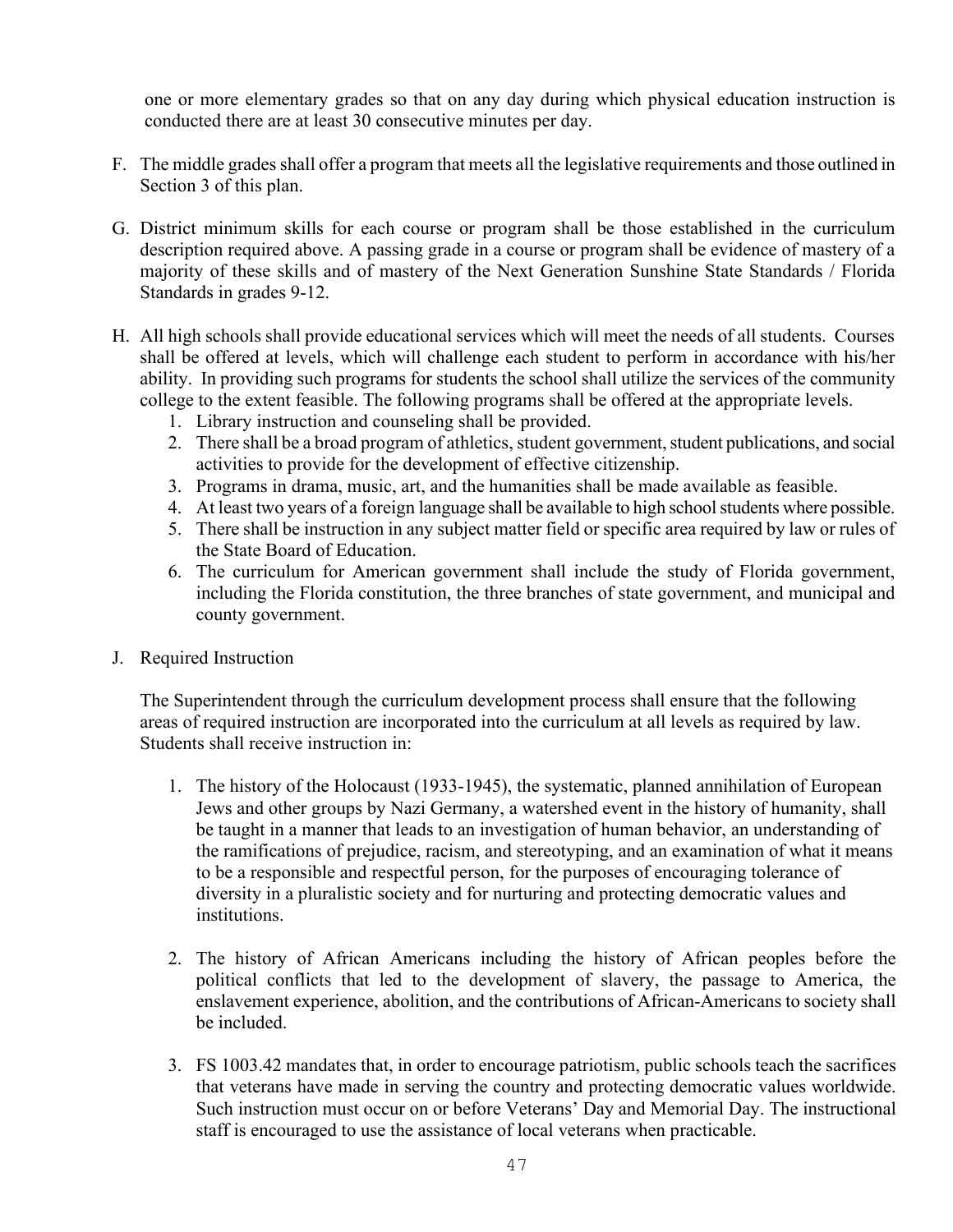4. FS 1003.44, Declaration of Independence/Flag Education Requires that in the last full week of classes in September all schools shall celebrate "Freedom Week". During this week at least three hours of in-depth instruction on the intent, meaning, and importance of the Declaration of Independence must be included in each social studies class. In addition, at the beginning of each school day or in homeroom during this week, principals and teachers must conduct an oral recitation by students of the following portion of the Declaration of Independence:

"We hold these truths to be self-evident, that all men are created equal, that they are endowed by their Creator with certain inalienable rights, that among them are life, liberty and the pursuit of happiness. That to secure these rights, governments are instituted among men, deriving their just powers from the consent of the governed."

- 5. A character development program must include instruction in a secular character development program stressing patience, attentiveness, and initiative. This instruction shall be incorporated in the social studies or other appropriate curriculum. House Bill 1147 updates section 1003.42(2)(s), Florida Statutes (F.S.), to require that "the character development curriculum for grades 9-12 shall, at a minimum, include instruction on developing leadership skills, interpersonal skills, organization skills, and research skills; creating a résumé; developing and practicing the skills necessary for employment interviews; conflict resolution, workplace ethics, and workplace law; managing stress and expectations; and developing skills that enable students to become more resilient and self-motivated." The way this requirement is met is a local decision. Holmes District Schools will include the character-development curriculum the American Government course.
- 6. A minimum of five (5) instructional hours in Health Education and a minimum of five (5) instructional hours in alcohol and substance abuse prevention must be provided at each grade level. The health curriculum shall include instruction in the following areas at the appropriate levels:
	- a. Instruction in health education as a specific area of health education instruction. Nutrition education shall include, but not be limited to, sound nutritional practices, wise food selection, analysis of advertising claims about food, proper food preparation, and food storage procedures. The purpose of such nutrition education programs shall be to educate students in the overall area of nutrition education and significantly reduce health problems associated with poor or improper nutrition practices.
	- b. Instruction in substance abuse prevention in kindergarten through grade 12. Such instruction shall articulate clear instructional objectives aimed at the prevention of alcohol and substance abuse. The instruction shall be appropriate for the grade and age of the student and shall reflect current theory, knowledge, and practice regarding prevention of substance abuse and may contain instruction in such components as health, personal and economic consequences of substance abuse and instruction in decision making, resisting peer pressure, self-concept building skills, and identifying and dealing with situations that pose a risk to one's health and may lead to substance abuse.
	- c. Instruction in the causes, transmission, and prevention of human immunodeficiency virus infection and acquired immune deficiency syndrome and other sexually transmissible diseases for students. Such instruction shall be included in appropriate middle school health and science courses and in life management skills and other high school courses. Any student whose parent makes a written request to the school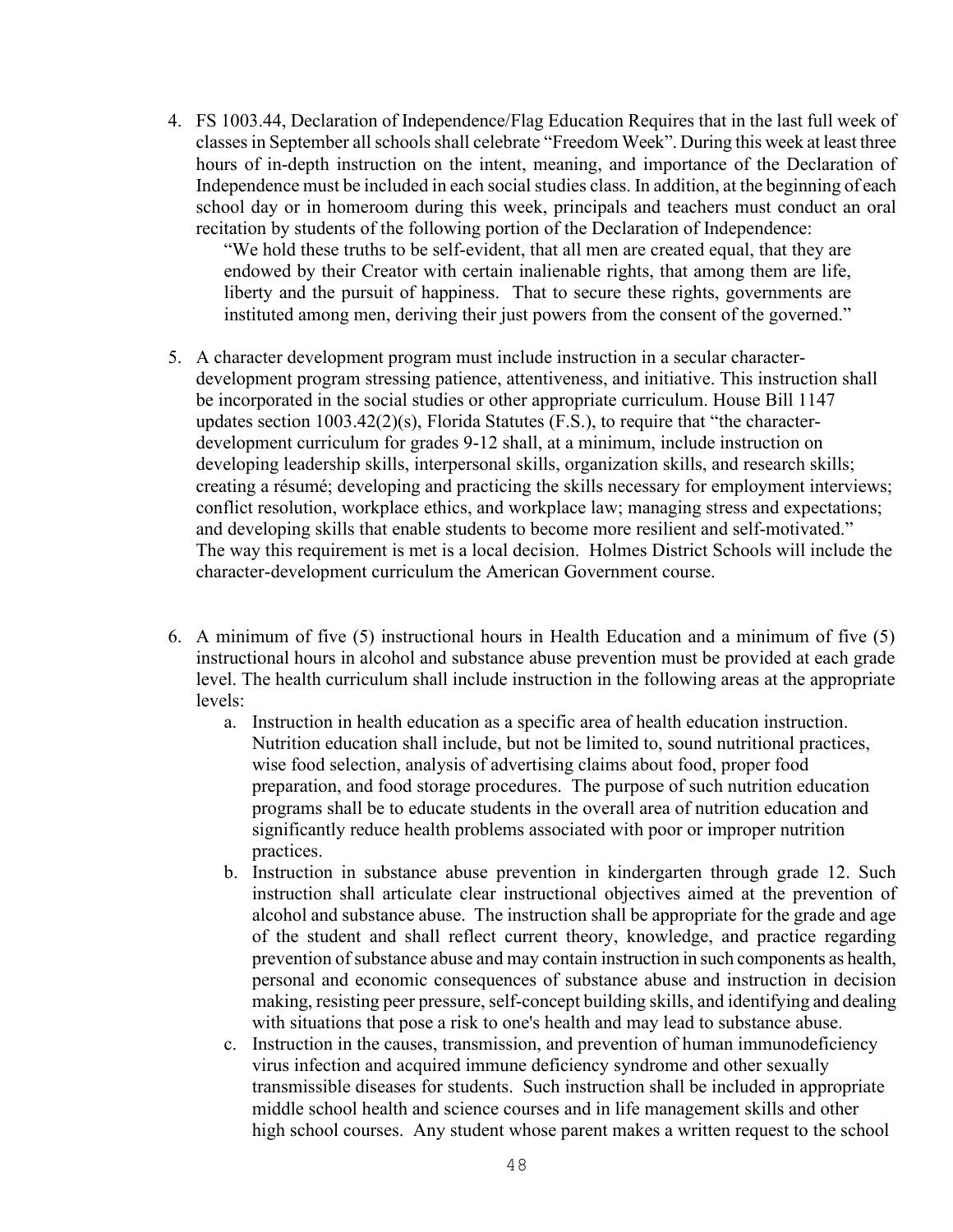principal shall be exempt from reproductive health or AIDS instructional activities, as requested. Curriculum frameworks for comprehensive health education shall not interfere with local determination of appropriate curriculum that reflects local values and concerns.

- d. Instruction, appropriate at each grade level, in reproductive health, interpersonal skills, and parenting to reduce teenage pregnancy and to promote healthy behavior in all students in kindergarten through grade 12.
- e. Instruction in the benefits of sexual abstinence and consequence of teenage pregnancy, sexually transmitted diseases, and acquired immune deficiency syndrome in appropriate middle school or junior high school health, science, and home economics courses and in life management skills and other appropriate high school courses.
- 7.During the first two weeks in October each year, the School Board shall designate these two weeks as "Disability History and Awareness Weeks." During this two-week period, students may be provided intensive instruction to expand their knowledge, understanding, and awareness of individuals with disabilities, the history of disability, and the disability rights movement. The instruction may be integrated into the existing school curriculum and may be delivered by qualified school personnel or knowledge guest speakers with a focus on Including individuals with disabilities.
- 8. Section 1006.147, F.S. requires school district to provide instruction to all stake holders on identifying, preventing and responding to bullying or harassment, including instruction on recognizing behaviors that lead to bullying and harassment and taking appropriate preventive action based on those observations.
- 9. State Board of Education 6A-1.094121 Mental and Emotional Health Education rule establishes minimum of five (5) hours of required instruction related to mental and emotional health education for grades 6-12 students and establishes procedures for school districts to document the instruction.
- 10. F.S. 683.1455 American Founders' Month The month of September of each year is designated as "American Founders' Month." The last of week of September is "Celebrate Freedom Week" in Florida public schools. Schools must include *at least three hours* of appropriate instruction in each social studies class that focuses on the Declaration of Independence. To emphasize the importance of Celebrate Freedom Week, at the beginning of each school day, or in homeroom, during the last full week of September, public school principals and teachers shall conduct an oral recitation by students of the following words of the Declaration of Independence: "We hold these truths to be self-evident, that all men are created equal, that they are endowed by their Creator with certain unalienable rights, that among these are life, liberty and the pursuit of happiness. That to secure these rights, governments are instituted among men, deriving their just powers from the consent of the governed."
- 11. HB 157, F.S. 1003.453, F.S first aid training, including cardiopulmonary resuscitation, requires first aid training, including cardiopulmonary resuscitation, of students in grades 9 and 11 and requires students practice the psychomotor skills needed to perform CPR and how to use an automated external defibrillator, should the school district have the equipment for it.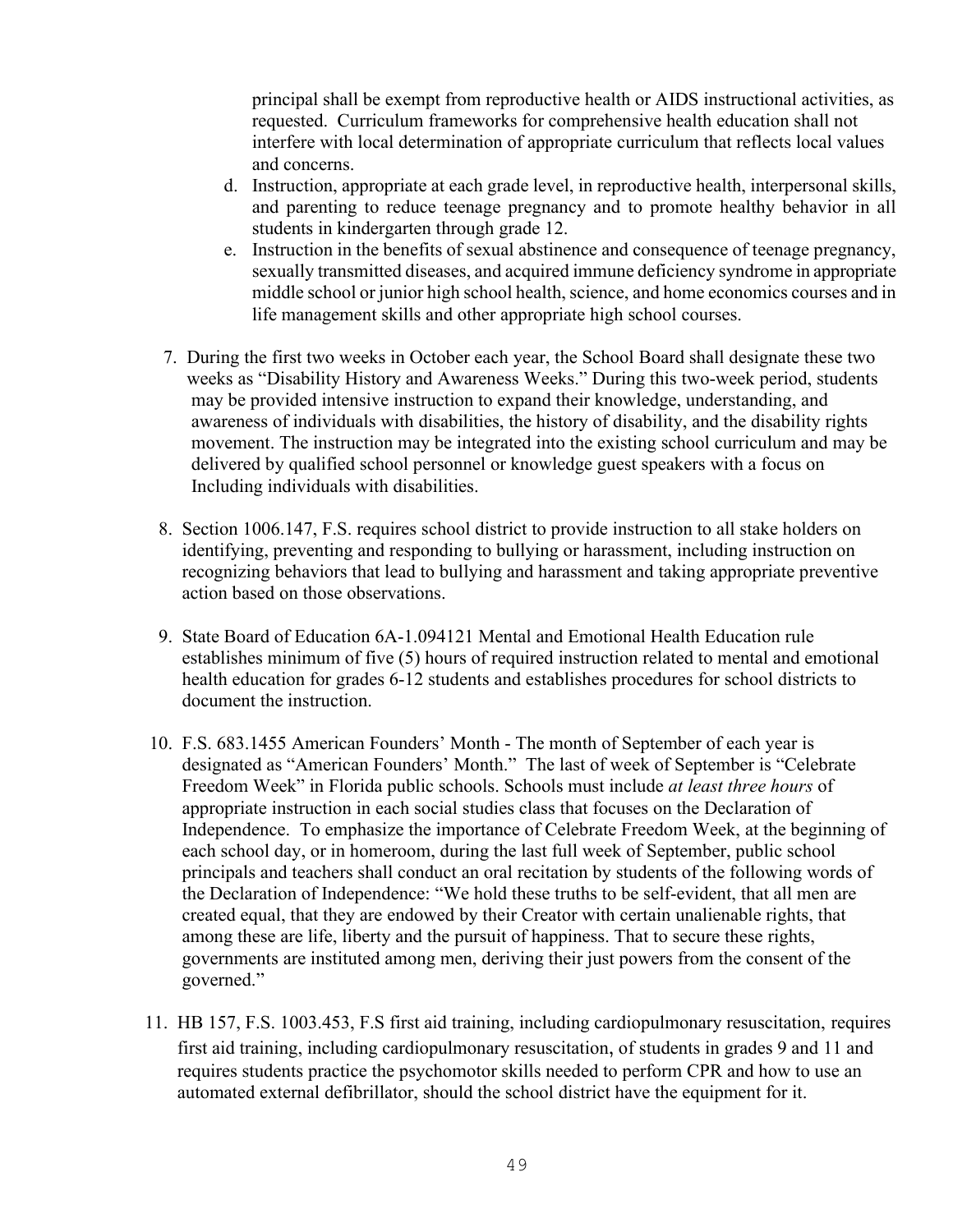## **II. Course of Study**

- A. Any course required by a school in addition to those required by law or by the State Board of Education shall be approved by the School Board. Any new course added to the curriculum of a school shall be approved by the School Board.
- B. Teachers shall teach the prescribed curriculum.
- C. The teacher shall keep course content and methods of instruction current.

#### **III.Use of Course Numbers and Titles on Permanent Records, Transcripts, and Report Cards**

- A. State course numbers and abbreviated titles as found in the Course Code Directory shall be recorded on permanent records and transcripts.
- B. Report cards shall reflect state abbreviated titles without alteration and may also reflect state course numbers without alteration.

#### **IV.Grading System**

A. The following grading system that was mandated in FS 1003.437 shall be used by all Holmes County Schools.

| Percentage | Grade | Unweighted<br>Value | <b>Definition</b>                 |
|------------|-------|---------------------|-----------------------------------|
| 90-100     |       |                     | <b>Outstanding Progress</b>       |
| 80-89      |       |                     | Above Average Progress            |
| 70-79      |       |                     | <b>Average Progress</b>           |
| 60-69      |       |                     | <b>Lowest Acceptable Progress</b> |
| $0 - 59$   |       |                     | Failure                           |
|            |       |                     | Incomplete                        |

No grade higher than 100 may be given for the nine weeks, semester exams, or final grades.

All elementary enrichment courses will not receive letter grades.

Grades 1<sup>st</sup> and 2<sup>nd</sup> will receive achievement levels in Science and Social Studies:

| Percentage | <b>Achievement Level</b> | <b>Definition</b> |
|------------|--------------------------|-------------------|
| 80-100     |                          | Satisfactory      |
| 79-60      |                          | Needs Improvement |
| 59-0       |                          | Unsatisfactory    |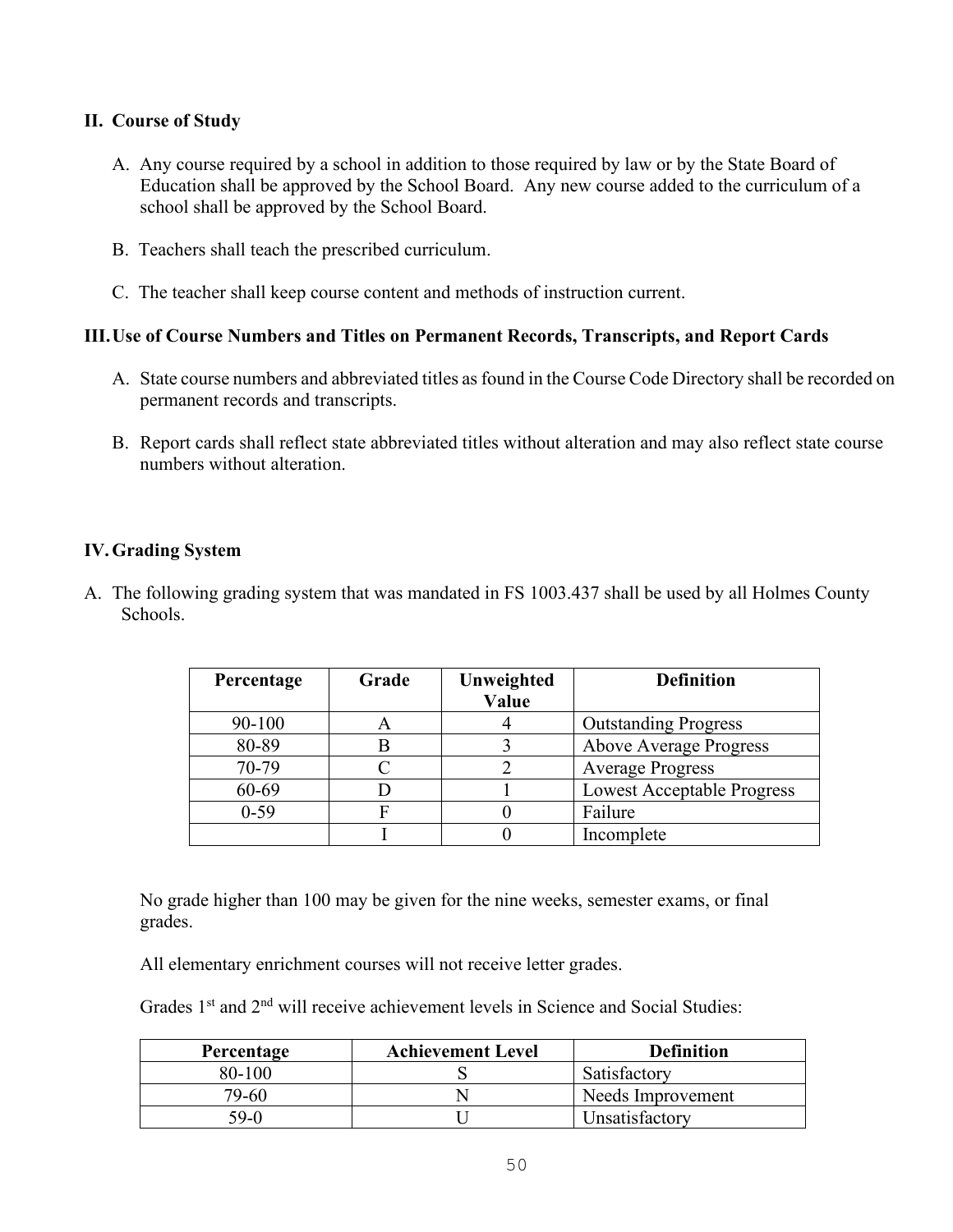B. In courses where state mandated EOCs are administered (Algebra I, Honors Algebra I Algebra II, Honors Algebra II, Algebra 1B, Geometry, Honors Geometry, Biology, Honors Biology, US History, Honors US History, and Middle School Civics) the EOC level earned will be converted to a letter grade and exam score. The exam score will count as 30% of the final grade:  $35\%$  for 1<sup>st</sup> semester;  $35\%$  for  $2<sup>nd</sup>$ semester; 30% for state mandated EOC exam

| <b>EOC</b> Level | <b>Letter Grade Conversion</b> | <b>Exam Score</b><br>Conversion |
|------------------|--------------------------------|---------------------------------|
|                  |                                |                                 |
|                  |                                |                                 |
|                  |                                |                                 |
|                  |                                |                                 |
|                  |                                |                                 |

C. Teacher created semester exam scores in Middle and High School courses will count as 20 % of the semester grade.

#### V. **Reporting Student Academic Progress to Parents and Students**

District schools must report in writing to the student and his/her parent or legal guardian the student's results on each statewide assessment test. The progress of students toward achieving state and district requirements for proficiency in Language Arts (reading and writing), science and mathematics shall be reported through the report card to each student and their parents or guardian each nine weeks. For students in grades K-12, writing composition, spelling and grammar are a part of the Language Arts or English grade. In grades 6-8, a reading grade must be reported for students enrolled in middle grades intensive reading and for all other students, reading may be reported as part of the Language Arts grade. Students in grades 9-12 enrolled in Intensive Reading will receive a reading grade. In grades 10-12, reading is a part of the English grade.

A. Individual Student Achievement

Student achievement of state and district standards, including the Next Generation Sunshine State Standards / Florida Standards, will be communicated to parents in one or more of the following ways.

- Conferences
- Skills Checklist
- Report Card
- Individual Student Profiles from the State Assessment Tests
- **Student's achievement test**
- **I.** Interim reports during the grading period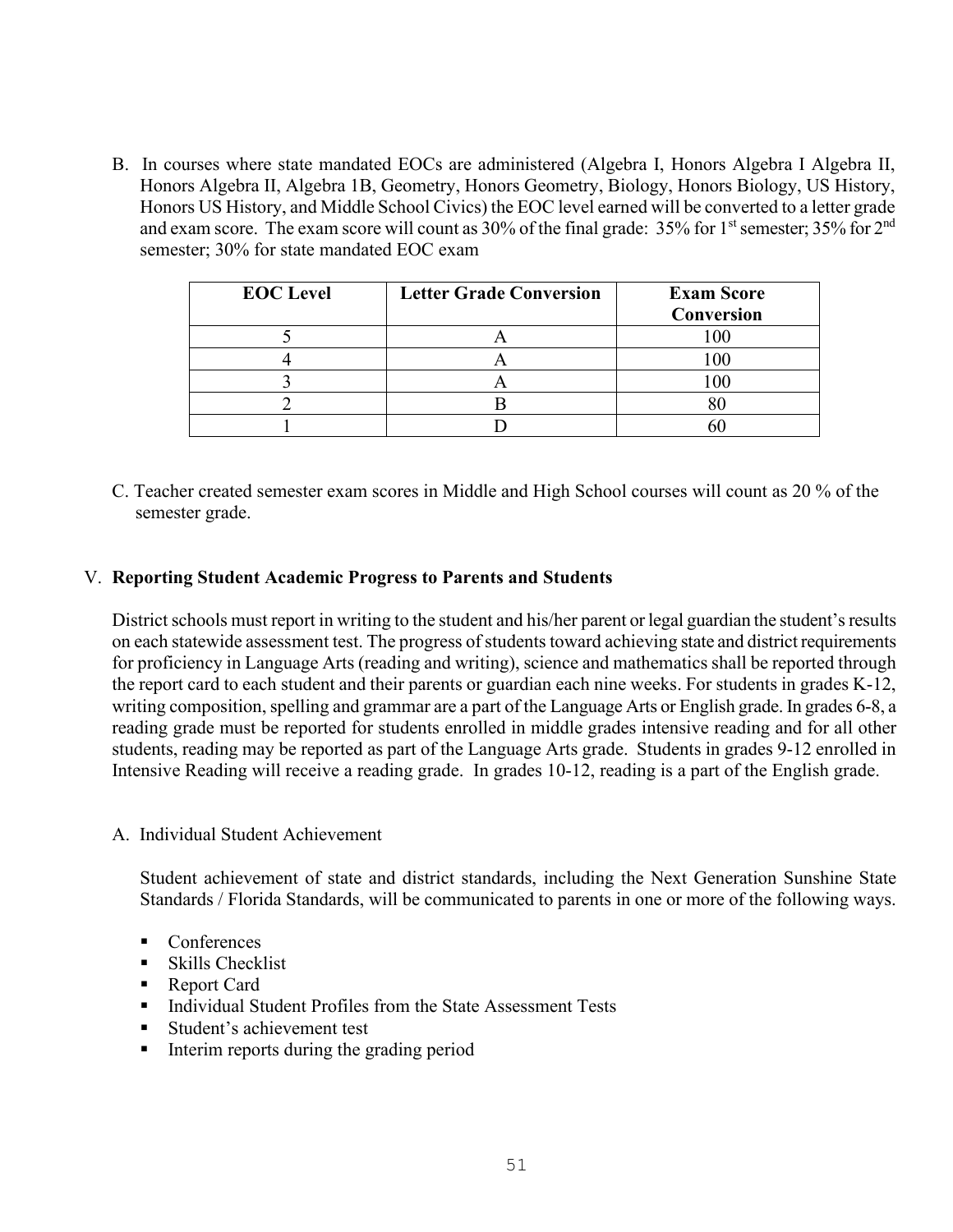- B. Report Cards
	- 1. The report card must clearly depict academic and grade level performance. It will reflect student achievement as below grade level, grade level, or above grade level. A report of the student's conduct and behavior, and attendance, including absences and tardiness will be included.

The student's final report card for the school year shall contain a statement indicating end-ofyear status regarding performance or nonperformance at grade level, conduct/citizenship, attendance, and promotion or non-promotion.

- 2. The criteria used for marking on-grade level performance on the final report card shall be as follows:
	- a. Grade K
		- (1) Language Arts Mastery of 70% or better of the Florida B.E.S.T. Standards: English Language Art
		- (2) Math Mastery of 70% or better of the Florida B.E.S.T. Standards **Mathematics**
	- b. Grade 1-2
		- (1) Language Arts –Final grade of "60" or better.
		- (2) Math Final grade of "60" or better.
	- c. Grades 3-8
		- (1) Language Arts Score at or above Level 2 on FSA ELA and/or final grade of "60" or better.
		- (2) Math Score at or above Level 2 on FSA Math and/or final grade of "60" or better.
		- (3) Science Final grade of "60" or better (Grade 4-8)
	- d. Grades 9-11
		- (1) English Language Arts Score at or above level 2 on FSA ELA and/or final grade of "60" or better
		- (2) Math Score at or above Level 2 on Algebra I EOC and/or final grade of "60" or better.
		- (3) Science Final grade of "60" or better
	- e. Grades 12
		- (1) English Language Arts Final grade of "60" and has passed FCAT Reading 2.0 (senior cohort for 2014-2015, 2015-2016) or pass FSA ELA (senior cohort 2016- 2017, 2017-2018, 2018-2019, 2019-2020, 2020-2021, 2021-2022)
		- (2) Math– Score at or above Level 2 on Algebra I EOC and final grade of "60" or better.
		- (3) Science Final grade of "60" or better
- C. Identification, Notification, and Assistance to Students with Cumulative Grade Point Average less than Required for Graduation.
	- 1. Each school center containing grades 9 12 shall identify students who are earning grade point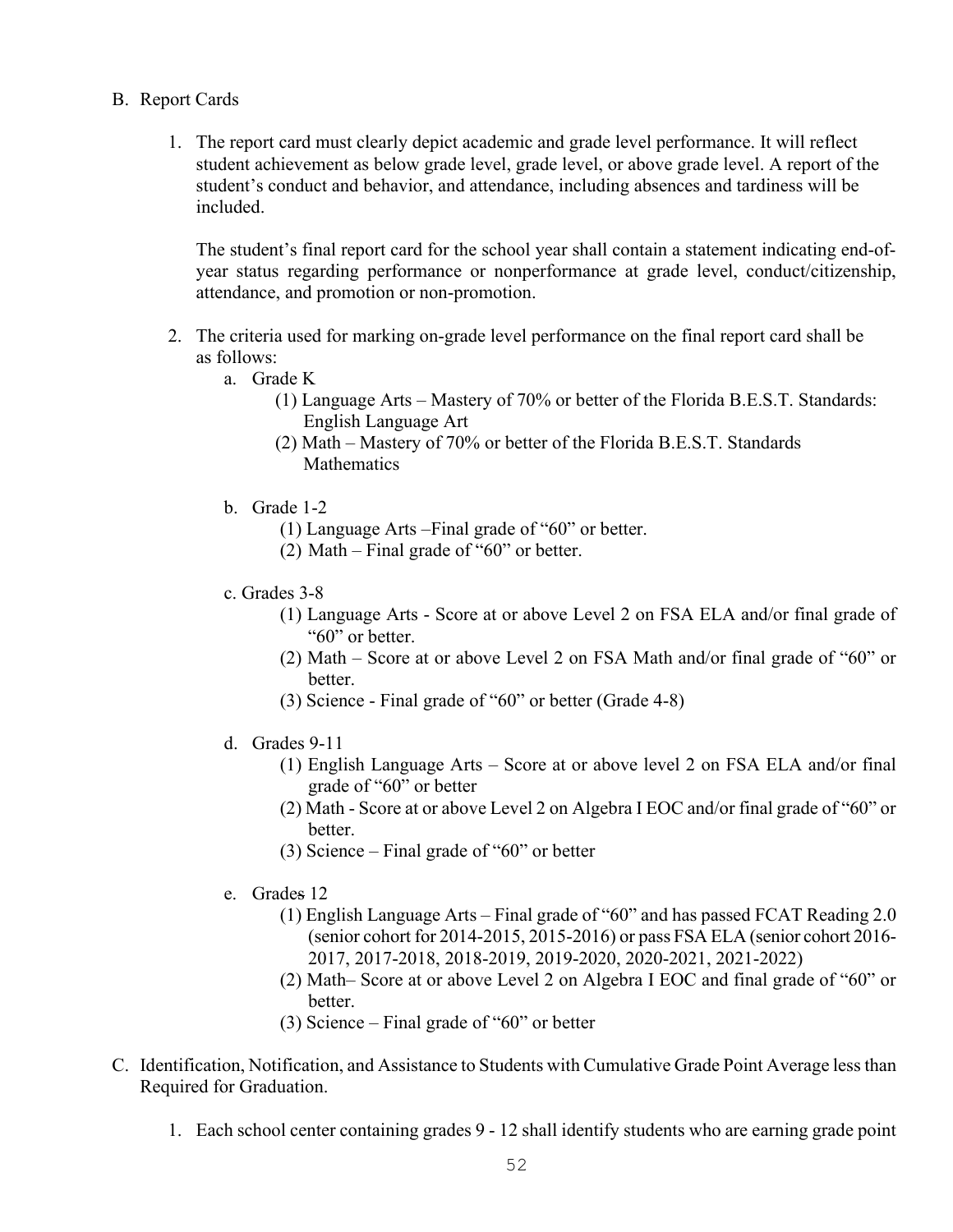averages less than required for graduation. Parents or guardians of students who have cumulative grade point averages less than 0.5 above the required graduation level shall be notified that the student is at risk of not meeting the graduation requirements (FS 1003.43). The students' names shall be maintained on a list and kept in the Guidance Counselor's office

- 2. Each school center will identify the assistance available and notify parents for each student whose name appears on the above list.
- D. Letters to Parents Regarding Grades
	- 1. Teachers will notify parents through mid-term grade reports by the end of the fourth week of each grading period, when it is apparent that the student may fail or he/she is performing unsatisfactorily.
	- 2. Parents of students in grades K-12 will be notified in writing by the end of the first semester (or the middle of the semester for semester courses) if the student at that time is having difficulty and may fail the course or the grade.
	- 3. Parents of students in grades 9 12 will be notified if the student has a cumulative grade point average less than 0.5 above the required graduation level and is at risk of not meeting graduation requirements. The notification will also include notification of available remedial assistance to help the student achieve the necessary GPA. (FS 1003.43)
	- 4. Parents of students in grades K-8 will be notified in writing at the end of the school year if, on recommendation of the staffing committee the student is recommended for retention or required to attend summer school, if available, as a condition for promotion or for remediation.
- E. At the end of each semester, the parent or legal guardian of each student in grades 9-12 who has a cumulative average of less than 0.5 above the cumulative GPA required for graduation must be notified that the student is at risk of not meeting the requirements for graduation. The notice must contain an explanation of the programs the district has in place to assist the student in meeting the GPA requirement. The notice must be in a language that is understandable to all parents in the district.
- F. Any parent whose child has a teacher who is teaching out-of-field shall be notified in writing.

## **VI. Class Records and Grade Books**

The grade book is the teacher's official record of each student's work and class attendance. Grade books should be kept up-to-date and be available on FOCUS. Class attendance will be marked using the appropriate symbols for absences or tardies. Grade books printed from FOCUS are turned into the office at the end of the year with the teacher's name and the year clearly marked on the cover.

## **VII. Grade Point Average for Extra-Curricular Activities Participation**

A. Middle School (grades 6-8)

Students entering the sixth grade for the first time must be regularly promoted from the fifth grade to be eligible for the fall semester. To be eligible during the spring semester and each semester thereafter; all middle school students must maintain a grade point average of 2.0 or higher for courses taken the previous semester.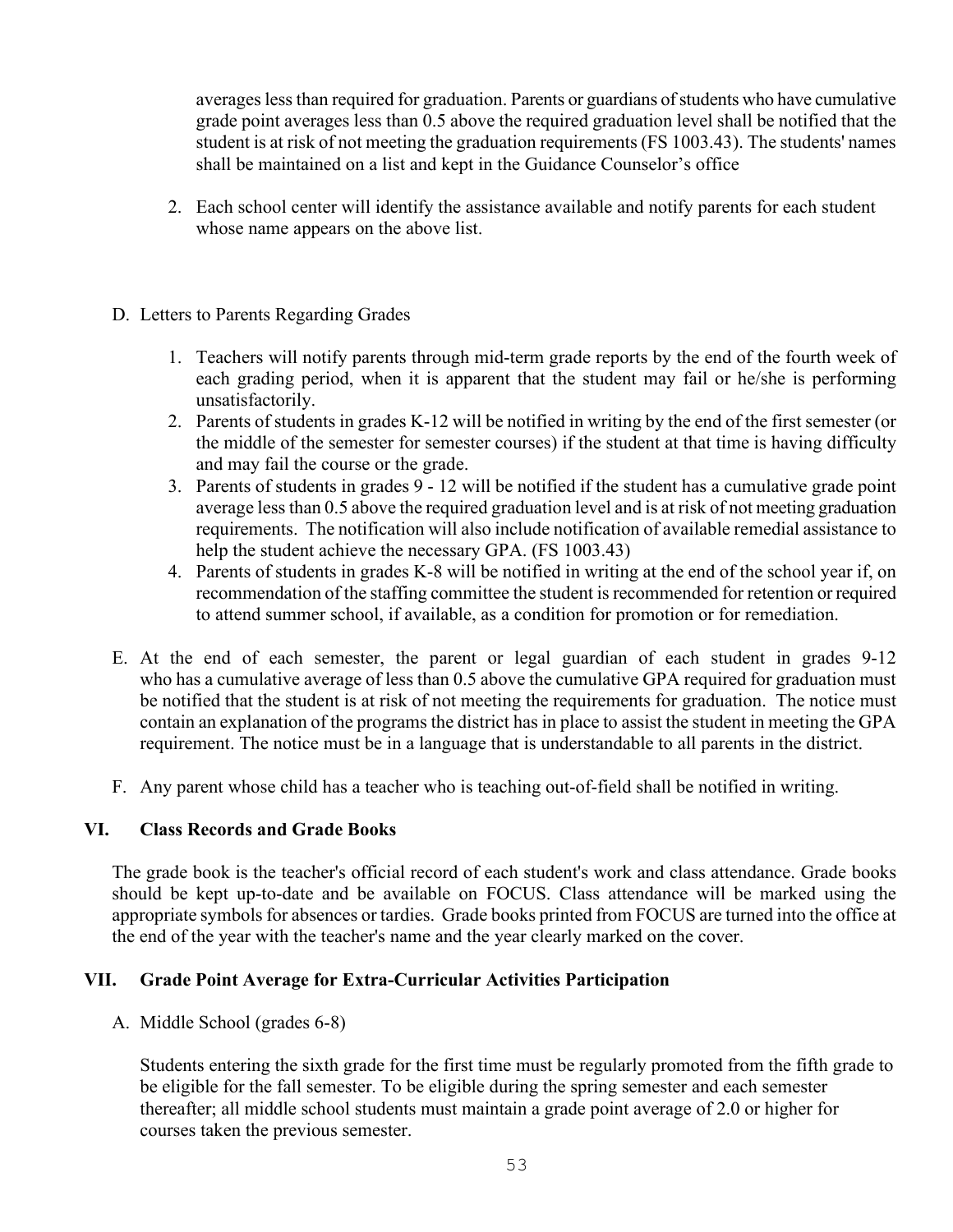B. High School (grades 9-12)

Students who enter the ninth grade for the first time must be regularly promoted from the eighth grade to be eligible for the fall semester of the ninth grade. To be eligible during the spring semester of the ninth grade, a student must have maintained a cumulative grade point average of 2.0 or higher during the fall semester OR have signed an academic agreement with his/her school at the beginning of the spring semester with the goal of achieving a 2.0 cumulative grade point average by the end of the year. The agreement will state the student's commitment to conscientiously engage in remedial activities as prescribed by the school's administration for the semester. Students entering the tenth grade for the first time and for each semester thereafter must have maintained a cumulative grade point average of 2.0 or higher the previous semester to be eligible.

Cumulative grade point average means the grade point average for all semestersin high school, not just for work completed the previous semester. Therefore, it will be possible in future years for a student to earn a 3.0 grade point average for a semester's work but remain ineligible for the following semester because his/her cumulative grade point average remains below 2.0.

#### **VIII. Informing Parents About the Student Progression Plan:**

Because of the important role that parents play in the total education of their children, each school will develop procedures for making parents aware of the District Student Progression Plan, and to assist them in understanding the importance of the requirements in the plan.

Procedures which a school might use to inform parents and the public of the plan are:

 Parent-teacher programs, A special "parent night" meeting, Memorandum/newsletter to parents, School and district advisory meetings, News media release, School/district newsletter, Parent-teacher conferences, Student Handbooks, District web page

#### **IX. District Reporting**

The district will publish the following information in a local newspaper and on the district's web page each year:

 Policies/procedures on retention/promotion, Number/percent students in 3-10 at Levels 1 and 2 on FSA ELA by grade, Number/percent retained 3-10 by grade, Number promoted for good cause by each category of good cause, Revisions to policy on retention/promotion from prior year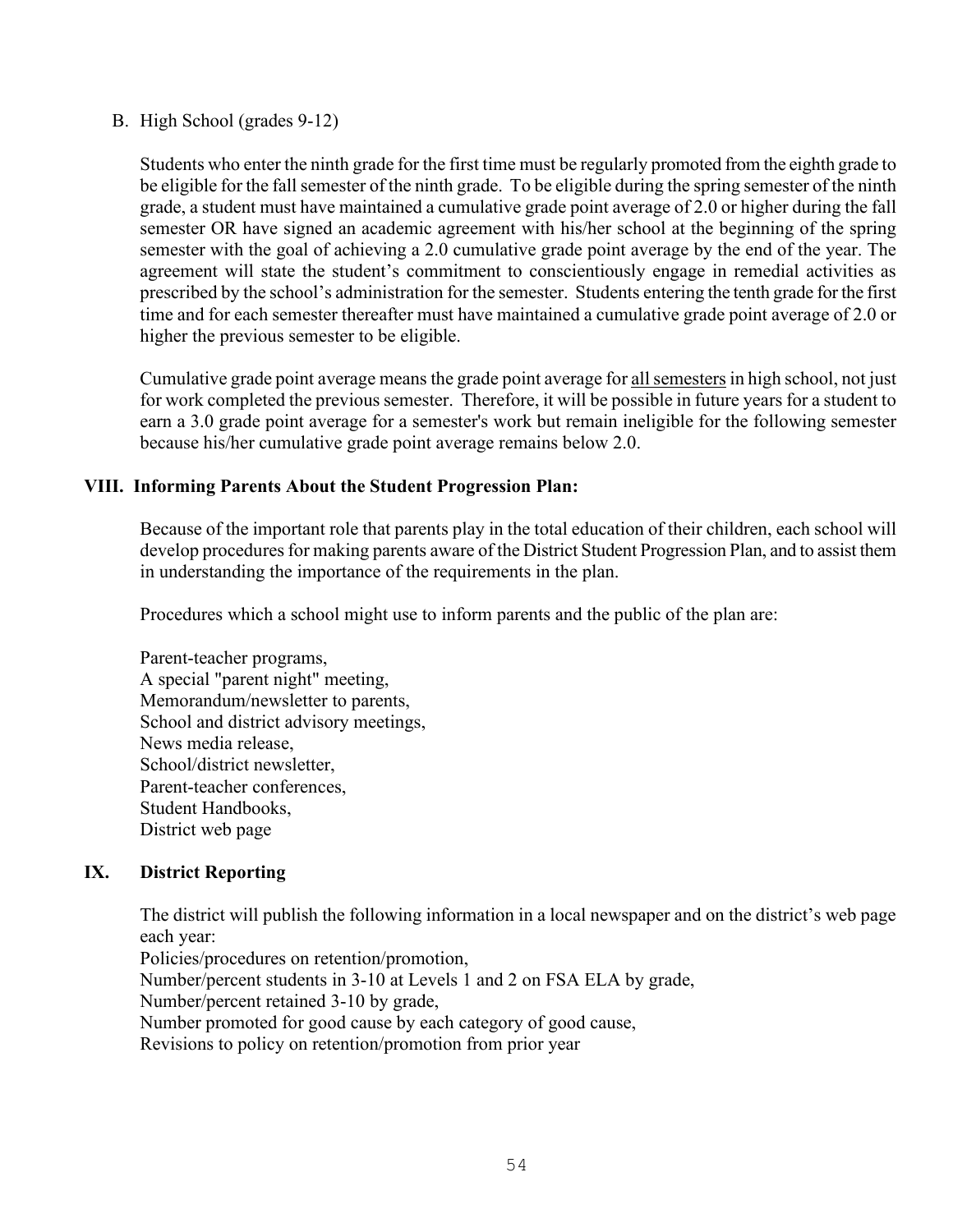#### Appendix A

## HOLMES COUNTY

## FOREIGN EXCHANGE VISITOR PROGRAM REQUIREMENTS AND PROCEDURES

The School Board recognizes the importance of intercultural and international education as part of a school program.

Foreign exchange visitor programs improve America's knowledge of a foreign culture by allowing county students and their communities to experience international understanding on a personal basis. Further, these programs improve the foreign student's knowledge of American culture and language skills through active participation in family, school, and community life.

Any student from a foreign country sponsored by a Foreign Exchange Visitor Program, who fulfills all eligibility requirements (applicable federal, state, and district regulations), including the approval of the principal, may attend a Holmes County high school at the discretion of the Holmes County School Board.

Organizations and institutions sponsoring students must be approved by the Council on standards for International Educational Travel (CSIET) and have J visa status in order to be eligible to participate in the Foreign Exchange Visitor Program. It should not be necessary to issue an I-20 to foreign exchange students. The USIA "Regulations governing Designated Foreign-Exchange Visitor Programs" is the Federal guidelines under which all foreign exchange student-sponsoring organizations must operate.

## ELIGIBILITY REQUIREMENTS

Sponsors: Applications may be made by CSIET – approved organizations desiring to sponsor foreign students in Holmes District Schools. Any organization sponsoring a student must supply the name, address, and telephone number of a local representative who is a resident of Holmes County and can be contacted at any time in case of emergency or other problem.

Students: Students must meet the following eligibility requirements prior to acceptance:

Agree to be in attendance for one school year.

Be at least 15 but not more than 18 ½ years of age on the date of enrollment in the program or who have not completed more than 11 years of primary and secondary education (exclusive of kindergarten)

Effective as of 2001-2002 school year, must have sufficient knowledge of the English language to participate in high school classes as evidenced by a pre-entry score or 45 on the Test of Spoken English (TSE) and a pre-entry score of 520 (paper-based total) or 157 (computer-based total) on the Test of English as a Foreign Language (TOFEL).

Have appropriate medical insurance coverage with a hold harmless clause for the Holmes County School Board and Public School System.

Be accepted by a suitable host family; any agency that places a student with a host family that is unsuitable will be prohibited from placing students in Holmes County.